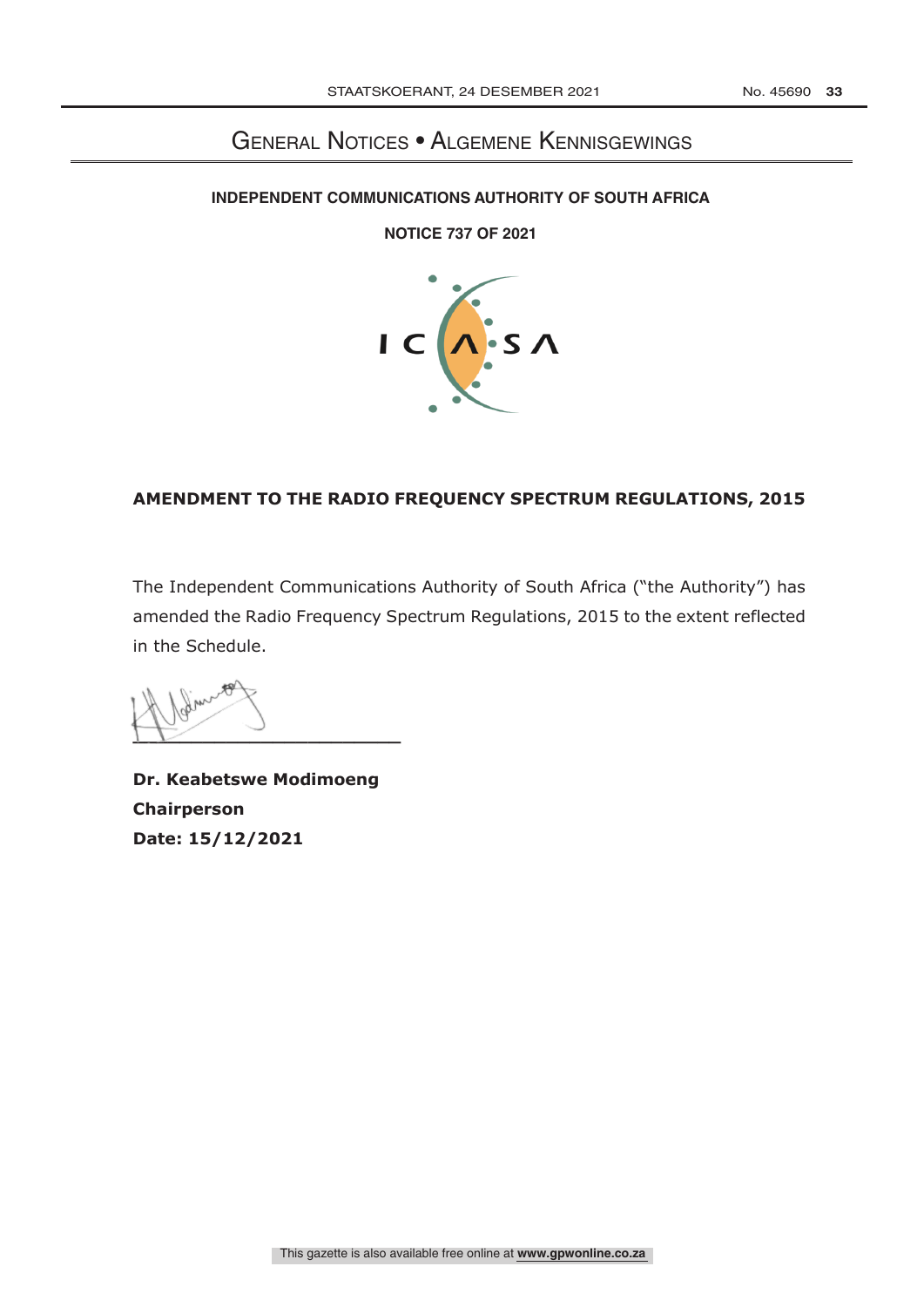# **AMENDMENT OF THE RADIO FREQUENCY SPECTRUM REGULATIONS, 2015 DEVELOPED IN TERMS OF THE ELECTRONIC COMMUNICATIONS ACT, 2005 (ACT NO. 36 OF 2005, AS AMENDED)**

The Independent Communications Authority of South Africa has, under section 4, read with sections  $31(3)$ ,  $34(7)(c)(iii)$ ,  $34(8)$ and  $34(16)$  of the Electronic Communications Act, 2005 (Act No. 36 of 2005, as amended), made the regulations in the Schedule.

### **SCHEDULE**

### **1. Definitions**

In these regulations "the Regulations" means the regulations published by Government Notices Nos. 279 of 2015, 386 of 2015, 781 of 2016, and 585 of 2019.

### **2. Short Title and Commencement**

These regulations are called the Radio Frequency Spectrum Amendment Regulations, 2021, and shall come into operation upon publication in the Government Gazette.

### **3. Substitution of Annexure B of the Regulations**

The following annexure is hereby substituted for Annexure B of the Regulations: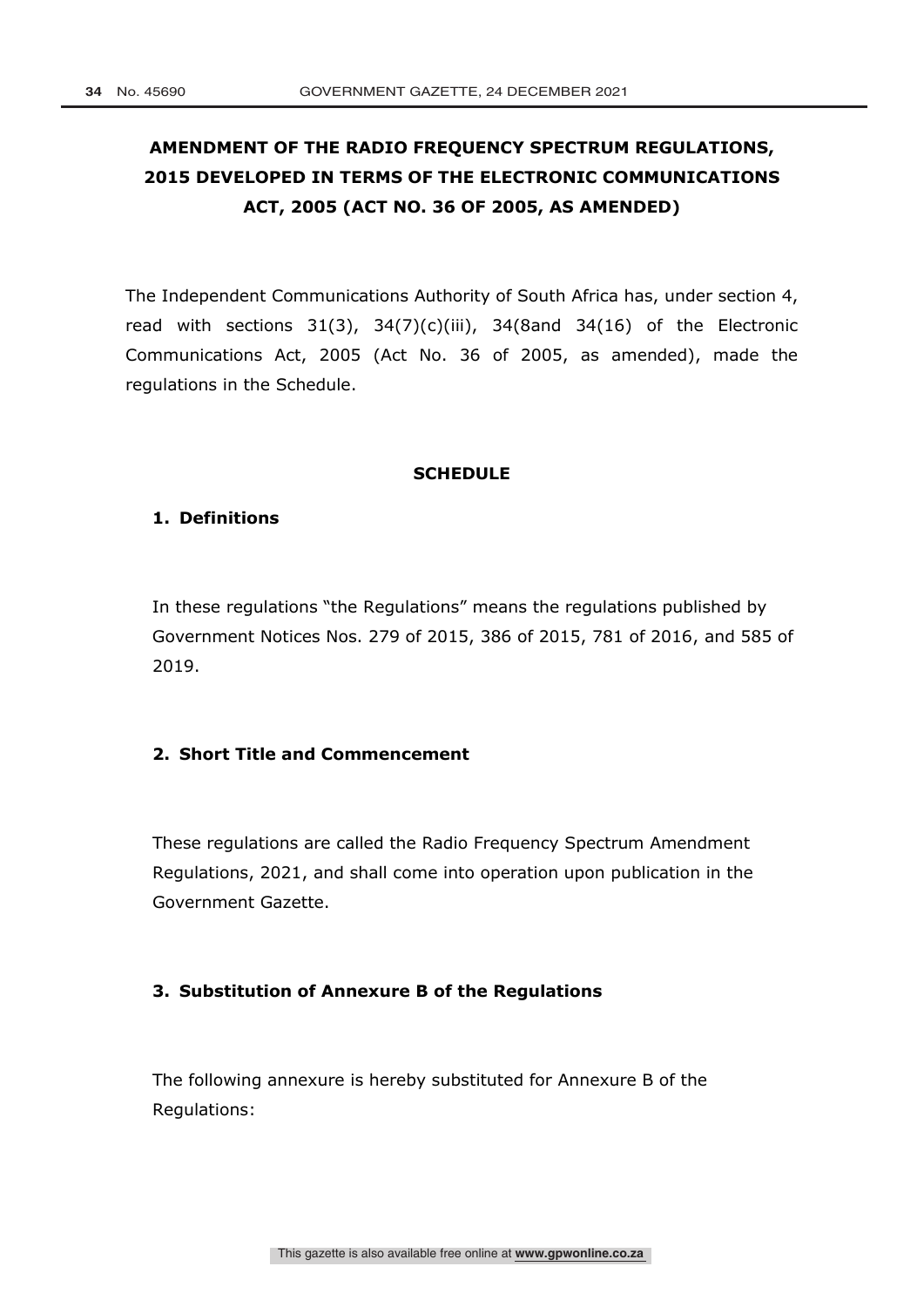# Radio Apparatus exempt from radio frequency spectrum licences **Radio Apparatus exempt from radio frequency spectrum licences**

The use or possession of the Radio Apparatus listed in Column B below, in accordance with all specifications listed in Columns A, C, D, and E of the Table below, shall not require a radio frequency spectrum licence. Compliance with the Columns A, C, D, and E of the Table below, shall not require a radio frequency spectrum licence. Compliance with the EMC and Safety Standards for the relevant Application Type is mandatory as prescribed in the Official List of ICASA The use or possession of the Radio Apparatus listed in Column B below, in accordance with all specifications listed in EMC and Safety Standards for the relevant Application Type is mandatory as prescribed in the Official List of ICASA Regulated Standards for Technical Equipment and Electronic Communications Facilities Regulated Standards for Technical Equipment and Electronic Communications Facilities.

| Column A                                                      | Column B                                               | Column C                                                                             | Column D                                    | Column E           |
|---------------------------------------------------------------|--------------------------------------------------------|--------------------------------------------------------------------------------------|---------------------------------------------|--------------------|
| Frequency<br>$M = M Hz$<br>$G = GHz$<br>K=kHz<br><b>Bands</b> | Type<br>Application                                    | Power, Field Strength or<br><b>Maximum Radiated</b><br>Sensitivity Limits            | Performance<br><b>Standards</b><br>Relevant | Reference          |
| $9 - 315K$                                                    | Jitra Low Power Active<br>Medical Implant<br>(ULP-AMI) | 30 dBµA/m at 10 m                                                                    | EN 302 195                                  | CEPT/ERC/REC 70-03 |
| 9-135K                                                        | Inductive Applications                                 | (Additional restrictions apply<br>to limits above 42 dBuA/m)<br>42 dBuA/m @ 10 m     | <b>SANS 300 330</b>                         |                    |
| 135-140K                                                      | Inductive Applications                                 | 42 dBµA/m @ 10 m                                                                     | <b>SANS 300 330</b>                         | CEPT/ERC/REC 70-03 |
| 140-148.5K                                                    | Inductive Applications                                 | 37.7 dBuA/m @ 10 m                                                                   | <b>SANS 300 330</b>                         | CEPT/ERC/REC 70-03 |
| 148.5-5000K                                                   | Inductive Applications                                 | (Additional restrictions apply)<br>to limits above -15 dBuA/m<br>$-15$ dBµA/m @ 10 m | <b>SANS 300 330</b>                         | CEPT/ERC/REC 70-03 |

# Table of radio frequency spectrum licence Exemptions **Table of radio frequency spectrum licence Exemptions**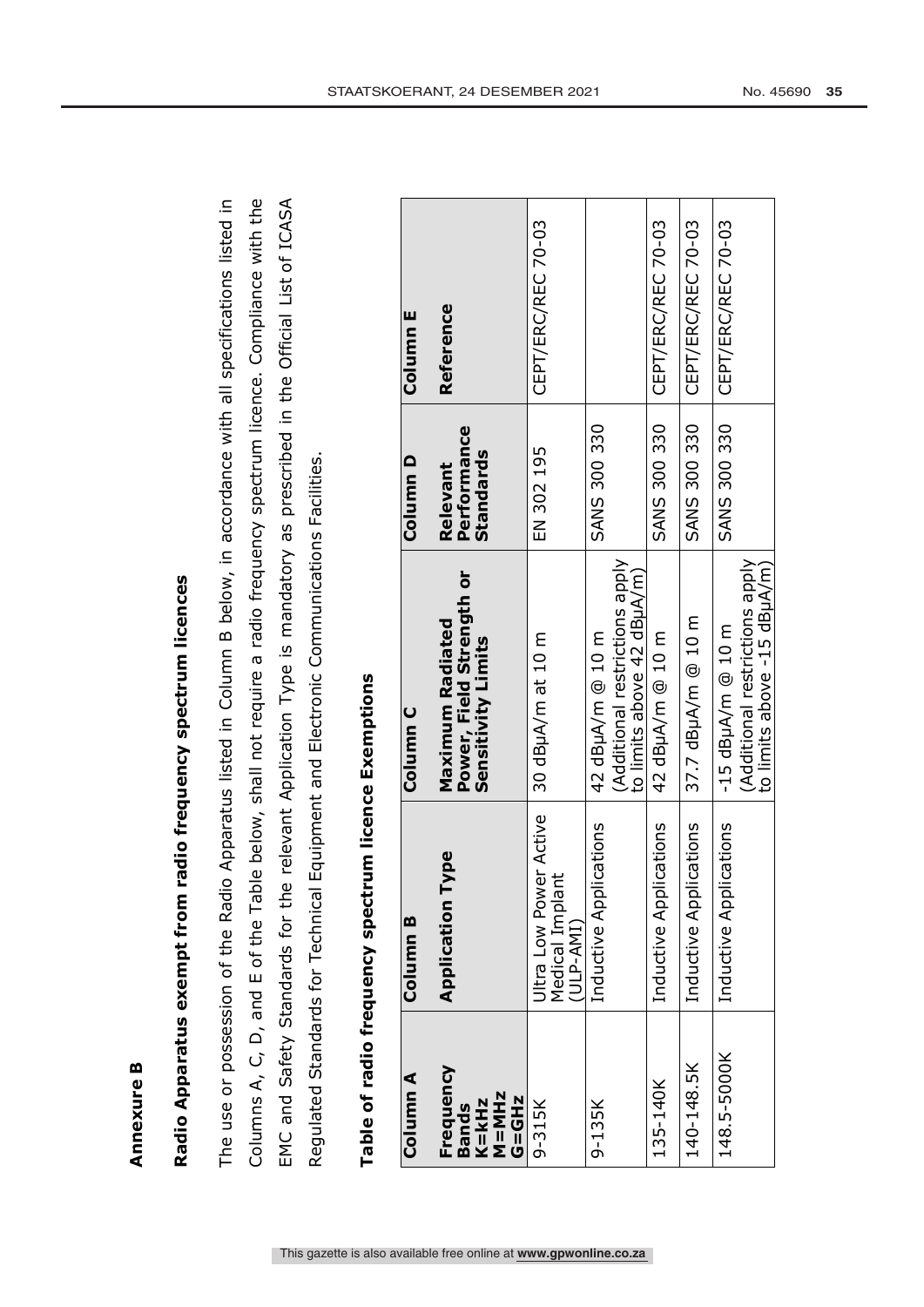| Column <sub>E</sub> | Reference                                                           |                                                    | CEPT/ERC/REC 70-03                                                                  | CEPT/ERC/REC 70-03                                                 | CEPT/ERC/REC 70-03                                                    | CEPT/ERC/REC 70-03                                                                    | CEPT/ERC/REC 70-03     | CEPT/ERC/REC 70-03     | CEPT/ERC/REC 70-03                                                    | CEPT/ERC/REC 70-03     | CEPT/ERC/REC 70-03                                | CEPT/ERC/REC 70-03         |
|---------------------|---------------------------------------------------------------------|----------------------------------------------------|-------------------------------------------------------------------------------------|--------------------------------------------------------------------|-----------------------------------------------------------------------|---------------------------------------------------------------------------------------|------------------------|------------------------|-----------------------------------------------------------------------|------------------------|---------------------------------------------------|----------------------------|
| Column D            | Performance<br><b>Standards</b><br>Relevant                         | EN 302 536                                         | <b>SANS 300 330</b>                                                                 | EN 300 718                                                         | <b>SANS 300 330</b>                                                   | <b>SANS 300 330</b>                                                                   | 300 330<br><b>SANS</b> | <b>SANS 300 330</b>    | <b>SANS 300 330</b>                                                   | <b>SANS 300 330</b>    | <b>SANS 300 330</b>                               | <b>SANS 300 330</b>        |
| Column <sub>C</sub> | Power, Field Strength or<br>Maximum Radiated<br>Sensitivity Limits  | $-5$ dBuA /m $@$ 10 m                              | (Additional restrictions apply<br>to limits above -8 dBuA/m<br>$-8$ dBuA/m $@$ 10 m | 7 dBµA/m at 10 m                                                   | 13.5 dBµA/m @ 10 m                                                    | (Additional restrictions apply<br>to limits above -20 dBuA/m)<br>$-20$ dBuA/m at 10 m | 42 dBuA/m @ 10 m       | o dBµA/m @ 10 m        | o dBµA/m @ 10 m                                                       | 42 dBµA/m @ 10 m       | 60 dBµA/m @ 10 m                                  | 10 mW e.r.p.               |
| Column <sub>B</sub> | Type<br>Application                                                 | Animal Implantable<br>Ultra Low Power<br>(ULP-AID) | RFID Applications only                                                              | of buried victims and<br>etection<br>valuable items<br>Emergency d | Inductive Applications<br>Wireless Hearing Aid<br>including Low Power | plications<br>Inductive Ap                                                            | Inductive Applications | Inductive Applications | Inductive Applications<br>including Low Power<br>Wireless Hearing Aid | Inductive Applications | EAS applications only<br>FC) and<br>RFID (incl. N | <b>SRD</b><br>Non-specific |
| Column A            | Frequency<br>$M = MHz$<br><b>G=GHz</b><br>$K = kHz$<br><b>Bands</b> | 315-600K                                           | 400-600K                                                                            | 456.9-457.1K                                                       | $3.155 - 3.4M$                                                        | 5-30M                                                                                 | 6.765-6.795M           | 7.4-8.8M               | 10.2-11M                                                              | 13.553-13.567M         | 13.553-13.567M                                    | 13.553-13.567M             |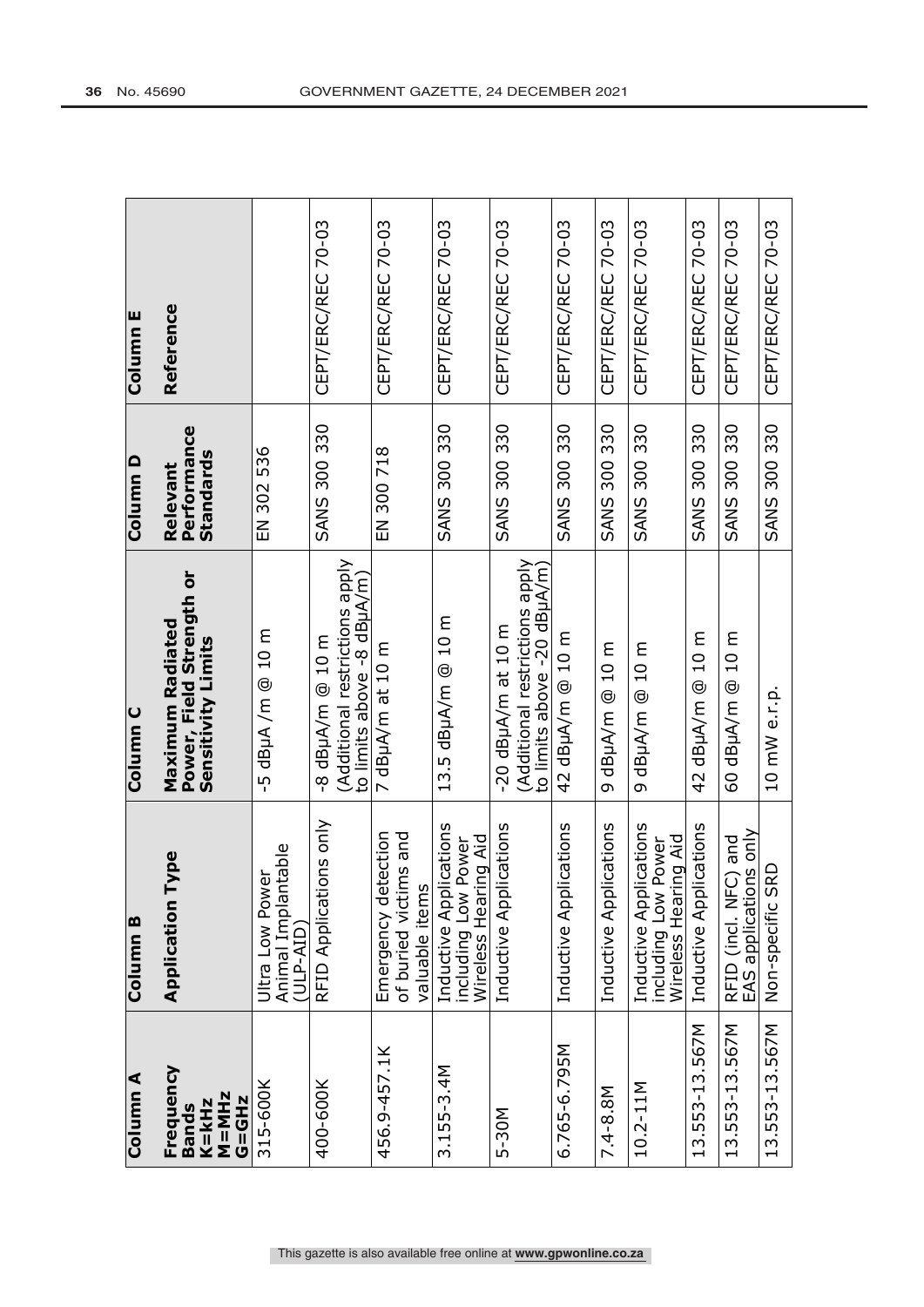| Column E            | Reference                                                                 |                        | CEPT/ERC/REC 70-03         | CEPT/ERC/REC 70-03    | CEPT/ERC/REC 70-03    | CEPT/ERC/REC 70-03                     | CEPT/ERC/REC 70-03     | CEPT/ERC/REC 70-03    | CEPT/ERC/REC 70-03                                                       | CEPT/ERC/REC 70-03                                              | CEPT/ERC/REC 70-03     |                       | CEPT/ERC/REC 70-03         | 22443 of 4th July 2001<br>Government Gazette |                      |
|---------------------|---------------------------------------------------------------------------|------------------------|----------------------------|-----------------------|-----------------------|----------------------------------------|------------------------|-----------------------|--------------------------------------------------------------------------|-----------------------------------------------------------------|------------------------|-----------------------|----------------------------|----------------------------------------------|----------------------|
| Column D            | Performance<br>Standards<br>Relevant                                      | <b>SANS 300 330</b>    | <b>SANS 300 220</b>        | 300 220<br>SANS       | 300 220<br>SANS       | 220<br>300 <sub>5</sub><br><b>SANS</b> | 300 220<br><b>SANS</b> | <b>SANS 300 220</b>   | <b>SANS 300 422</b>                                                      | EN 302 510                                                      | <b>SANS 300 220</b>    | <b>SANS 300 220</b>   | <b>SANS 300 220</b>        | <b>SANS 300 175</b><br>$TF-013$              | <b>SANS 300 422</b>  |
| Column <sub>C</sub> | Power, Field Strength or<br>Sensitivity Limits<br><b>Maximum Radiated</b> | 42 dBuA/m @ 10 m       | 10 mW e.r.p.               | 100 mW e.r.p.         | 100 mW e.r.p.         | 100 mW e.r.p.                          | 100 mW e.r.p.          | 100 mW e.r.p.         | (Additional restrictions apply<br>to limits above 10 mW)<br>10 mW e.r.p. | 1 mW e.r.p.                                                     | 100 mW e.r.p.          | 100 mW e.r.p.         | 10 mW e.r.p.               | 10 mW e.i.r.p.                               | 10 mW e.r.p.         |
| Column B            | Type<br>Application                                                       | Inductive Applications | <b>SRD</b><br>Non-specific | Model Control Devices | Model Control Devices | Model Control Devices                  | Model Control Devices  | Model Control Devices | ophones<br>Wireless<br>Mic                                               | implants (ULP-AMI-M)<br>brane<br>Ultra Low Power<br>medical men | Aircraft Model Control | Model Control Devices | <b>SRD</b><br>Non-specific | phones<br>CT0 Cordless                       | Wireless Microphones |
| Column A            | Frequency<br><b>M=MHz</b><br><b>G=GHz</b><br>K=kHz<br><b>Bands</b>        | 26.957-27.283M         | 26.957-27.283M             | 26.99-27.00M          | 27.04-27.05M          | 27.09-27.10M                           | 27.14-27.15M           | 27.19-27.20M          | 29.7-47.0M                                                               | $30 - 37.5M$                                                    | 34.995-35.225M         | 40.66-40.7M           | 40.66-40.7M                | 46.61-46.97M<br>49.67-49.97M                 | 53-54M               |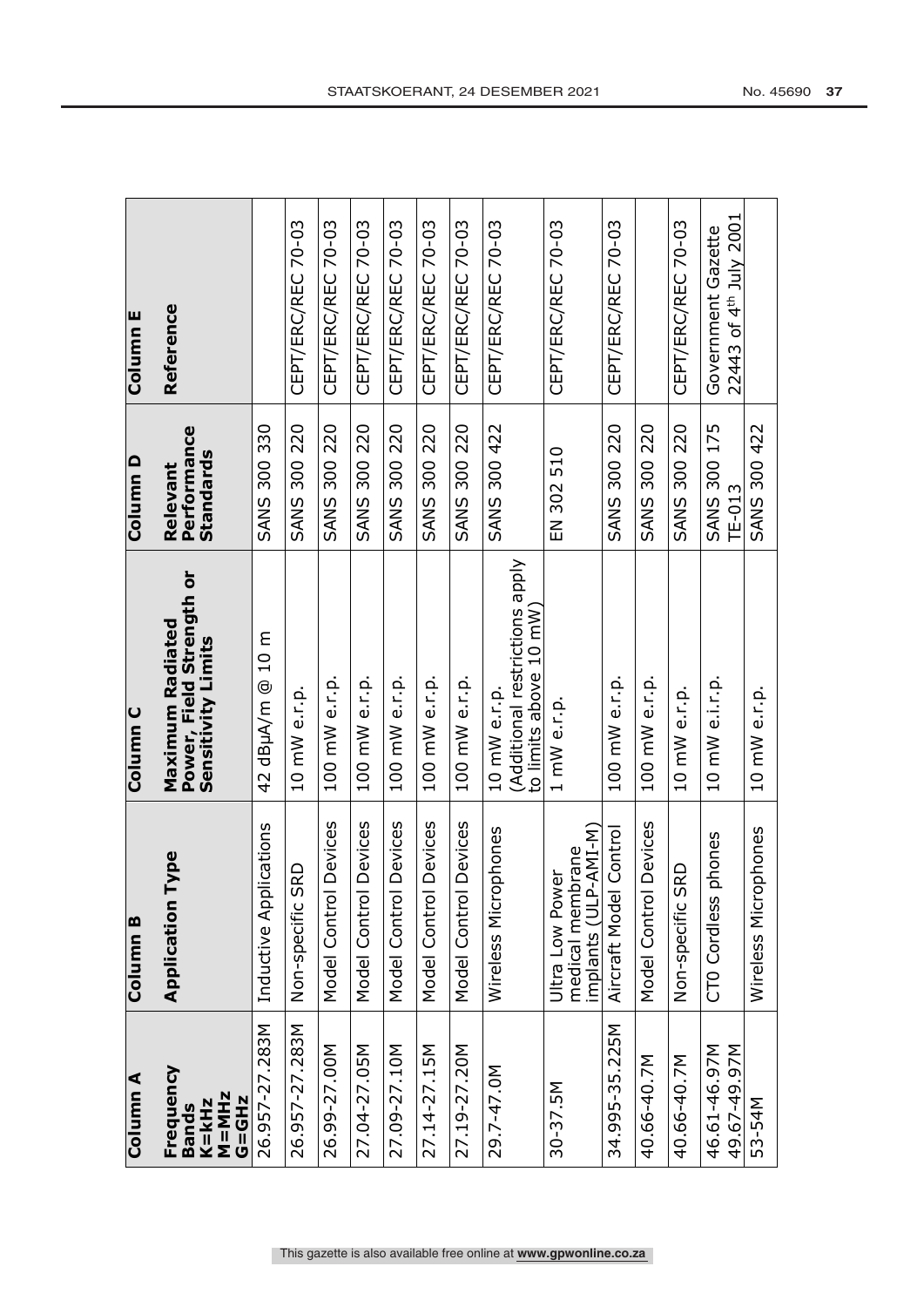| Column A                                           | Column <sub>B</sub>                    | Column <sub>C</sub>                                                | Column D                                    | Column <sub>E</sub> |
|----------------------------------------------------|----------------------------------------|--------------------------------------------------------------------|---------------------------------------------|---------------------|
| Frequency<br>$M = M Hz$<br>G=GHz<br>K=kHz<br>Bands | <b>Type</b><br>Application             | Power, Field Strength or<br>Maximum Radiated<br>Sensitivity Limits | Performance<br><b>Standards</b><br>Relevant | Reference           |
| 54.4500M<br>54.4625M<br>54.4750M<br>54.500M;       | <b>Devices</b><br>Model Control        | 500 mW e.r.p.                                                      | <b>SANS 300 220</b>                         |                     |
| 54.5375M<br>54.5125M;<br>54.5250M;<br>54.5500M     |                                        |                                                                    |                                             |                     |
| 138.2-138.45M                                      | Non-specific SRD                       | 10 mW e.r.p.                                                       | <b>SANS 300 220</b>                         | CEPT/ERC/REC 70-03  |
| 141-142M                                           | Industrial Apparatus<br>Remote Control | 100 mW e.r.p.                                                      | <b>SANS 300 220</b>                         |                     |
| 148-152M                                           | etry<br>Wildlife Telem<br>Tracking     | 25 mW e.r.p.                                                       | <b>SANS 300 220</b>                         |                     |
| 169.4-169.475M                                     | Meter Reading                          | 500 mW e.r.p.                                                      | <b>SANS 300 220</b>                         | CEPT/ERC/REC 70-03  |
| 169.4-169.475M                                     | Assistive Listening<br>Device (ALD)    | 500 mW e.r.p.                                                      | <b>SANS 300 422</b>                         | CEPT/ERC/REC 70-03  |
| 169.4-169.475M                                     | Non-Specific SRD                       | 500 mW e.r.p.                                                      | <b>SANS 300 220</b>                         | CEPT/ERC/REC 70-03  |
| 169.4-<br>169.4875M                                | Non-Specific SRD                       | 10 mW e.r.p.                                                       | <b>SANS 300 220</b>                         | CEPT/ERC/REC 70-03  |
| 169.4-174M                                         | Assistive Listening<br>Device (ALD)    | 10 mW e.r.p.                                                       | <b>SANS 300 422</b>                         | CEPT/ERC/REC 70-03  |
| 169.4875-<br>169.5875M                             | Assistive Listening<br>Device (ALD)    | 500 mW e.r.p.                                                      | <b>SANS 300 422</b>                         | CEPT/ERC/REC 70-03  |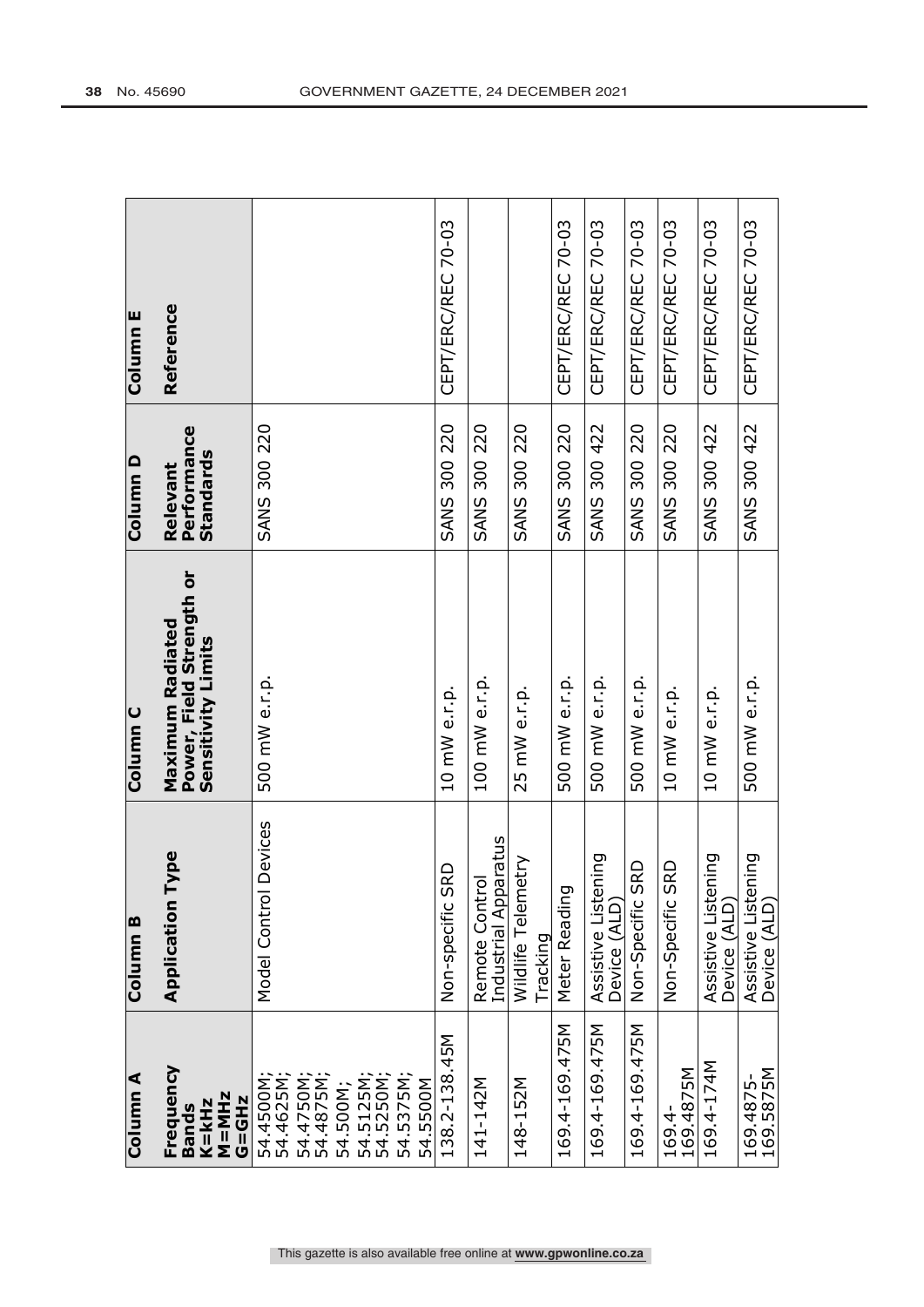| Column <sub>E</sub> | Reference                                                          | CEPT/ERC/REC 70-03         | CEPT/ERC/REC 70-03         |                                         |                        | CEPT/ERC/REC 70-03                  | CEPT/ERC/REC 70-03   | CEPT/ERC/REC 70-03                           | CEPT/ERC/REC 70-03                                         | CEPT/ERC/REC 70-03                           |                      |                                                                                                  |
|---------------------|--------------------------------------------------------------------|----------------------------|----------------------------|-----------------------------------------|------------------------|-------------------------------------|----------------------|----------------------------------------------|------------------------------------------------------------|----------------------------------------------|----------------------|--------------------------------------------------------------------------------------------------|
| Column D            | Performance<br>Standards<br>Relevant                               | <b>SANS 300 220</b>        | <b>SANS 300 220</b>        | <b>SANS 300 220</b>                     | <b>SANS 300 220</b>    | <b>SANS 300 422</b>                 | <b>SANS 300 422</b>  | EN 302 537                                   | EN 301 839                                                 | EN 302 537                                   | <b>SANS 300 422</b>  | <b>SANS 300 220</b>                                                                              |
| Column <sub>C</sub> | Power, Field Strength or<br>Sensitivity Limits<br>Maximum Radiated | 10 mW e.r.p.               | 10 mW e.r.p.               | 10 mW e.r.p.                            | 10 mW e.r.p.           | 10 mW e.r.p.                        | 50 mW e.r.p.         | 25 µW e.r.p.                                 | 25 µW e.r.p.                                               | 25 µW e.r.p.                                 | 10 mW e.r.p.         | 10 mW e.r.p.                                                                                     |
| Column <sub>B</sub> | Type<br>Application                                                | <b>SRD</b><br>Non-Specific | <b>SRD</b><br>Non-Specific | telecommand only<br>SRD<br>Non-specific | SRD<br>Non-specific    | Assistive Listening<br>Device (ALD) | Wireless Microphones | Ultra Low Medical Data<br>Services (UL-MEDS) | Ultra Low Power Active<br>ant<br>Medical Impl<br>(ULP-AMI) | Ultra Low Medical Data<br>Services (UL-MEDS) | Wireless Microphones | movement detectors,<br>openers<br>and motor car alarm<br>Doppler shift<br>garage door<br>systems |
| Column A            | Frequency<br><b>M=MHz</b><br><b>G=GHz</b><br>$K = kHz$<br>Bands    | 169.4875-<br>169.5875M     | 169.5875-<br>169.8125M     | 173.2125-<br>173.2375M                  | 173.2375-<br>173.2875M | 173.965-216M                        | 174-216M             | 401-402M                                     | 402-405M                                                   | 405-406M                                     | 402-406M             | 402-406M                                                                                         |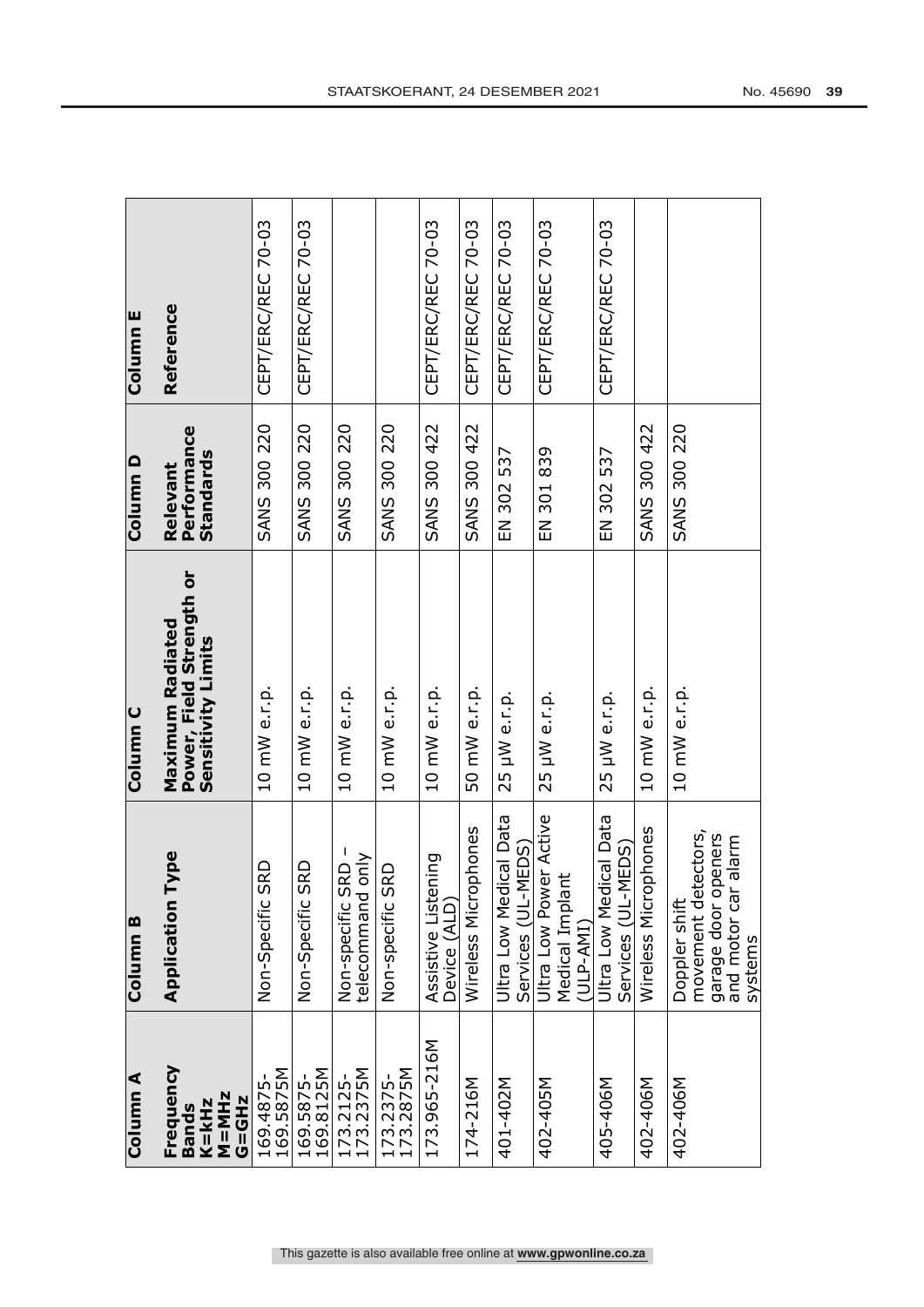| Column <sub>E</sub> | Reference                                                          | CEPT/ERC/REC 70-03                                                     | CEPT/ERC/REC 70-03         | CEPT/ERC/REC 70-03         | CEPT/ERC/REC 70-03                               |                                                          |                       |                            | CEPT/ERC/REC 70-03   | CEPT/ERC/REC 70-03   | CEPT/ERC/REC 70-03          | CEPT/ERC/REC 70-03      | CEPT/ERC/REC 70-03          |
|---------------------|--------------------------------------------------------------------|------------------------------------------------------------------------|----------------------------|----------------------------|--------------------------------------------------|----------------------------------------------------------|-----------------------|----------------------------|----------------------|----------------------|-----------------------------|-------------------------|-----------------------------|
| Column D            | Performance<br><b>Standards</b><br>Relevant                        | EN 303 520                                                             | <b>SANS 300 220</b>        | <b>SANS 300 220</b>        | EN 303 405                                       | <b>SANS 300 296</b>                                      | <b>SANS 300 296</b>   | <b>SANS 300 220</b>        | <b>SANS 300 422</b>  | <b>SANS 300 422</b>  | <b>SANS 300 422</b>         | <b>SANS 300 422</b>     | <b>SANS 300 422</b>         |
| <b>Column C</b>     | Power, Field Strength or<br>Maximum Radiated<br>Sensitivity Limits | $-40$ dBm/10MHz                                                        | 1 mW e.r.p.                | 10 mW e.r.p.               | 500 mW e.r.p.                                    | 500 mW e.r.p.                                            | 1 W e.r.p.            | 100 mW e.r.p.              | 50 mW e.r.p.         | 12 mW e.r.p.         | 20 mW e.i.r.p.              | 100 mW e.i.r.p.         | 100 mW e.i.r.p.             |
| Column <sub>B</sub> | Type<br>Application                                                | Capsule Endoscopy<br>(ULP-WMCE)<br>Ultra-Low Power<br>Wireless Medical | <b>SRD</b><br>Non-specific | <b>SRD</b><br>Non-specific | (PMR) 446 Applications<br>Radio<br>Public Mobile | Low Power Radio                                          | sups<br>Security syst | <b>SRD</b><br>Non-specific | Wireless Microphones | Wireless Microphones | rophones<br>Wireless<br>Mic | quipment<br>Body Worn E | rophones<br>Wireless<br>Mic |
| Column A            | Frequency<br>$M = M Hz$<br><b>G=GHz</b><br>K=kHz<br><b>Bands</b>   | 430-440M                                                               | 433.05-434.79M             | 433.05-434.79M             | 446-446.2M                                       | 464.125M<br>464.325M<br>464.375M<br>463.975M<br>464.175M | 464.5375M             | 464.5-<br>464.5875M        | 470-786M             | 786-789M             | 823-826M                    | 823-826M                | 826-832M                    |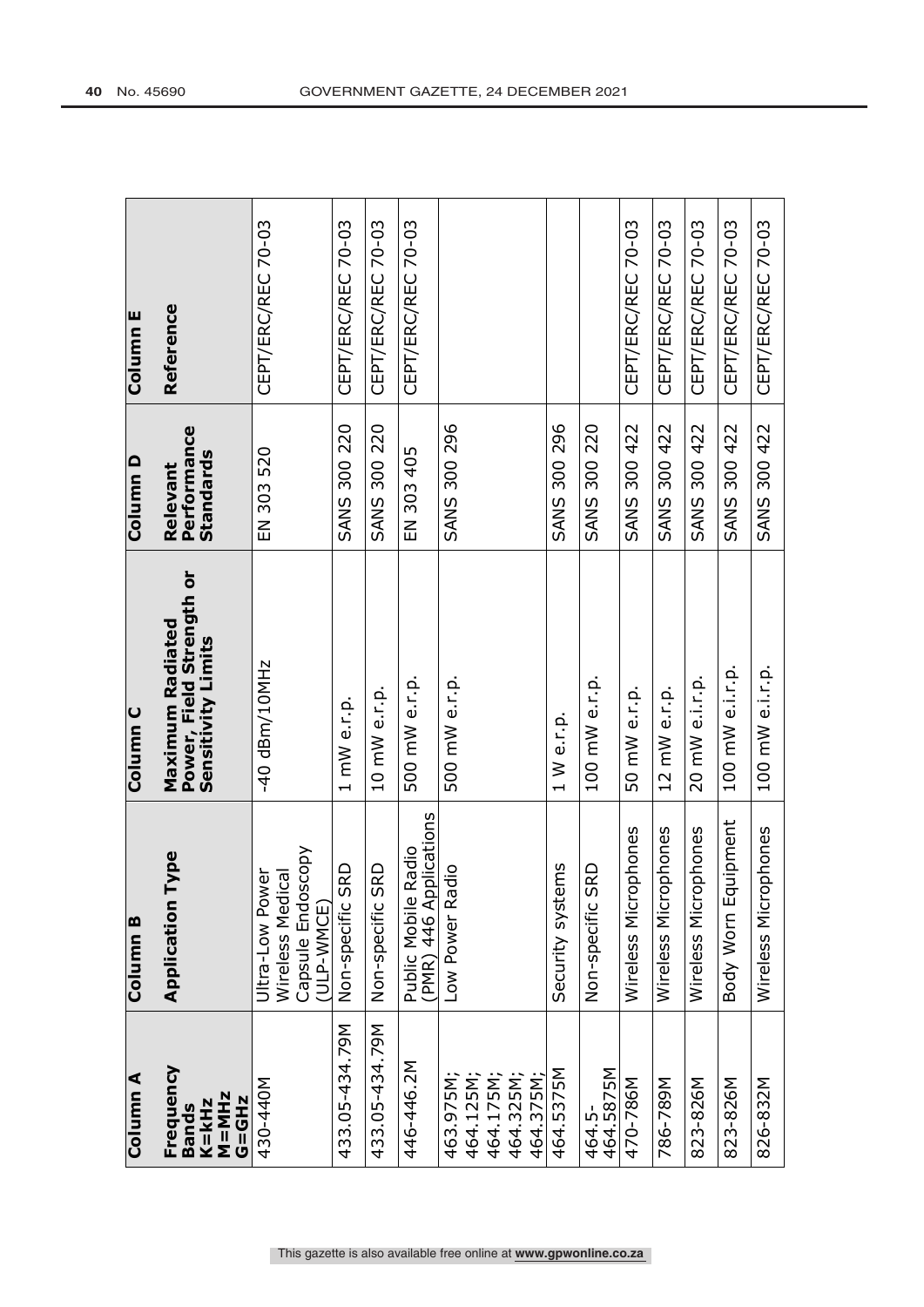| Column A                                                            | Column <sub>B</sub>                                              | Column <sub>C</sub>                                                       | Column D                                    | Column E           |
|---------------------------------------------------------------------|------------------------------------------------------------------|---------------------------------------------------------------------------|---------------------------------------------|--------------------|
| Frequency<br>$K = kHz$<br>$M = MHz$<br><b>G=GHz</b><br><b>Bands</b> | Type<br>Application                                              | Power, Field Strength or<br><b>Maximum Radiated</b><br>Sensitivity Limits | <b>Performance</b><br>Standards<br>Relevant | Reference          |
| 862-863M                                                            | <b>SRD</b><br>Non-Specific                                       | 25 mW e.r.p.                                                              | <b>SANS 300 220</b>                         | CEPT/ERC/REC 70-03 |
| 863-865M                                                            | ophones<br>Wireless<br>Micr                                      | 10 mW e.r.p.                                                              | <b>SANS 300 422</b>                         | CEPT/ERC/REC 70-03 |
| 863-865M                                                            | multimedia streaming<br><b>Dule 0</b><br>Wireless aud<br>devices | 10 mW e.r.p.                                                              | 301 357<br><b>SANS</b>                      | CEPT/ERC/REC 70-03 |
| 863-870M                                                            | SRD<br>Non-specific                                              | 25 mW e.r.p.                                                              | <b>SANS 300 220</b>                         | CEPT/ERC/REC 70-03 |
| 864.1-868.1M                                                        | phones<br>CT2 Cordless                                           | 10 mW e.i.r.p.                                                            | <b>SANS 301 797</b><br>$TE - 012$           |                    |
| 865-868M                                                            | RFID Applications                                                | 2 W e.r.p.                                                                | <b>SANS 302 208</b>                         | CEPT/ERC/REC 70-03 |
| 868-868.6M                                                          | SRD<br>Non-specific                                              | 25 mW e.r.p.                                                              | <b>SANS 300 220</b>                         | CEPT/ERC/REC 70-03 |
| 868.6-868.7M                                                        | Alarms                                                           | 10 mW e.r.p.                                                              | <b>SANS 300 220</b>                         | CEPT/ERC/REC 70-03 |
| 868.7-869.2M                                                        | <b>SRD</b><br>Non-specific                                       | 25 mW e.r.p.                                                              | <b>SANS 300 220</b>                         | CEPT/ERC/REC 70-03 |
| 869.2-869.25M                                                       | Social Alarm                                                     | 10 mW e.r.p.                                                              | 300 220<br><b>SANS</b>                      | CEPT/ERC/REC 70-03 |
| 869.25-869.3M                                                       | Alarms                                                           | 10 mW e.r.p.                                                              | 300 220<br>SANS                             | CEPT/ERC/REC 70-03 |
| 869.3-869.4M                                                        | Alarms                                                           | 10 mW e.r.p.                                                              | 300 220<br><b>SANS</b>                      | CEPT/ERC/REC 70-03 |
| 869.4-869.65M                                                       | SRD<br>Non-specific                                              | 500 mW e.r.p                                                              | 300 220<br>SANS                             | CEPT/ERC/REC 70-03 |
| 869.65-869.7M                                                       | Alarms                                                           | 25 mW e.r.p.                                                              | <b>SANS 300 220</b>                         | CEPT/ERC/REC 70-03 |
| 869.7-870M                                                          | <b>SRD</b><br>Non-specific                                       | 5 mW e.r.p.                                                               | <b>SANS 300 220</b>                         | CEPT/ERC/REC 70-03 |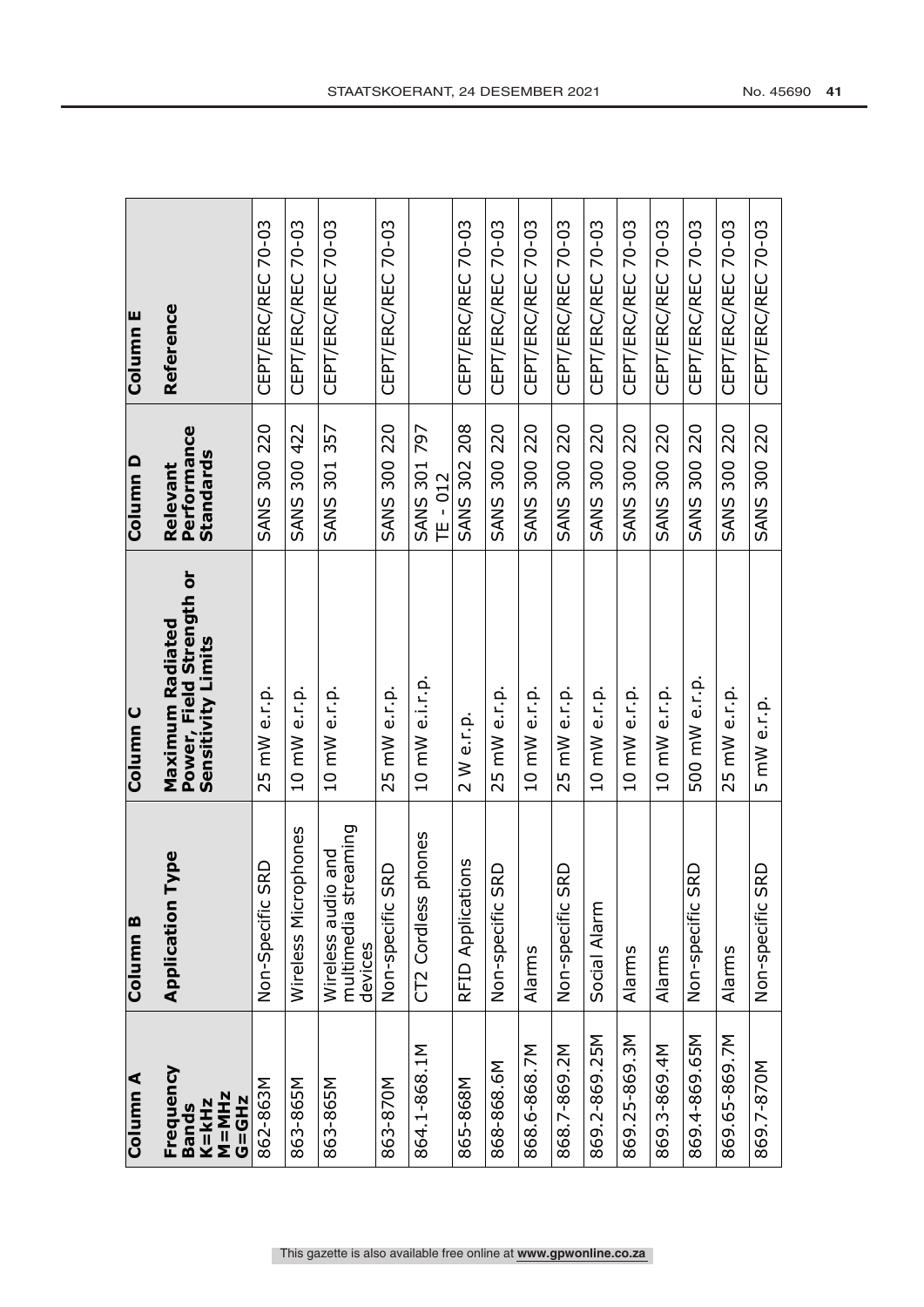| Column A                                                      | Column B                                | Column <sub>C</sub>                                                | Column D                             | Column E           |
|---------------------------------------------------------------|-----------------------------------------|--------------------------------------------------------------------|--------------------------------------|--------------------|
| Frequency<br>$M = M Hz$<br>G=GHz<br>$K = kHz$<br><b>Bands</b> | Type<br>Application                     | Power, Field Strength or<br>Maximum Radiated<br>Sensitivity Limits | Performance<br>Standards<br>Relevant | Reference          |
| 869.7-870M                                                    | <b>SRD</b><br>Non-specific              | 25 mW e.r.p.                                                       | <b>SANS 300 220</b>                  | CEPT/ERC/REC 70-03 |
| 915-919.4M                                                    | SRD<br>Non-specific                     | 25 mW e.r.p.                                                       | <b>SANS 300 220</b>                  | CEPT/ERC/REC 70-03 |
| 915.1-915.2M                                                  | Real Time Location<br>System (RTLS)     | 25 mW e.r.p.                                                       | <b>SANS 300 086</b>                  |                    |
| 915.3-920.9M                                                  | Tag Transmit                            | $-10$ dBm e.r.p.                                                   | 302 208<br><b>SANS</b>               | ECC Report 200     |
| 916.1-916.5M                                                  | Transmit<br>Interrogator                | 4 W e.r.p.                                                         | <b>SANS 302 208</b>                  | ECC Report 200     |
| 917.3-917.7M                                                  | Transmit<br>Interrogator                | 4 W e.r.p.                                                         | <b>SANS 302 208</b>                  | ECC Report 200     |
| 918.5-918.9M                                                  | Transmit<br>Interrogator                | 4 W e.r.p.                                                         | <b>SANS 302 208</b>                  | ECC Report 200     |
| 919.7-920.1M                                                  | Transmit<br>Interrogator                | 4 W e.r.p.                                                         | <b>SANS 302 208</b>                  | ECC Report 200     |
| 915.4-919M                                                    | Modulating RFID<br>systems (FHSS)       | 4 W e.r.p.                                                         | FCC CFR 47<br>Part 15.247            |                    |
| 1350-1400M                                                    | cophones<br>Wireless<br>Micr            | 20 mW e.i.r.p.                                                     | <b>SANS 300 422</b>                  | CEPT/ERC/REC 70-03 |
| 1350-1400M                                                    | Body Worn Equipment                     | 50 mW e.i.r.p.                                                     | <b>SANS 300 422</b>                  | CEPT/ERC/REC 70-03 |
| 1492-1518M                                                    | Wireless Microphones                    | 50 mW e.i.r.p.                                                     | <b>SANS 300 422</b>                  | CEPT/ERC/REC 70-03 |
| 1518-1525M                                                    | Wireless Microphones                    | 50 mW e.i.r.p.                                                     | <b>SANS 300 422</b>                  | CEPT/ERC/REC 70-03 |
| 1656.5-1660.5M                                                | Listening<br>Systems (ALS)<br>Assistive | 2 mW e.i.r.p.                                                      | <b>SANS 300 422</b>                  | CEPT/ERC/REC 70-03 |
| 1785-1795M                                                    | cophones<br>Wireless<br>Mic             | 20 mW e.i.r.p.                                                     | <b>SANS 300 422</b>                  | CEPT/ERC/REC 70-03 |

This gazette is also available free online at **www.gpwonline.co.za**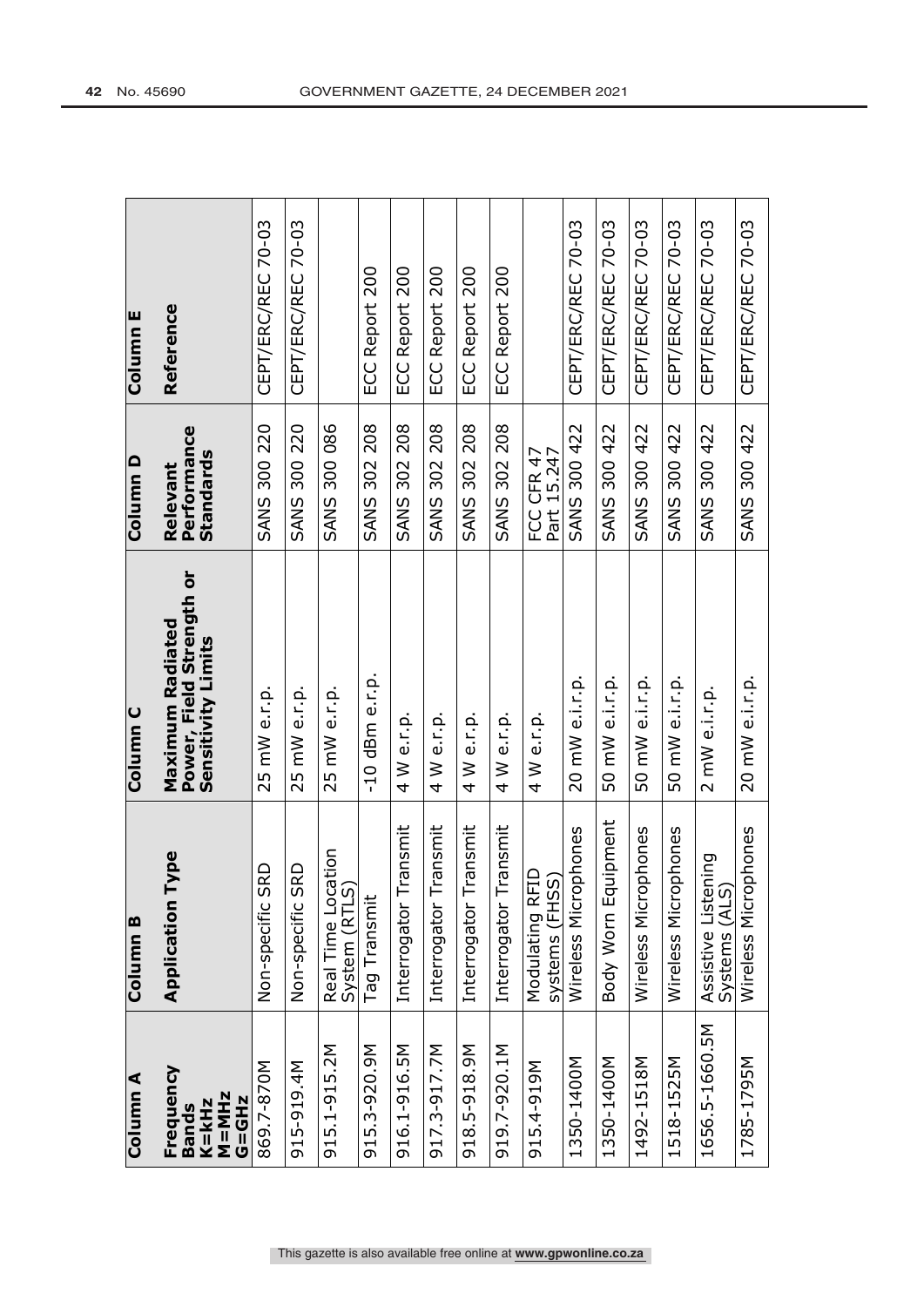| Column E            | Reference                                                          | CEPT/ERC/REC 70-03  | CEPT/ERC/REC 70-03   | CEPT/ERC/REC 70-03      | CEPT/ERC/REC 70-03                                        | CEPT/ERC/REC 70-03     | CEPT/ERC/REC 70-03     | CEPT/ERC/REC 70-03            | ECC/DEC/(07)01                                                                | CEPT/ERC/REC 70-03  | CEPT/ERC/REC 70-03                                  | CEPT/ERC/REC 70-03                     |                                      | CEPT/ERC/REC 70-03 |
|---------------------|--------------------------------------------------------------------|---------------------|----------------------|-------------------------|-----------------------------------------------------------|------------------------|------------------------|-------------------------------|-------------------------------------------------------------------------------|---------------------|-----------------------------------------------------|----------------------------------------|--------------------------------------|--------------------|
| Column D            | Performance<br><b>Standards</b><br>Relevant                        | <b>SANS 300 422</b> | 300 422<br>SANS      | 300 422<br>SANS         | 357<br>301<br><b>SANS</b>                                 | 300 422<br><b>SANS</b> | 300 422<br><b>SANS</b> | SANS 301 406<br><b>TE 001</b> | EN 302 065                                                                    | SANS 300 440        | <b>SANS 300 328</b>                                 | 300 440<br><b>SANS</b>                 | 300 440<br>SANS                      | SANS 300 440       |
| Column <sub>C</sub> | Power, Field Strength or<br>Maximum Radiated<br>Sensitivity Limits | 50 mW e.i.r.p.      | 20 mW e.i.r.p.       | 50 mW e.i.r.p.          | 20 mW e.i.r.p.                                            | 20 mW e.i.r.p.         | 50 mW e.i.r.p.         | 250 mW e.i.r.p.               | (Additional restrictions apply<br>to limits above -30 dBm)<br>-30 dBm @ 50MHz | 10 mW e.i.r.p.      | 100 mW e.i.r.p.                                     | 25 mW e.i.r.p.                         | 100 mW e.i.r.p.                      | 500 mW e.i.r.p.    |
| Column B            | Type<br>Application                                                | Body Worn Equipment | Wireless Microphones | quipment<br>Body Worn E | multimedia streaming<br>io and<br>Wireless aud<br>devices | Wireless Microphones   | Body Worn Equipment    | DECT Systems                  | ination<br>Material Sensing<br>ð<br>Radiodeterm<br>Applications               | SRD<br>Non-specific | Systems<br>Wideband Data<br>Transmission<br>(WBDTS) | nation<br>Radiodetermi<br>Applications | ideo<br>Low power Vi<br>Surveillance | RFID Applications  |
| Column A            | Frequency<br>$M = M Hz$<br><b>G=GHz</b><br>$K = kHz$<br>Bands      | 1785-1795M          | 1795-1800M           | 1795-1800M              | 1795-1800M                                                | 1800-1804.8M           | 1800-1804.8M           | 1880-1900M                    | 2200-8500M                                                                    | 2400-2483.5M        | 2400-2483.5M                                        | 2400-2483.5M                           | 2400-2483.5M                         | 2446-2454M         |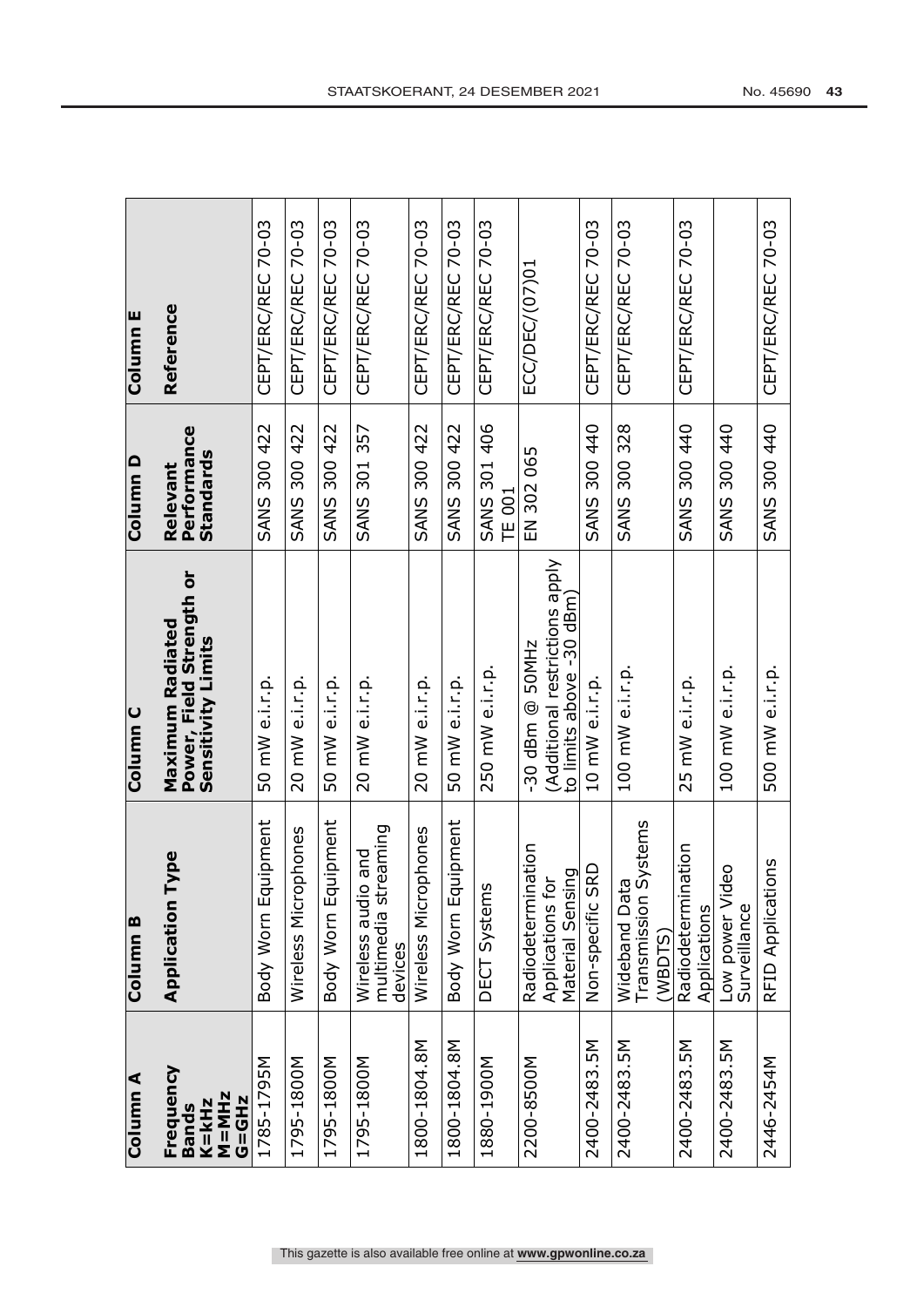| Column A                                                 | Column <sub>B</sub>                                                                                                                       | Column <sub>C</sub>                                                | Column D                             | Column <sub>E</sub> |
|----------------------------------------------------------|-------------------------------------------------------------------------------------------------------------------------------------------|--------------------------------------------------------------------|--------------------------------------|---------------------|
| Frequency<br>$M = MHz$<br>G=GHz<br>K=kHz<br><b>Bands</b> | Type<br>Application                                                                                                                       | Power, Field Strength or<br>Maximum Radiated<br>Sensitivity Limits | Performance<br>Standards<br>Relevant | Reference           |
|                                                          |                                                                                                                                           | (Additional restrictions apply<br>to limits above 500 mW)          |                                      |                     |
| 2483.5-2500M                                             | Low Power Active<br>Medical Implants<br>(LP-AMI) and<br>peripherals                                                                       | 10 dBm e.i.r.p.                                                    | EN 301 559                           | CEPT/ERC/REC 70-03  |
| 2483.5-2500M                                             | Network System<br>(MBANS) Indoor Only<br>Area<br>Medical Body                                                                             | 1 mW e.i.r.p.                                                      | <b>SANS 303 203</b>                  | CEPT/ERC/REC 70-03  |
| 2483.5-2500M                                             | MBANS) Indoor Only<br>Area<br>Network System<br>Medical Body                                                                              | 10 dBm e.i.r.p.                                                    | <b>SANS 303 203</b>                  | CEPT/ERC/REC 70-03  |
| 3100-3400M                                               | Radiodetermination<br>Application                                                                                                         | -36 dBm e.i.r.p. @ 50MHz                                           | EN 302 065                           | CEPT/ERC/REC 70-03  |
| 3400-3800M                                               | nation<br>Radiodetermi<br>Application                                                                                                     | 50MHz<br>-40 dBm e.i.r.p. @                                        | 302 065<br>一<br>山                    | CEPT/ERC/REC 70-03  |
| 3400-4200M                                               | tacking<br>Radiodetermination<br>  emergency and<br>  disaster situations<br>  (LAES)<br>application for<br>For Location 1<br>Application | 20 dBm e.i.r.p. @ 50MHz                                            | EN 302 065                           | CEPT/ERC/REC 70-03  |
| 3400-4800M                                               | For Location Tracking<br>Systems TYPE 2 (LT2)<br>nation<br>Radiodetermi<br>Application                                                    | 50MHz<br>0 dBm e.i.r.p. @                                          | EN 302 065                           | CEPT/ERC/REC 70-03  |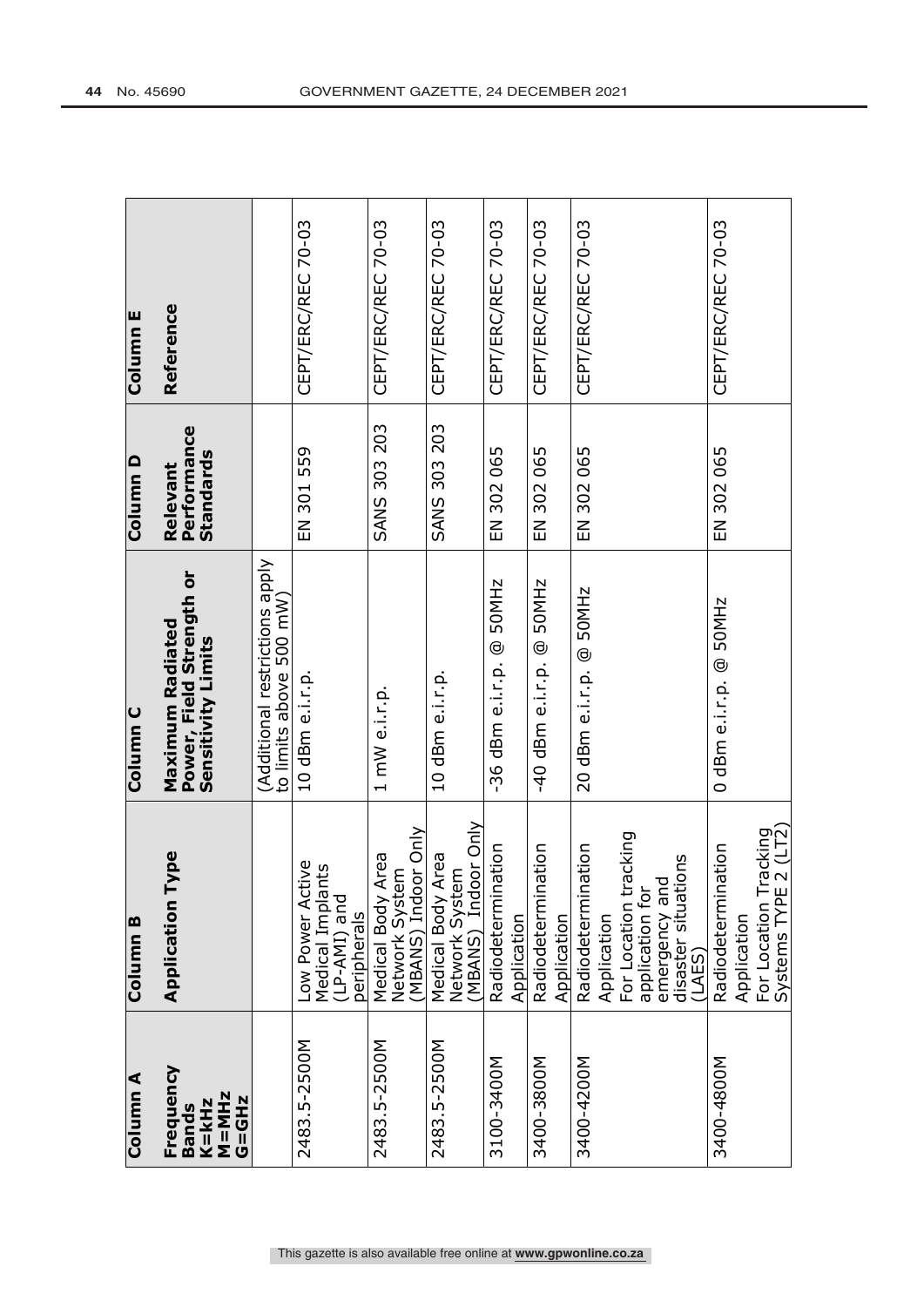| Column A                                                    | Column <sub>B</sub>                                                                                     | Column <sub>C</sub>                                                       | Column D                             | Column <sub>E</sub>                                        |
|-------------------------------------------------------------|---------------------------------------------------------------------------------------------------------|---------------------------------------------------------------------------|--------------------------------------|------------------------------------------------------------|
| Frequency<br><b>M=MHz</b><br>G=GHz<br>K=kHz<br><b>Bands</b> | Type<br>Application                                                                                     | Power, Field Strength or<br><b>Maximum Radiated</b><br>Sensitivity Limits | Performance<br>Standards<br>Relevant | Reference                                                  |
| 3800-4200M                                                  | Radiodetermination<br>Application                                                                       | $-30$ dBm e.i.r.p. @ 50MHz                                                | EN 302 065                           | CEPT/ERC/REC 70-03                                         |
| 42004-008M                                                  | nation<br>Radiodetermi<br>Application                                                                   | 50MHz<br>-30 dBm e.i.r.p. @                                               | 302 065<br>$\overline{E}$            | CEPT/ERC/REC 70-03                                         |
| 4200-4800M                                                  | nation<br>Radiodetermi<br>Application                                                                   | 0 dBm e.i.r.p. @ 50MHz                                                    | 302 065<br>$\Xi$                     | CEPT/ERC/REC 70-03                                         |
|                                                             | tracking<br>v:<br>disaster situations<br>P<br>application for<br>emergency ai<br>For Location<br>(LAES) |                                                                           |                                      |                                                            |
| 4500-7000M                                                  | Radiodetermination<br>Application                                                                       | 24 dBm e.i.r.p. @ 50MHz                                                   | EN 302 372                           | CEPT/ERC/REC 70-03                                         |
| 5150-5250M                                                  | Systems / Radio Local<br>Access Network<br>Wireless Access<br>(WAS/RLAN)                                | 23 dBm e.i.r.p.                                                           | <b>SANS 301 893</b>                  | ITU Res 229 (WRC-19)<br>CEPT/ERC/REC 70-03                 |
| 5250-5350M                                                  | Systems / Radio Local<br>Access Network<br>ΩŚ<br>Wireless Acce<br>(WAS/RLAN)                            | 23 dBm e.i.r.p.                                                           | <b>SANS 301 893</b>                  | ITU Res 229 (WRC-19)<br>CEPT/ERC/REC 70-03<br>ITU-R M.1652 |
| 5470-5725M                                                  | Wireless Access<br>Systems / Radio Local<br>Access Network<br>(WAS/RLAN)                                | 30 dBm e.i.r.p.                                                           | <b>SANS 301 893</b>                  | ITU Res 229 (WRC-19)<br>CEPT/ERC/REC 70-03<br>ITU-R M.1652 |
| 5725-5875M                                                  | <b>GRD</b><br>Non-Specific                                                                              | 25 mW e.i.r.p.                                                            | SANS 300 440                         | CEPT/ERC/REC 70-03                                         |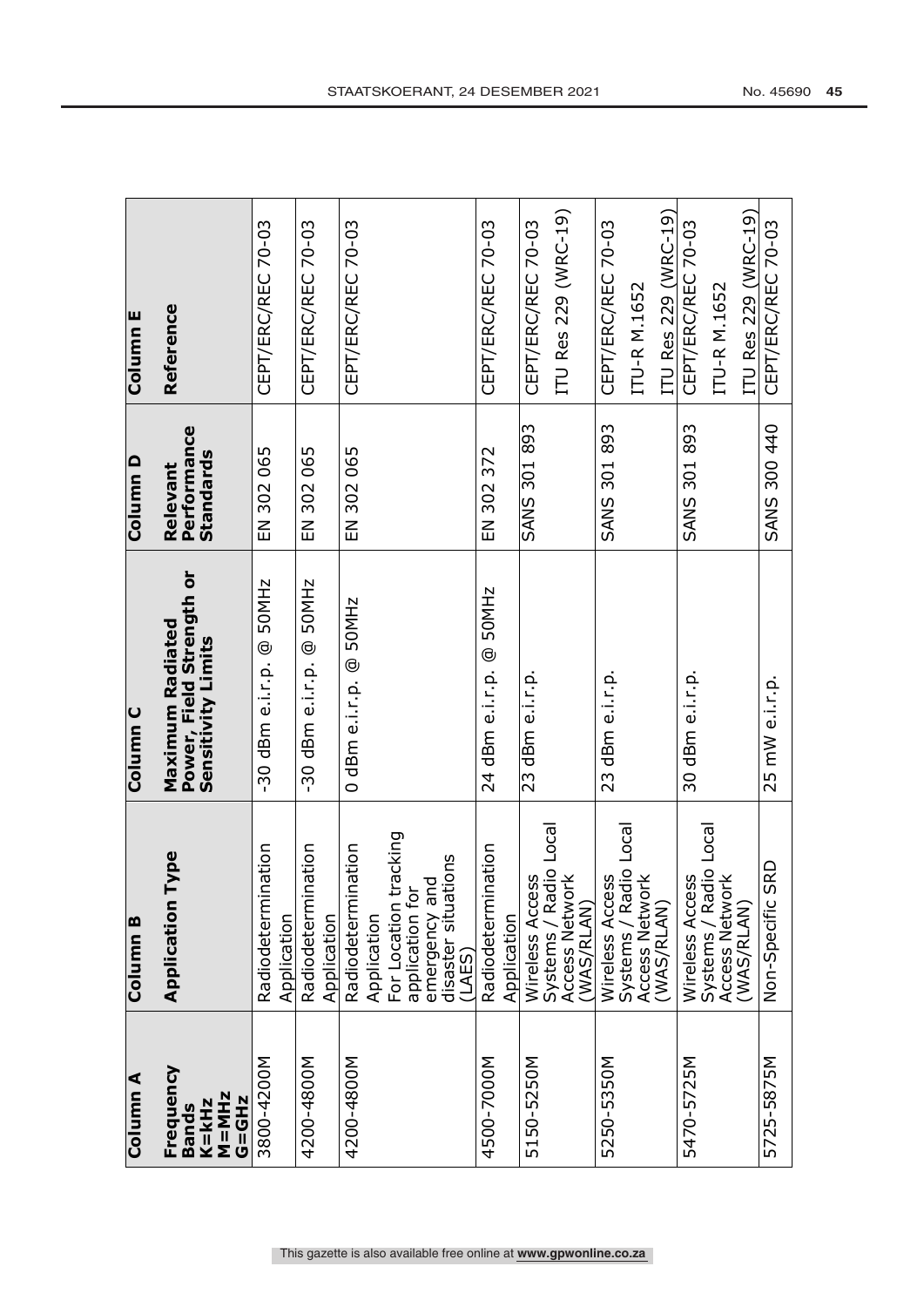| Column <sub>A</sub>                                         | Column <sub>B</sub>                                         | Column <sub>C</sub>                                                | Column D                             | Column <sub>E</sub> |
|-------------------------------------------------------------|-------------------------------------------------------------|--------------------------------------------------------------------|--------------------------------------|---------------------|
| Frequency<br><b>M=MHz</b><br><b>G=GHz</b><br>K=kHz<br>Bands | Type<br>Application                                         | Power, Field Strength or<br>Maximum Radiated<br>Sensitivity Limits | Performance<br>Standards<br>Relevant | Reference           |
| 5725-5875M                                                  | (MIA)<br>Wireless Industrial<br><b>Applications</b>         | 400 mW e.i.r.p.                                                    | 303258<br>ー<br>山                     | CEPT/ERC/REC 70-03  |
| 5725-5875M                                                  | Broadband Fixed<br>systems (BFWA)<br>Wireless Access        | 36 dBm e.i.r.p.                                                    | <b>SANS 302 502</b>                  | ECC/REC/(06)04      |
| 5725-5875M                                                  | <b>Broadband Fixed</b><br>systems (BFWA)<br>Wireless Access | 30 dBm e.i.r.p.                                                    | FCC 47 CFR<br>Part 15.247            |                     |
| 5795-5805M                                                  | Transport and Traffic<br>Telematics (TTT)<br>Applications   | 2 W e.i.r.p.                                                       | SANS 300 674                         | CEPT/ERC/REC 70-03  |
| 5805-5815M                                                  | Transport and Traffic<br>Telematics (TTT)<br>Applications   | 2 W e.i.r.p.                                                       | SANS 300 674                         | CEPT/ERC/REC 70-03  |
| 5855-5875M                                                  | ⊂<br>Transportation<br>Systems (ITS<br>Intelligent          | 33 dBm e.i.r.p.                                                    | EN 302 571                           | ECC/REC (08)01      |
| 5875-5905M                                                  | Transportatio<br>Systems (ITS<br>Intelligent                | 33 dBm e.i.r.p.                                                    | EN 302 571                           | CEPT/ERC/REC 70-03  |
| 5905-5925M                                                  | Transportation<br>Systems (ITS)<br>Intelligent              | 33 dBm e.i.r.p.                                                    | EN 302 571                           | ECC/DEC (08)01      |
| 6000-8500M                                                  | Radiodetermination<br>Applications                          | 0 dBm e.i.r.p. @ 50MHz                                             | EN 302 065                           | CEPT/ERC/REC 70-03  |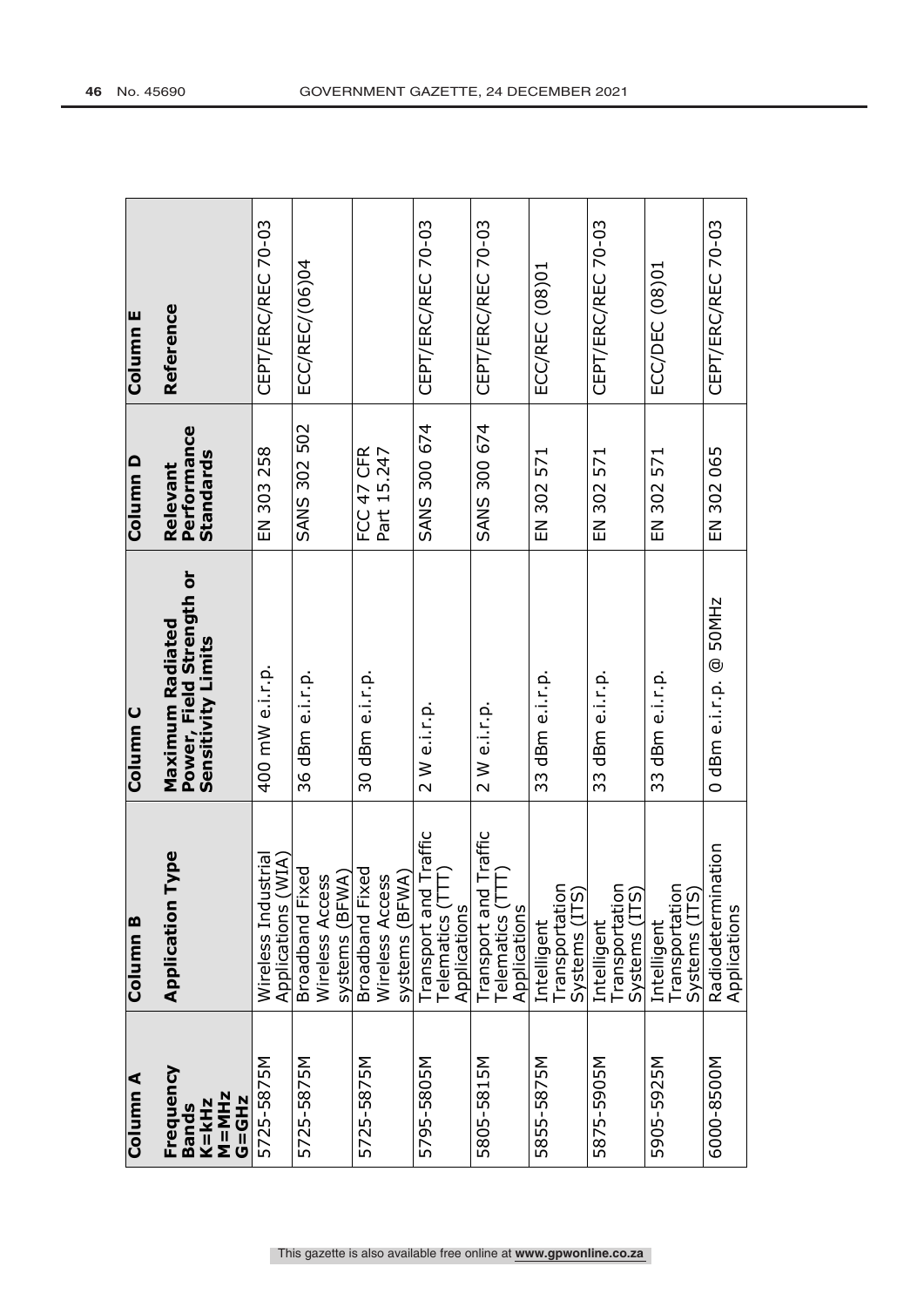| Column A                                                      | Column <sub>B</sub>                                              | Column C                                                                  | Column D                             | Column E           |
|---------------------------------------------------------------|------------------------------------------------------------------|---------------------------------------------------------------------------|--------------------------------------|--------------------|
| Frequency<br>$M = M Hz$<br>G=GHz<br>$K = kHz$<br><b>Bands</b> | Type<br>Application                                              | Power, Field Strength or<br><b>Maximum Radiated</b><br>Sensitivity Limits | Performance<br>Standards<br>Relevant | Reference          |
| 6000-6650M                                                    | On-board<br>nation<br>Radiodetermi<br>Applications C<br>Aircraft | 0 dBm e.i.r.p. @ 50MHz                                                    | EN 302 065                           | CEPT/ERC/REC 70-03 |
| 6650-6675.2M                                                  | On-board<br>Radiodetermination<br>Applications C<br>Aircraft     | 50MHz<br>-12 dBm e.i.r.p. @                                               | EN 302 065                           | CEPT/ERC/REC 70-03 |
| 6675.2-8500M                                                  | On-board<br>Radiodetermination<br>Applications (<br>Aircraft     | 0 dBm e.i.r.p. @ 50MHz                                                    | EN 302 065                           | CEPT/ERC/REC 70-03 |
| 6000-8500M                                                    | nation<br>Radiodetermi<br>Applications                           | 50MHz<br>7 dBm e.i.r.p. @                                                 | 302729<br>$\overline{E}$             | CEPT/ERC/REC 70-03 |
| 8500-9000M                                                    | Radiodetermination<br>Applications                               | $-25$ dBm e.i.r.p. @ $50$ MHz                                             | EN 302 065                           | CEPT/ERC/REC 70-03 |
| 8500M-10.6G                                                   | nation<br>Radiodetermi<br>Applications                           | 30 dBm e.i.r.p. @ 50MHz                                                   | EN 302 372                           | CEPT/ERC/REC 70-03 |
| 9200-9500M                                                    | Radiodetermination<br>Applications                               | 25 mW e.i.r.p.                                                            | SANS 300 440                         | CEPT/ERC/REC 70-03 |
| 9500-9975M                                                    | Radiodetermination<br>Applications                               | 25 mW e.i.r.p.                                                            | SANS 300 440                         | CEPT/ERC/REC 70-03 |
| 10.025-10.145G                                                | Low power Video<br>Surveillance                                  | 1 W e.i.r.p.                                                              | 300 440<br>I-ETS                     |                    |
| 10.5-10.6G                                                    | Radiodetermination<br>Applications                               | 500 mW e.i.r.p.                                                           | SANS 300 440                         | CEPT/ERC/REC 70-03 |
| 13.4-14G                                                      | nation<br>Radiodetermi<br>Applications                           | 25 mW e.i.r.p.                                                            | SANS 300 440                         | CEPT/ERC/REC 70-03 |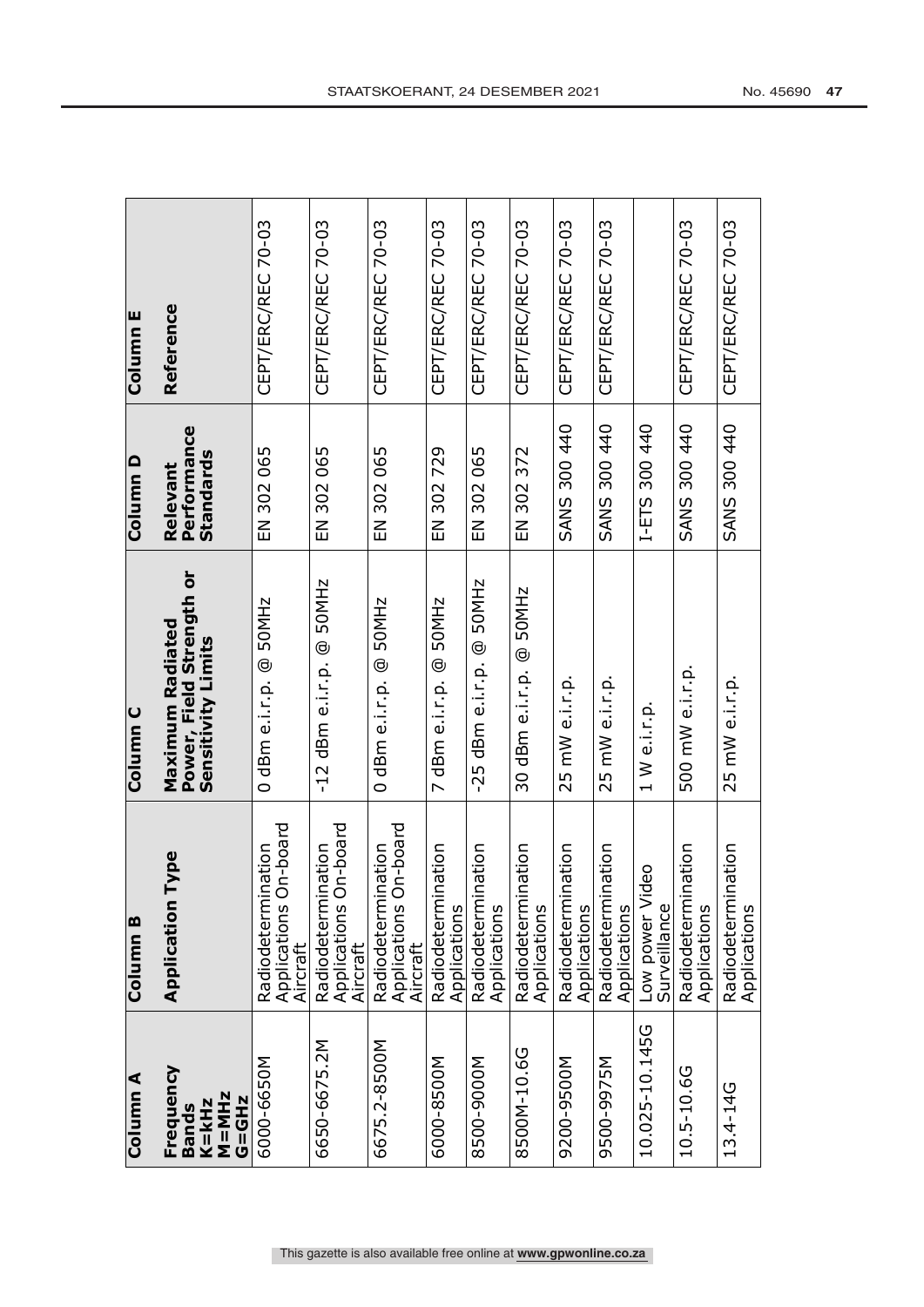| Column <sub>E</sub> | Reference                                                          | CEPT/ERC/REC 70-03                    |                 | CEPT/ERC/REC 70-03         | CEPT/ERC/REC 70-03                                                                               | CEPT/ERC/REC 70-03                    | CEPT/ERC/REC 70-03                    | CEPT/ERC/REC 70-03                     | CEPT/ERC/REC 70-03                                                                                | CEPT/ERC/REC 70-03                                                                                                          | CEPT/ERC/REC 70-03                                             |
|---------------------|--------------------------------------------------------------------|---------------------------------------|-----------------|----------------------------|--------------------------------------------------------------------------------------------------|---------------------------------------|---------------------------------------|----------------------------------------|---------------------------------------------------------------------------------------------------|-----------------------------------------------------------------------------------------------------------------------------|----------------------------------------------------------------|
| Column D            | Performance<br><b>Standards</b><br>Relevant                        | SANS 300 440                          |                 | SANS 300 440               | EN 302 858                                                                                       | SANS 300 440                          | 302 372<br>$\Xi$                      | 302729<br>$\Xi$                        | EN 302 858                                                                                        | EN 302 858                                                                                                                  | 302858<br>.<br>س                                               |
| Column <sub>C</sub> | Power, Field Strength or<br>Maximum Radiated<br>Sensitivity Limits | 26 dBm e.i.r.p.                       | 100 mW e.i.r.p. | 100 mW e.i.r.p.            | 100 mW e.i.r.p.                                                                                  | 100 mW e.i.r.p.                       | 43 dBm e.i.r.p. @ 50MHz               | 50MHz<br>26 dBm e.i.r.p. @             | $0.1$ mW e.i.r.p.                                                                                 | 100 mW e.i.r.p.                                                                                                             | 100 mW e.i.r.p.                                                |
| Column <sub>B</sub> | Type<br>Application                                                | nation<br>Radiodeterm<br>Applications | HiperLAN        | <b>SRD</b><br>Non-Specific | ve Radars<br>id Traffic<br>TTT)<br>Transport an<br>For Automoti<br>Telematics (T<br>Applications | nation<br>Radiodeterm<br>Applications | nation<br>Radiodeterm<br>Applications | ination<br>Radiodeterm<br>Applications | For Automotive Radars<br>i i ansport and Traffic<br>Telematics (TTT)<br>Applicati<br>Applications | ve Radars<br>i ansport and Traffic<br>Telematics (TTT)<br>Applicati<br>(road vehicles only)<br>For Automoti<br>Applications | d Traffic<br>Ê<br>Transport an<br>Telematics (<br>Applications |
| Column <sub>A</sub> | Frequency<br>$M = M Hz$<br><b>G=GHz</b><br>$K = kHz$<br>Bands      | 17.1-17.3G                            | 17.1-17.3G      | 24-24.25G                  | 24.05-24.075G                                                                                    | 24.05-24.25G                          | 24.05-27G                             | 24.05-26.5G                            | 24.075-24.15G                                                                                     | 24.075-24.15G                                                                                                               | 24.15-24.25G                                                   |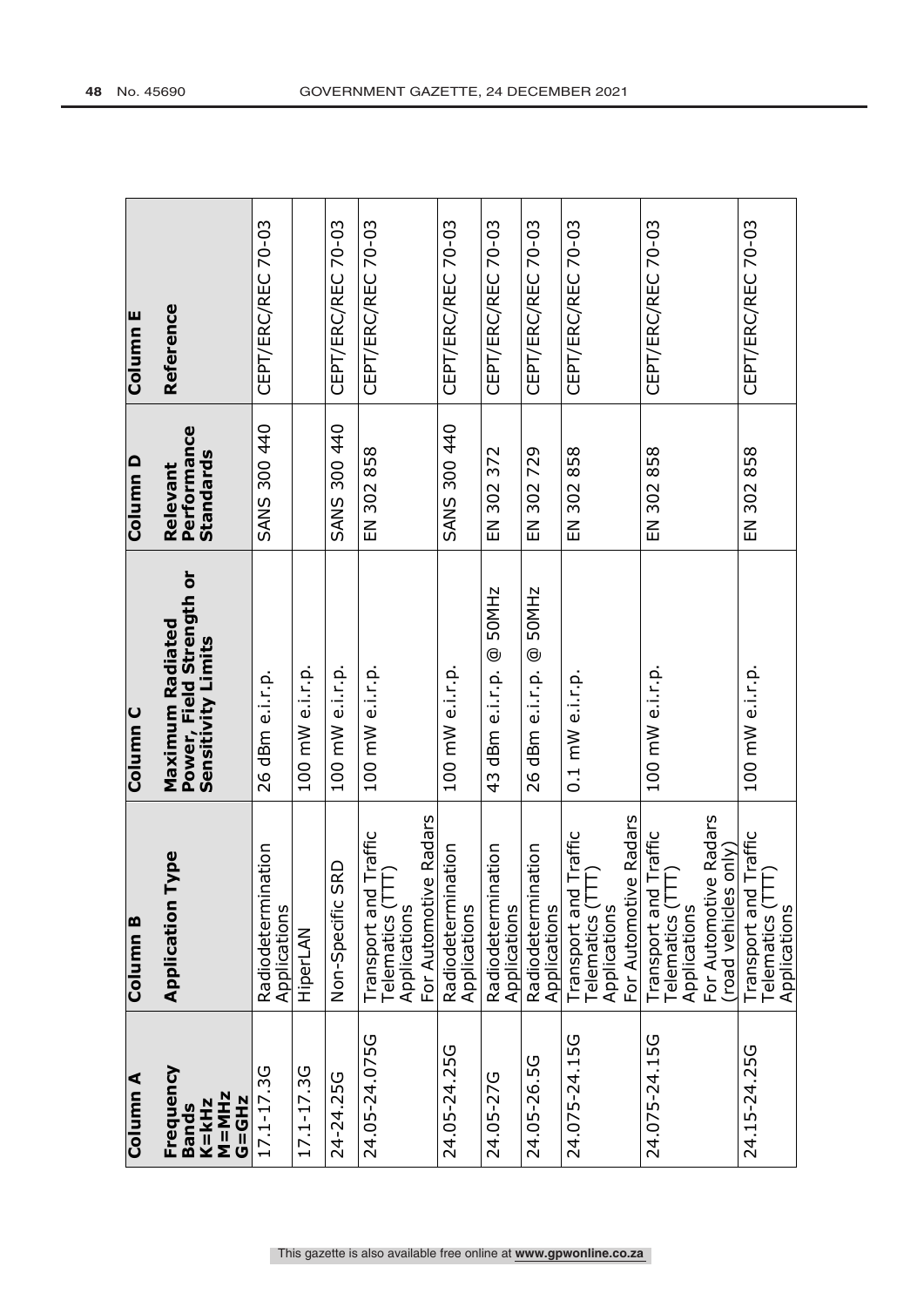| Column A                                              | Column <sub>B</sub>                                                            | Column <sub>C</sub>                                                | Column D                                    | Column E                                                                    |
|-------------------------------------------------------|--------------------------------------------------------------------------------|--------------------------------------------------------------------|---------------------------------------------|-----------------------------------------------------------------------------|
| Frequency<br>$K = kHz$<br>$M = MHz$<br>G=GHz<br>Bands | Type<br>Application                                                            | Power, Field Strength or<br>Maximum Radiated<br>Sensitivity Limits | Performance<br><b>Standards</b><br>Relevant | Reference                                                                   |
|                                                       | For Automotive Radars<br>(road vehicles only)                                  |                                                                    |                                             |                                                                             |
| 57-64G                                                | ination<br>Radiodeterm<br>Applications                                         | 43 dBm e.i.r.p. @ 50MHz                                            | EN 302 372                                  | CEPT/ERC/REC 70-03                                                          |
| 57-64G                                                | ination<br>Radiodeterm<br>Applications                                         | 50MHz<br>35 dBm e.i.r.p. @                                         | 302729<br>$\Xi$                             | CEPT/ERC/REC 70-03                                                          |
| 57-64G                                                | SRD<br>Non-Specific                                                            | 100 mW e.i.r.p.                                                    | 305 550<br>$\overline{5}$                   | CEPT/ERC/REC 70-03                                                          |
| 57-64G                                                | Point-to-point (P-P)<br>Radio <sup>-</sup><br>Systems (DFRS)<br>Digital Fixed  | 55 dBm e.i.r.p.                                                    | 302 217<br><b>SANS</b>                      | ECC/REC (09)01                                                              |
| 64-66G                                                | Point-to-point (P-P)<br>Digital Fixed Radio<br>Systems (DFRS)<br>Digital Fixed | 55 dBW e.i.r.p.                                                    | <b>SANS 302 217</b>                         | ECC/REC (05)02                                                              |
| 57-71G                                                | Multi-Gigabit Wireless<br>Systems (MGWS)                                       | 40 dBm e.i.r.p.                                                    | EN 302 567                                  | CEPT/ERC/REC 70-03<br>ITU-R Rec. M.2003<br>ECC Report 288<br>ECC Report 114 |
| 61-61.5G                                              | <b>SRD</b><br>Non-Specific                                                     | 100 mW e.i.r.p.                                                    | EN 305 550                                  | CEPT/ERC/REC 70-03                                                          |
| 63.72-65.88G                                          | Transportation<br>Systems (ITS)<br>Intelligent                                 | 40 dBm e.i.r.p.                                                    | EN 302 686                                  | CEPT/ERC/REC 70-03                                                          |
| 75-85G                                                | ination<br>Radiodeterm<br>Applications                                         | 43 dBm e.i.r.p. @ 50MHz                                            | 302 372<br>$\Xi$                            | CEPT/ERC/REC 70-03                                                          |
| 75-85G                                                | ination<br>Radiodeterm<br>Applications                                         | 34 dBm e.i.r.p. @ 50MHz                                            | EN 302 729                                  | CEPT/ERC/REC 70-03                                                          |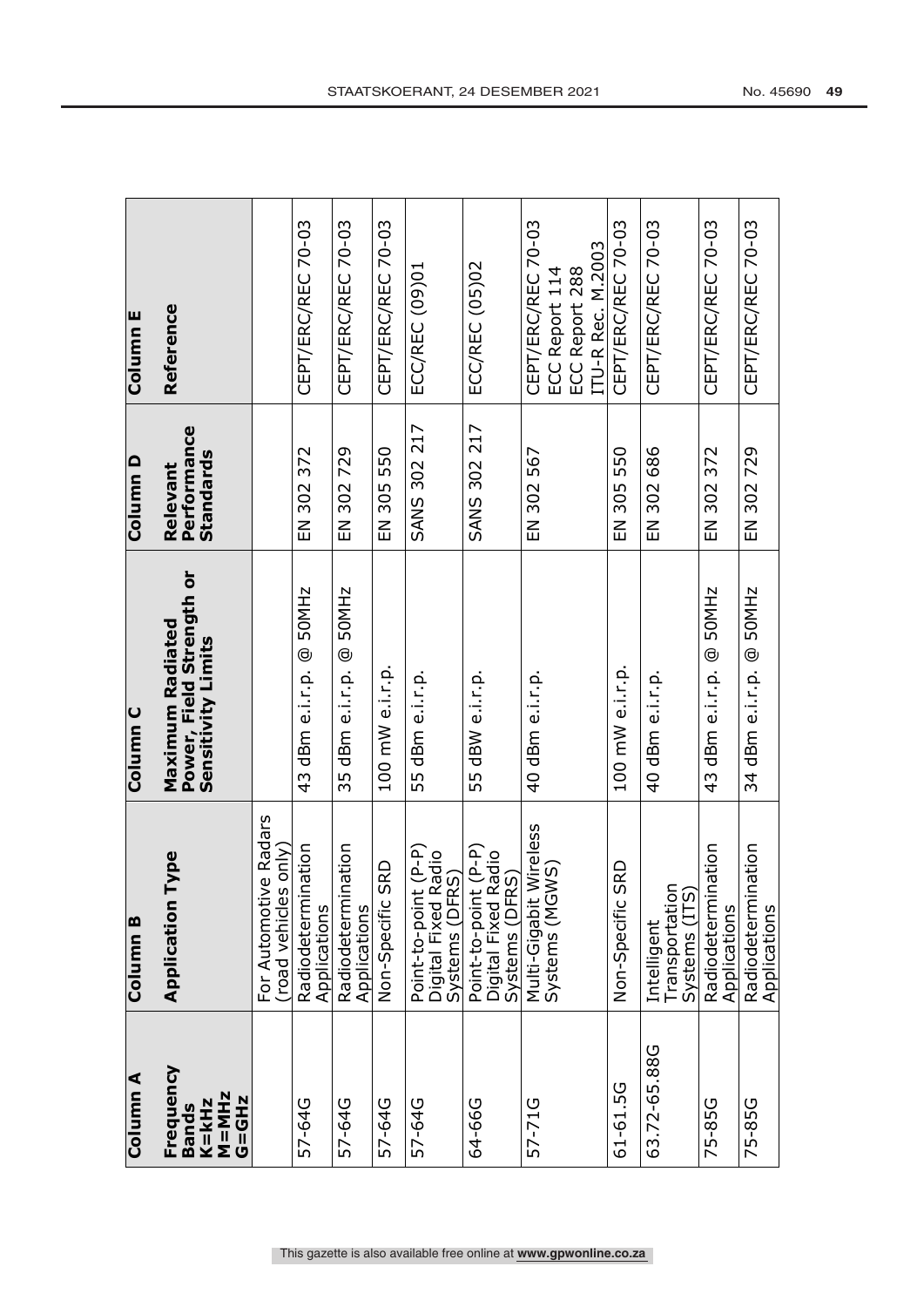| Column A                                                    | Column B                                                                                                                             | <b>Column C</b>                                                                                              | Column D                             | Column E           |
|-------------------------------------------------------------|--------------------------------------------------------------------------------------------------------------------------------------|--------------------------------------------------------------------------------------------------------------|--------------------------------------|--------------------|
| Frequency<br><b>M=MHz</b><br>G=GHz<br>スートエリ<br><b>Bands</b> | Type<br>Application                                                                                                                  | Power, Field Strength or<br><b>Maximum Radiated</b><br>Sensitivity Limits                                    | Performance<br>Standards<br>Relevant | Reference          |
| 76-77G                                                      | Traffic<br>Telematics (TTT)<br>Fransport and<br>Applications                                                                         | 55 dBm peak e.i.r.p.                                                                                         | EN 301 091                           | CEPT/ERC/REC 70-03 |
| 76-77G                                                      | Detection<br><b>Traffic</b><br>orcraft<br>Telematics (TTT)<br>Transport and<br>Radars for rot<br>For Obstacle<br>Applications<br>use | 30 dBm peak e.i.r.p.                                                                                         | EN 303 360                           | CEPT/ERC/REC 70-03 |
| 77-81G                                                      | For Automotive Short<br>Traffic<br>(SRR)<br>Transport and Tr<br>Telematics (TTT)<br>Range Radars<br>Applications                     | 55 dBm e.i.r.p.                                                                                              | EN 302 264                           | CEPT/ERC/REC 70-03 |
|                                                             |                                                                                                                                      | Use and possession of all radio apparatus exempt in terms of the above table must comply with the following: |                                      |                    |

- (a) All radio apparatus must be type-approved by the Authority in accordance with section 35 of the Act; (a) All radio apparatus must be type-approved by the Authority in accordance with section 35 of the Act;
- (b) The frequencies, transmitting power and external high-gain antenna of the radio apparatus must not be altered (b) The frequencies, transmitting power and external high-gain antenna of the radio apparatus must not be altered

without a new type approval certificate being issued by the Authority; without a new type approval certificate being issued by the Authority;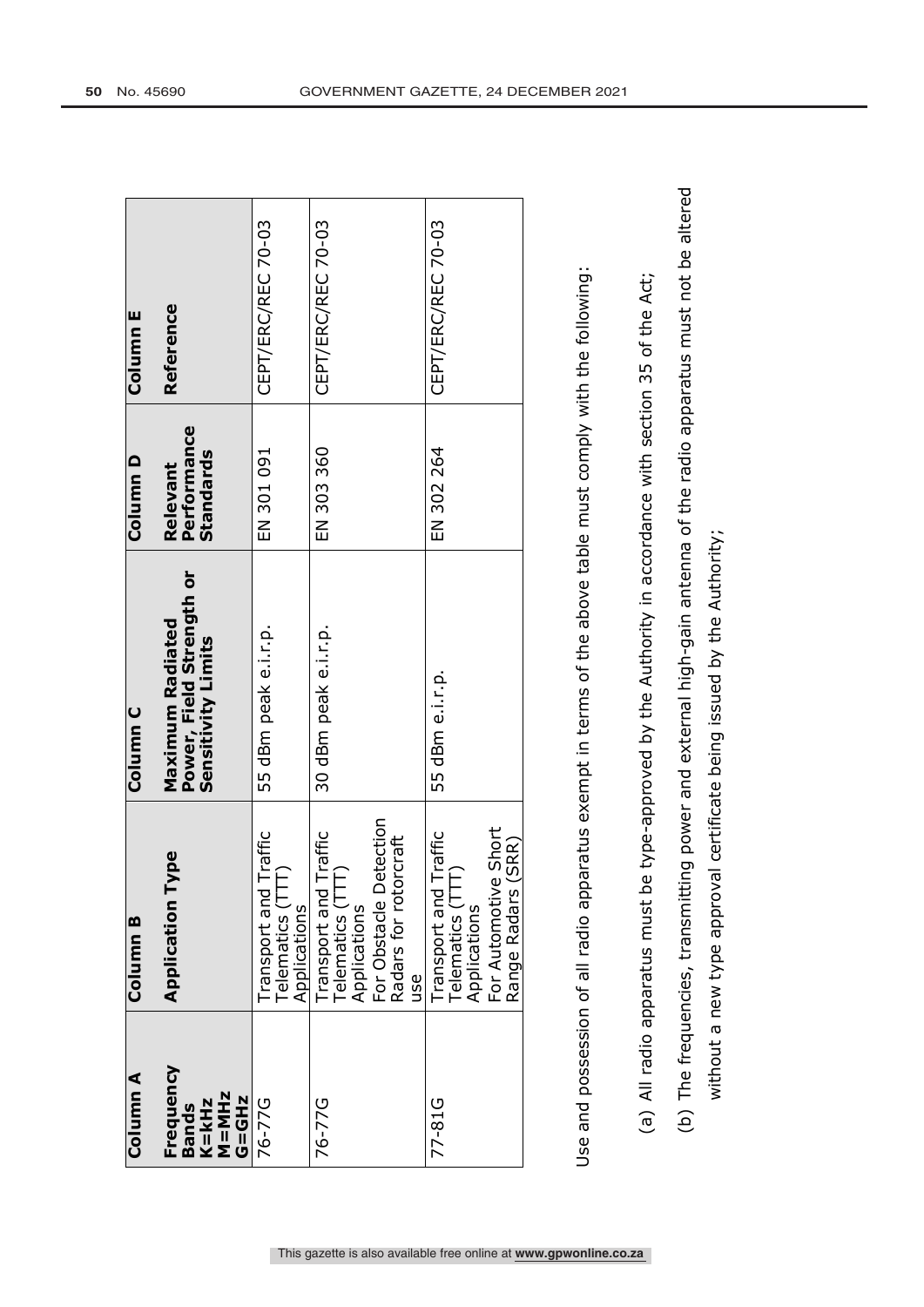| c) The Radio Apparatus must be operated within, and not exceed, the technical parameters set out in each of the | applicable columns C of the Table with respect to the frequency band; maximum radiated power or field strength or | in the relevant performance standard in Column D.<br>Sensitivity limits as prescribed |  |
|-----------------------------------------------------------------------------------------------------------------|-------------------------------------------------------------------------------------------------------------------|---------------------------------------------------------------------------------------|--|
|-----------------------------------------------------------------------------------------------------------------|-------------------------------------------------------------------------------------------------------------------|---------------------------------------------------------------------------------------|--|

- (d) The antenna of the Radio Apparatus must not be higher or above average ground level than the lowest point of the (d) The antenna of the Radio Apparatus must not be higher or above average ground level than the lowest point of the place where the Radio Apparatus operates effectively. place where the Radio Apparatus operates effectively.
- (e) The Radio Apparatus must not cause interference with any licensed radio frequency spectrum. (e) The Radio Apparatus must not cause interference with any licensed radio frequency spectrum.
- (f) The user of the Radio Apparatus in the licence-exempt frequency spectrum operates on non-interference and zero (f) The user of the Radio Apparatus in the licence-exempt frequency spectrum operates on non-interference and zero protection basis from interference. protection basis from interference.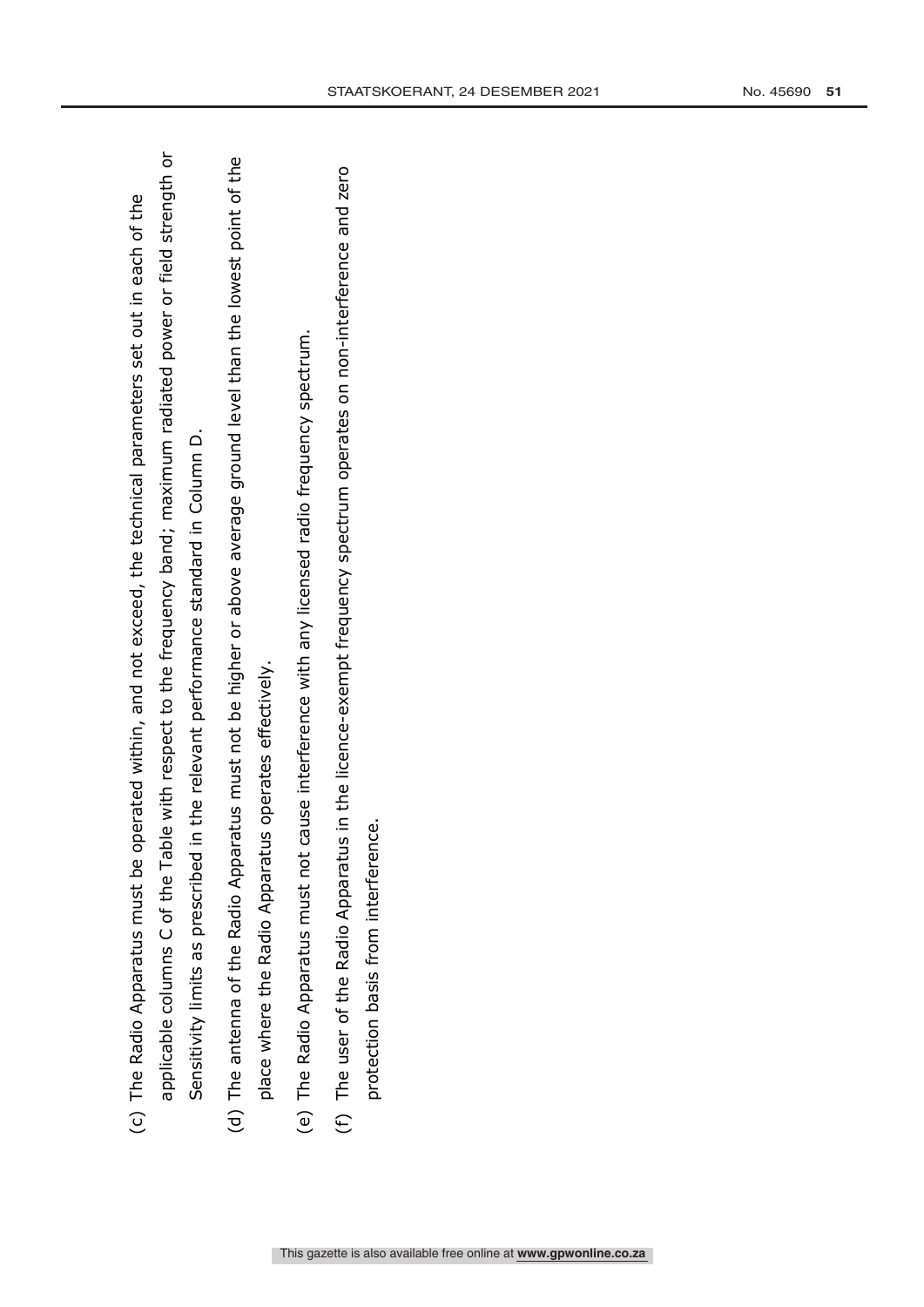# **REASONS DOCUMENT FOR THE ANNEXURE B OF THE RADIO FREQUENCY SPECTRUM REGULATIONS 2015**

**REASONS DOCUMENT** 

**DECEMBER 2021**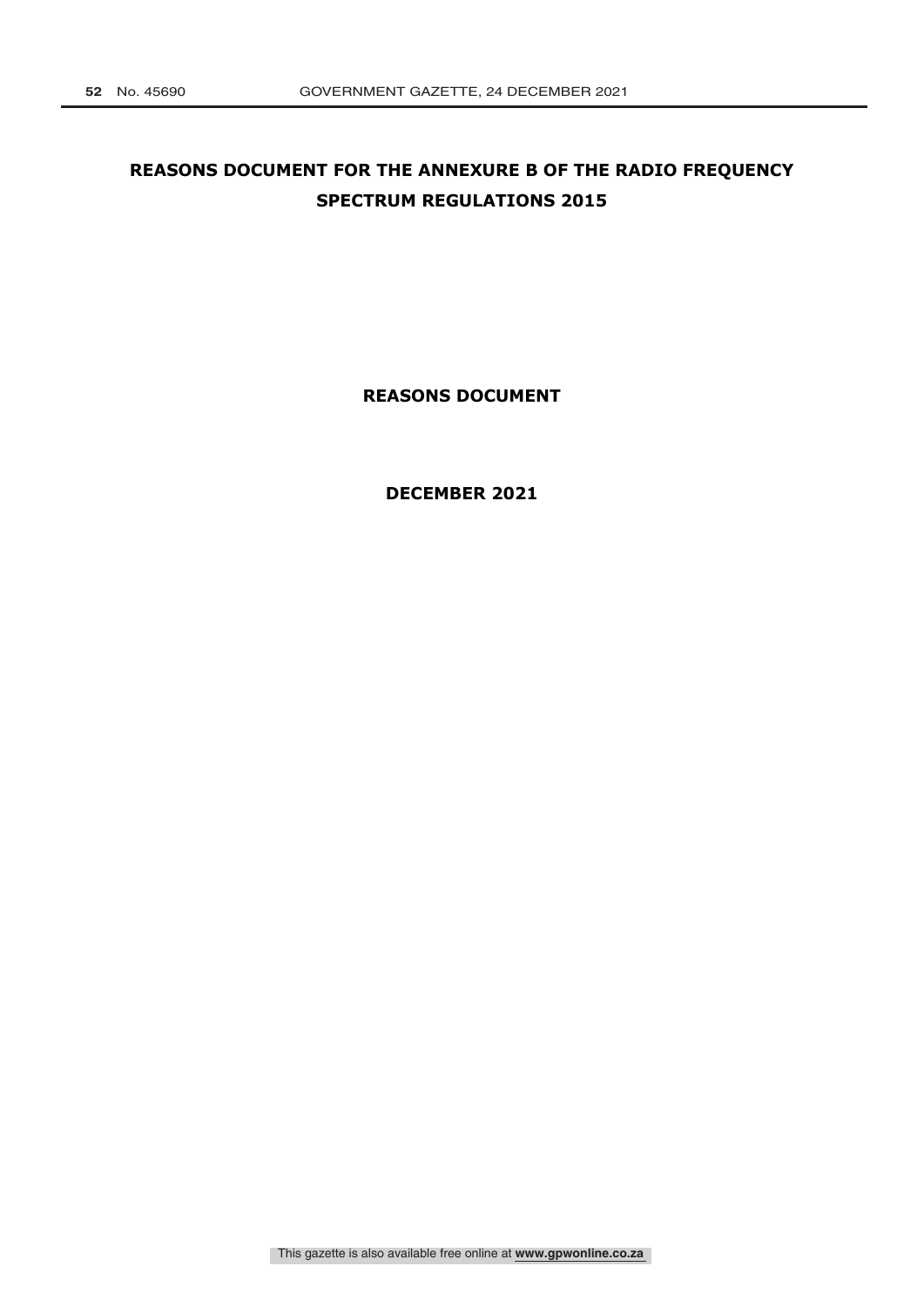### **1. ACKNOWLEDGEMENTS**

- 1.1 The Independent Communications Authority of South Africa ("the Authority"/"ICASA") hereby acknowledges and thanks all stakeholders who have participated in the process aimed at amending Annexure B of the Radio Frequency Spectrum Regulations 2015.
- **1.2** The following stakeholders have submitted written representations to the Authority on the draft amendment of Annexure B of the Radio Frequency Spectrum Regulations 2015:
	- 1. AMCHAM (American Chamber of Commerce)
	- 2. APWPT (Association of Professional Wireless Production Technologies)
	- 3. Audiomart
	- 4. Audiosure
	- 5. BitCo
	- 6. C2C-CC (Car 2 Car Comms Consortium)
	- 7. Decawave
	- 8. Gearhouse
	- 9. Get Connected
	- 10. Globalstar
	- 11. IEEE802 MAN
	- 12. Intel Corporation
	- 13. Itron
	- 14. Kathrein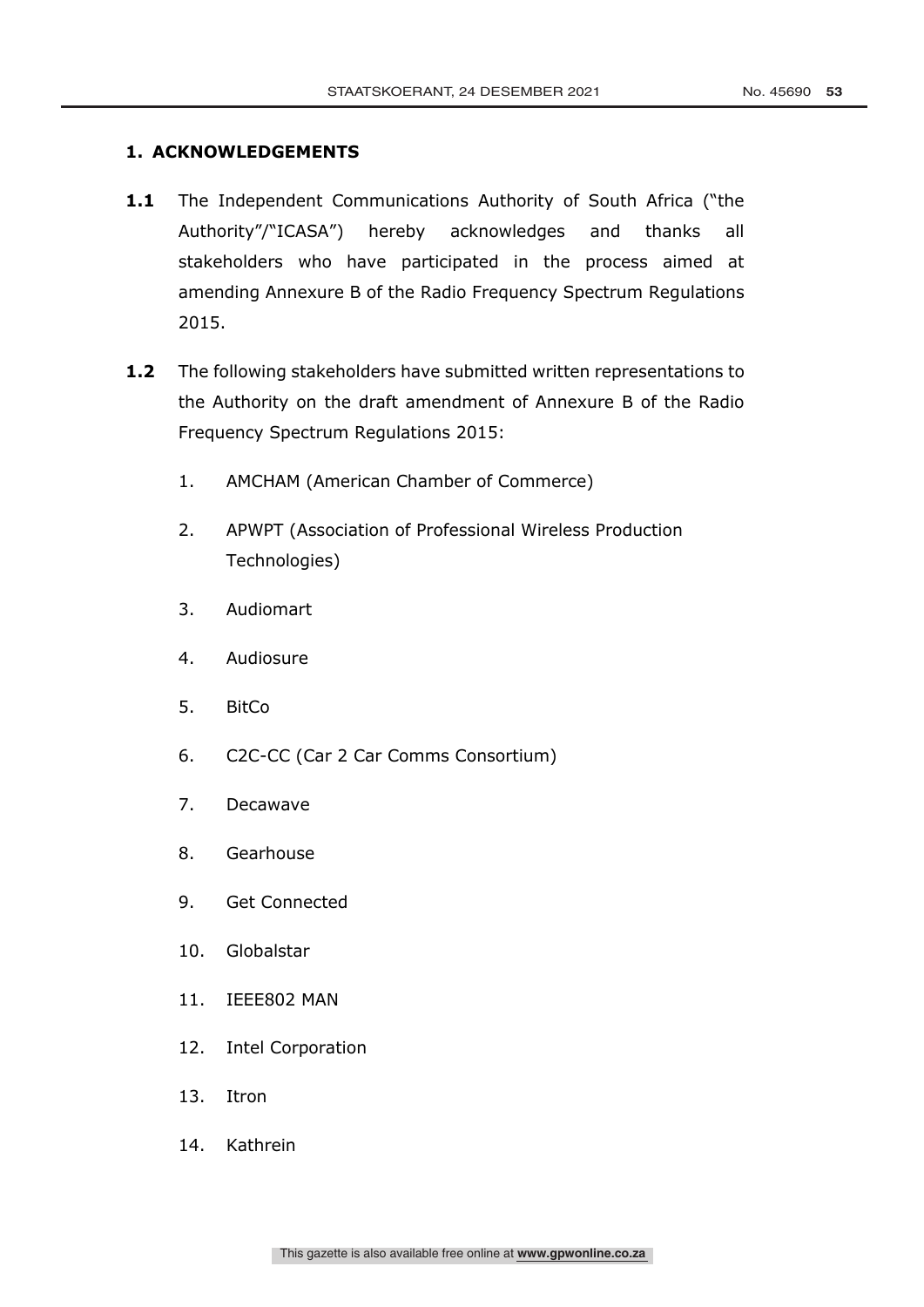- 15. Kleens Music
- 16. MGG Productions
- 17. Mr Pretorius
- 18. Multi-Media Event Trading
- 19. Musiek Wêreld
- 20. NAB (National Association of Broadcasters)
- 21. Novelda
- 22. Ontec
- 23. Project Isizwe
- 24. Radwin
- 25. RAIN RFID
- 26. RF Junky
- 27. SACIA (Southern African Communications Industries Association)
- 28. SARAO (South African Radio Astronomy Observatory)
- 29. Sennheiser
- 30. Shockwave Music
- 31. Shure
- 32. Sight and Sound
- 33. Sound Stylists
- 34. Telkom
- 35. UWB Alliance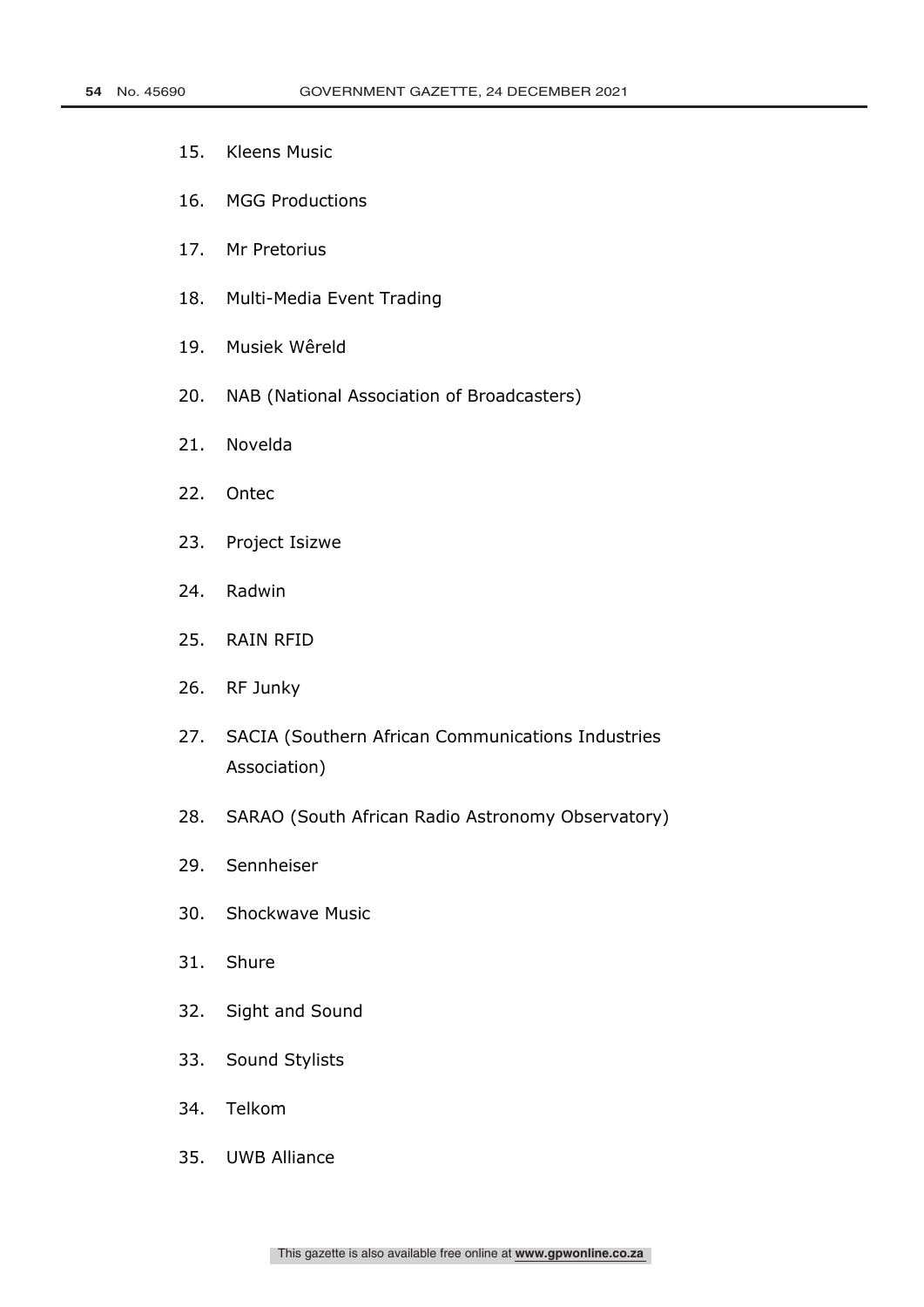- 36. WAPA (Wireless Access Providers Association)
- 37. Widex
- 38. WI-FI Alliance
- 39. Wild & Marr
- 40. XAV
- 41. Zebra
- 42. Zenzeleni Networks NPC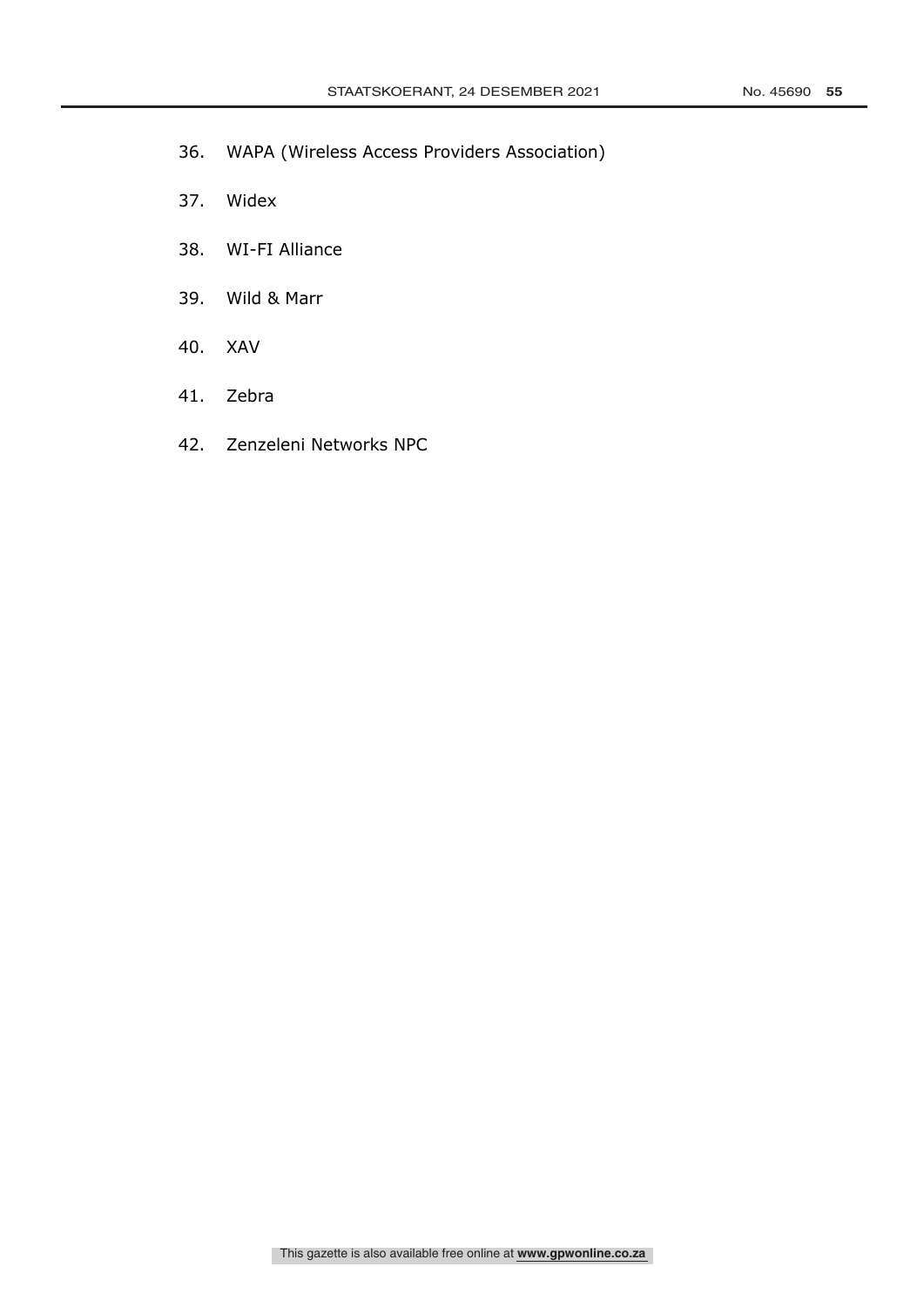### **2. INTRODUCTION**

- **2.1** On 23 July 2019, the Authority published its intention to amend Annexure B of the Radio Frequency Spectrum Regulations, 2015 published in Notice No. 279 (Government Gazette No. 38641) of 30 March 2015 ("the Regulations").
- **2.2** The purpose of the amendment to Annexure B of the Regulations is to update the radio apparatus exempt from radio frequency spectrum licence to keep up with the pattern of radio use and rapid global technological advancements as they are continuously evolving to reflect the many changes that are taking place in the radio environment.
- **2.3** The Authority received forty-two (42) written submissions from stakeholders for consideration.
- **2.4** The purpose of this Reasons Document is to summarise the submissions by stakeholders in relation to the proposed amendment to the Regulations and provide reasons for the Authority's decisions.
- **2.5** The Reasons Document will focus on the Authority's consideration of the National Radio Frequency Allocation Plan, prescribed standards, CEPT/ERC/REC 70-03, ECC Decisions, ECC Reports, and written submissions made by stakeholders about the respective bands. The Authority considered and aligned Annexure B of the Radio Frequency Spectrum Regulations to reflect the latest technological advancements as adopted by the country.
- **2.6** The Authority relied on CEPT/ERC/REC 70-03, ECC Decisions, ECC Reports which comprises of expects whose objective is to harmonise the efficient use of the radio spectrum across Europe.

The Republic of South Africa falls under ITU Region 1 and thus aligns its frequency allocations with those specified (i.e., Europe) for ITU Region 1 in the ITU Radio Regulations as required by the Act.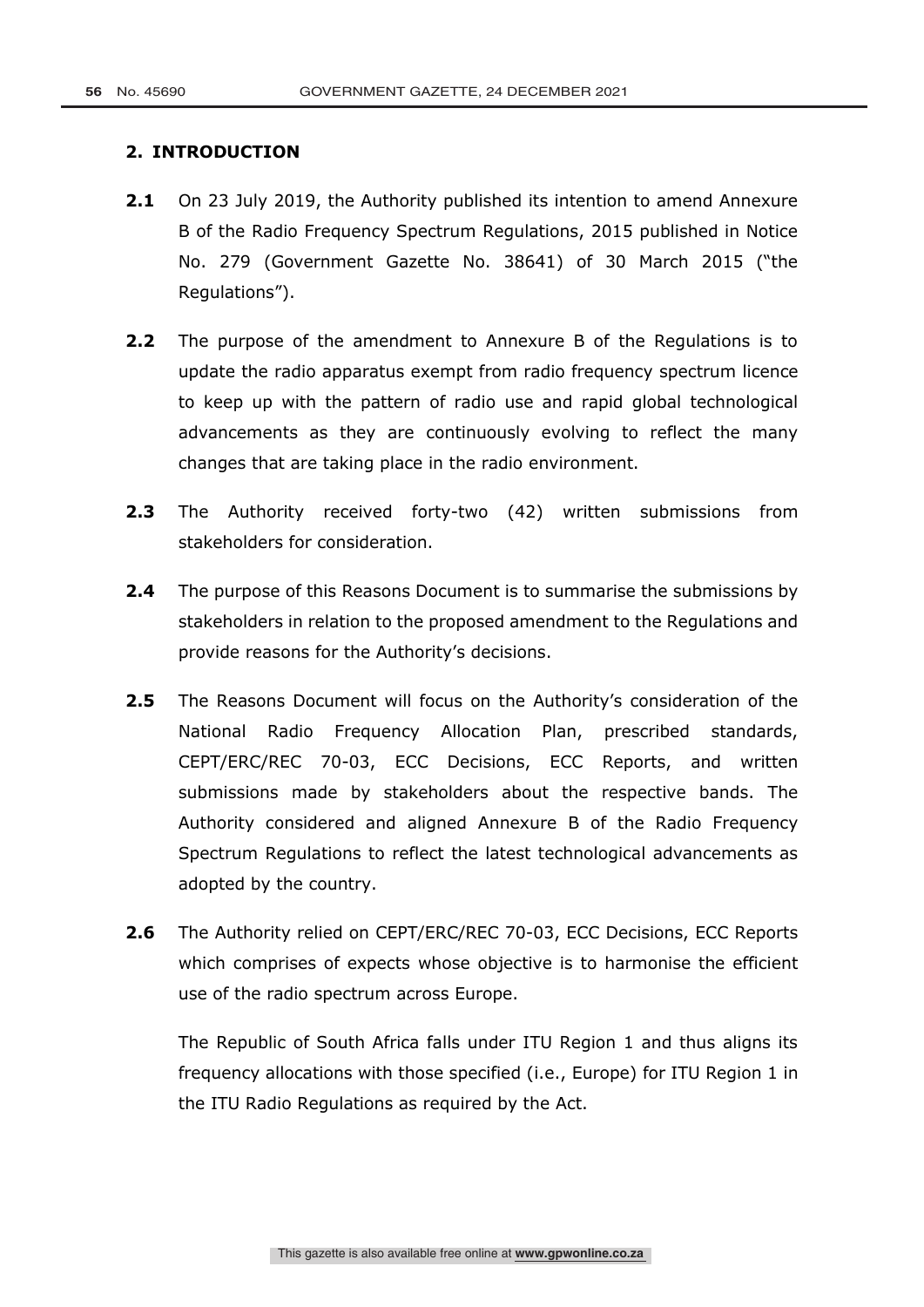The documents produced by CEPT/ERC/REC 70-03, ECC Decisions and ECC Reports are based on detailed co-existence studies of various applications in the specific frequency bands aimed to reduce spectrum scarcity and improve sharing and access to spectrum to enable the introduction of new technologies, whilst protecting existing ones.

The documents produced by CEPT/ERC/REC 70-03, ECC Decisions, and ECC Reports are relevant to the South African context for harmonization within ITU Region 1.

**2.7** Written submissions that do not appear in this reason document are accepted as they are by the Authority and incorporated in the Final Annexure B of the Radio Frequency Spectrum Regulations.

### **3. Legislative and Regulatory Framework**

- **3.1** The Authority is empowered by the provisions of section 31(6) read with section  $6(1)(d)$ , section  $6(2)(e)$ , section 6 (3), and section 32(1)(b) of the Electronic Communications Act 36 of 2005 ("ECA") to exempt certain apparatus from requiring a radio frequency spectrum licence. In terms of section 31(6) of the ECA, the Authority may prescribe types of radio apparatus, the use or possession of which or the circumstances in which the use or possession of radio apparatus, does not require a radio frequency spectrum licence.
- **3.2** The Authority is empowered by the provisions of section 4(1) and 36(1) of the Electronic Communications Act 36 of 2005 ("ECA") read with section 4(3)(j) of the Independent Communications Authority of South Africa Act 13 of 2000 ("ICASA Act") as amended to prescribe the Official List of Regulated Standards for Technical Equipment and Electronic Communications Facilities Regulations.

### **4. The ITU Frequency Allocations**

The ITU has divided the world into three regions, as shown on the following map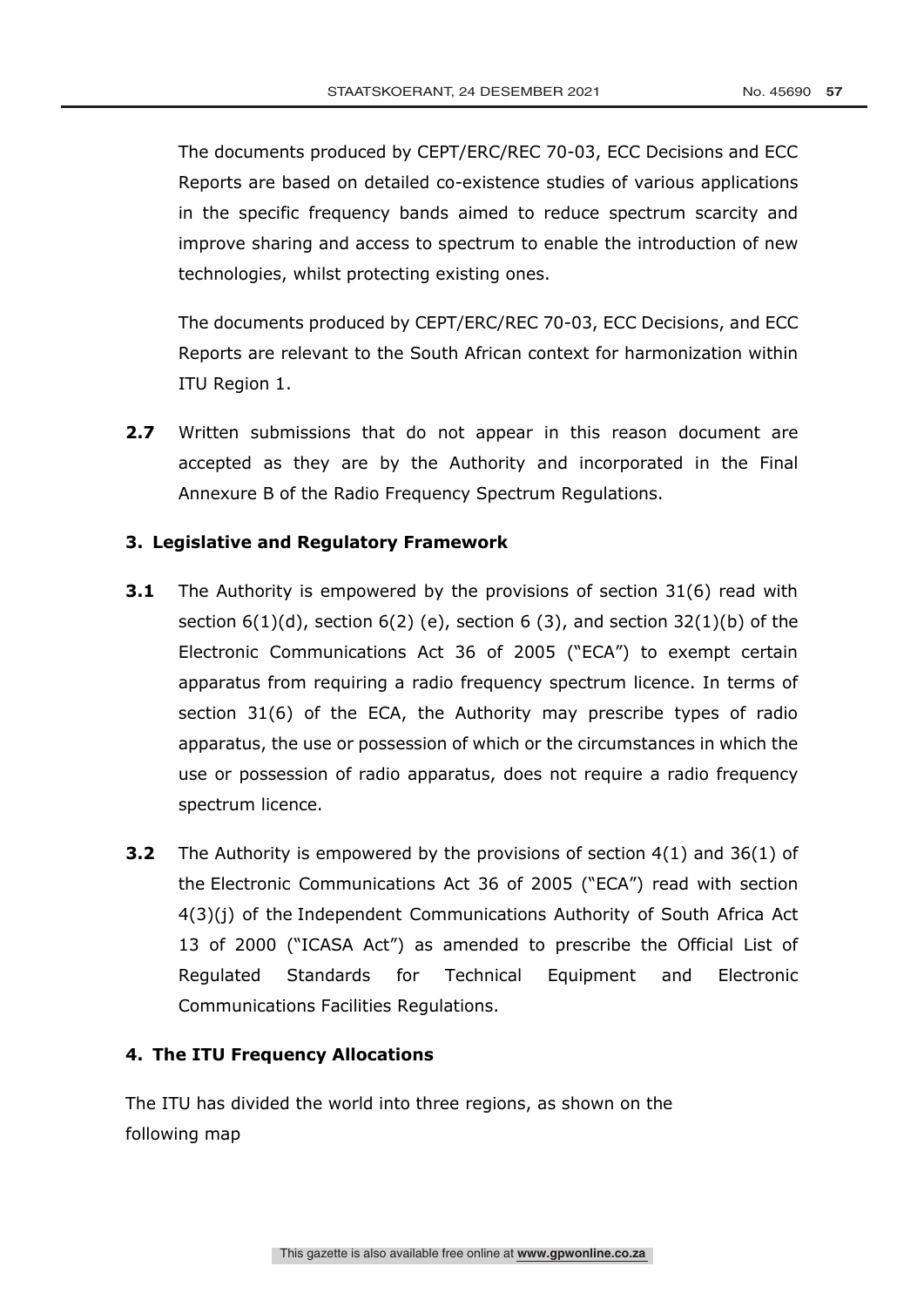

Region 1: Region 1 includes the area limited on the east by line A (lines A, B, and C are defined below) and on the west by line B.

Region 2: Region 2 includes the area limited on the east by line B and on the west by line C.

Region 3: Region 3 includes the area limited on the east by line C and on the west by line A.

The Republic of South Africa falls under ITU Region 1 and thus aligns its frequency allocations with those specified for ITU Region 1 in the ITU Radio Regulations.

While the South African allocations are broadly aligned with the ITU Region 1 requirements, several variations exist as provided for in Regulation 2.3.2 of the National Radio Frequency Plan 2018 in Notice No. 266 (Government Gazette No. 41650).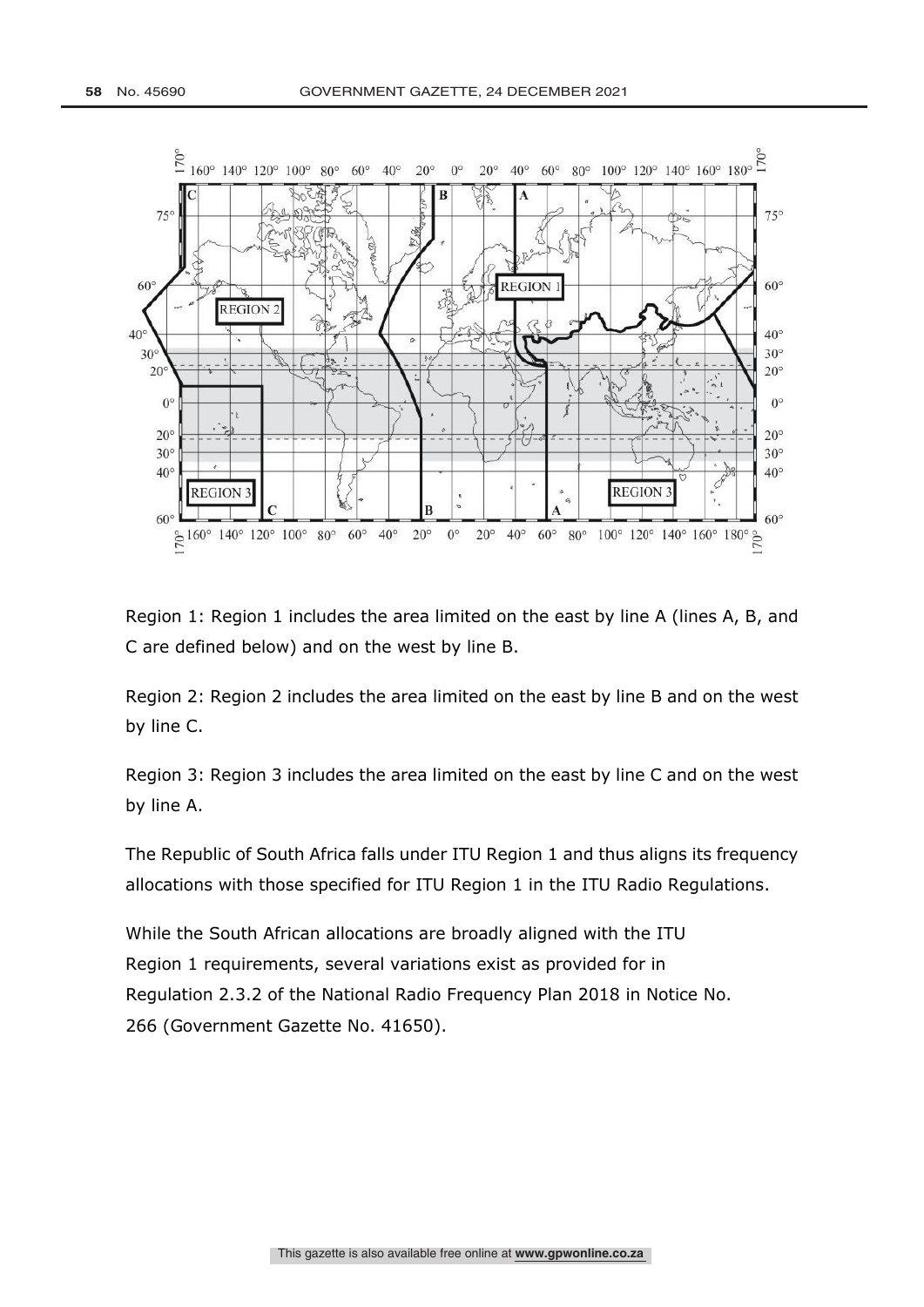### **5. GENERAL SUBMISSIONS**

- **5.1** There was a concern regarding the content of Column E (Additional Requirements), which listed some requirements of the standards, and the Authority took a decision to remove Column E (Additional requirements) because all the requirements in column E are contained in the prescribed performance standards as published in Government Gazette No. 42590 (Notice No. 1003.)
- **5.2** There was a concern regarding Column F (References) whether it is mandatory or not, and the Authority indicates that the Previous Column F, now Column E (References), is mandatory and intended to provide clarity and support the Column A, B, C and D.
- **5.3** There was a recommendation to fully align with the latest version of REC 70-03, however the Authority aligns with CEPT/ERC/REC 70-03 as practically as possible and uses its autonomy to deviate based on the provisions of regulation 2.3.2 of the National Radio Frequency Plan 2018 in Notice No. 266 (Government Gazette No. 41650).
- **5.4** The was a submission requiring clarity regarding harmful interference caused by previously deployed exempt devices, and the Authority states that the user of the Radio Apparatus in the licence-exempt frequency spectrum operates on non-interference and zero protection basis from interference as stipulate in the Radio Frequency Spectrum Regulations 2015.
- **5.5** The was a submission requiring clarity on transitional measures associated with the implementation of the Radio Frequency Spectrum Amendment Regulations "RFSAR" and Authority maintains that this is not a regime change but an update of the existing regulation to reflect the latest technological advancement in the sector, there was no discontinuation of existing licence-exempt bands or applications.
- **5.6** There was a recommendation to change the heading of Column D to "Relevant Radio Frequency Standards" instead, the Authority updated the heading of column D to "Relevant Performance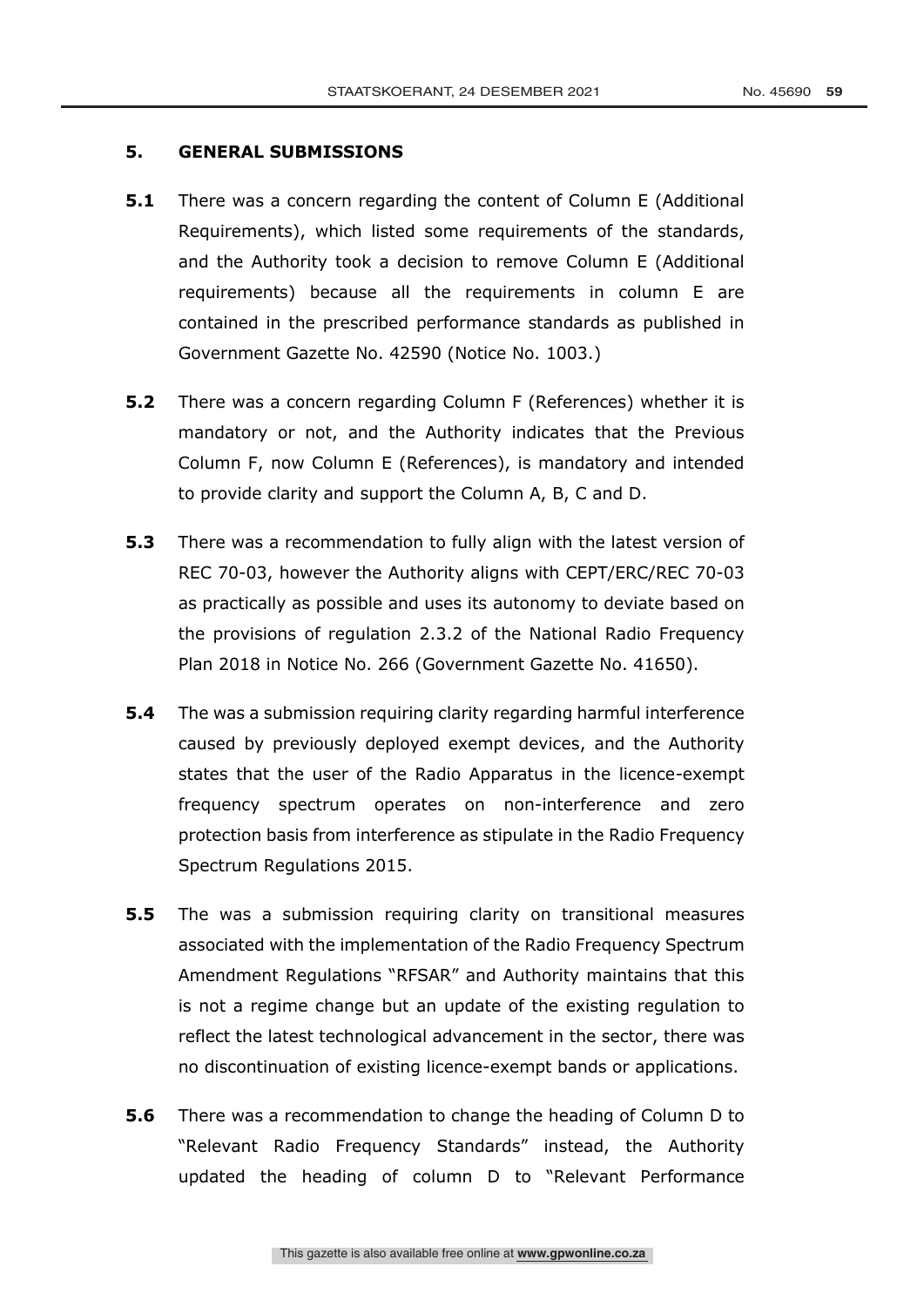Standards" as the proposed heading is not inclusive of non-radio performance standards.

### **6. APPLICATION-SPECIFIC SUBMISSIONS**

### **6.1 Inductive Application**

**a.** In the draft Annexure B, the Authority sub-divided the frequency band 9-135 kHz for Inductive Applications into thirteen (13) subbands.

### **b. Submissions received**

AMCHAM Proposed to sub-divide the frequency range 9-135 kHz into three (3) sub-bands to improve readability.

Telkom recommends adding the band 100 Hz - 9 kHz to the RFSAR to align with REC 70-03.

### **c. The Authority's Response**

The Authority resolved not to sub-divide the band 9-135 kHz to align with the prescribed performance standard published in the Official List of Regulated Standards for Technical Equipment and Electronic Communications Equipment Regulations ("Official List") in Government Gazette No 43132 of 24 March 2020.

The Authority notes the submission regarding adding the band 100Hz - 9 kHz, however the Authority maintains that this will not be possible because the frequency bands below 8.3 kHz are not catered for in the Radio Frequency Plan 2018.

### **6.2 Active Medical Implants**

**a.** In the draft Annexure B, the band 315-600 kHz was proposed for ULP-AIDs and Peripherals referencing CEPT/ERC/REC 70-03, and there was no reference for Medical Implants in the band 402-405 MHz.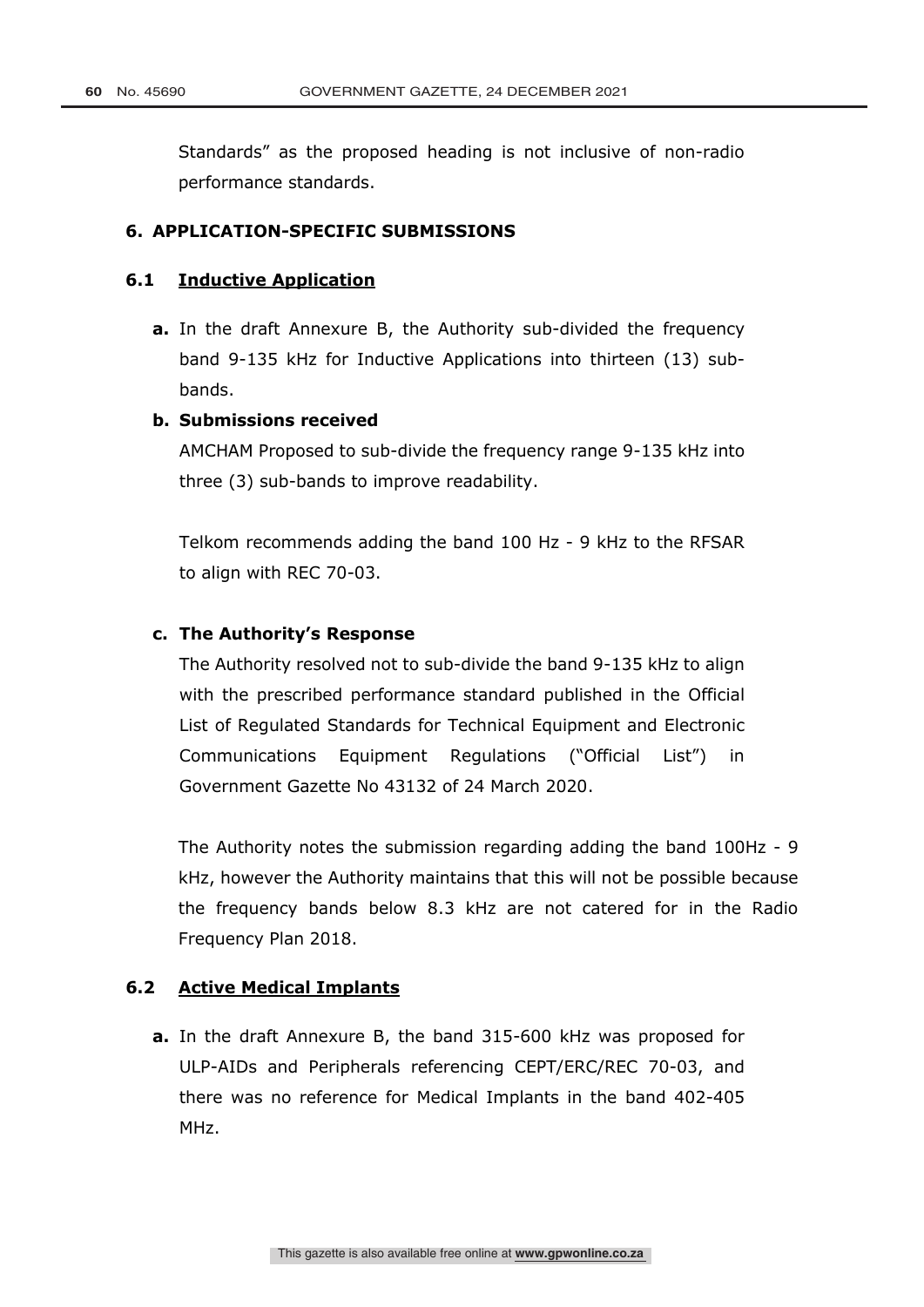### **b. Submissions received**

Telkom submits that the band 315-600 kHz does not appear in REC 70-03 and appears to be a subset of the band 148.5-5000 kHz.

Telkom recommends that the reference to ERC/DEC/(01)17 be maintained in the band 402-405 MHz as the power levels and channel spacing's are obtained from this EU decision.

### **c. The Authority's Response**

The Authority notes the recommendation regarding the band 315-600 kHz not appearing in REC 70-03, however the Authority maintains that band 315-600 kHz is for Active Medical Implants whereas the band 148.5-5000 kHz is for Indictive Loop applications, and both applications have different prescribed performance standards.

The Authority note submission regarding the addition of the reference ERC/DEC/(01)17, however the Authority maintains that reference CEPT/ERC/REC 70-03 already contains the Decision ERC/DEC/(01)17, therefore referencing CEPT/ERC/REC 70-03, means the Decision is implied.

### **6.3 Low Power Radio and Security Systems**

**a.** In the draft Annexure B, Security Systems were proposed to operate at the frequency 464.5375 MHz and Low Power Radios were proposed to operate at the frequency 463.975 MHz, 464.125 MHz, 464.175 MHz, 464.325 MHz and 464.375 MHz.

### **b. Submissions received**

Telkom recommends that the frequency band be added (i.e., 464.525-464.550 MHz) rather than just the centre frequency (464.5375 MHz) for frequencies from 463.975 MHz to 464.375 MHz in order to align with the convention used in the rest of the RFSAR.

### **c. The Authority's Response**

The Authority notes recommendation regarding the use of frequency ranges instead of channels for frequencies 463.975MHz, 464.125MHz, 464.175MHz, 464.325MHz, 464.375MHz, and 464.5375MHz, however the Authority retain the allocations in order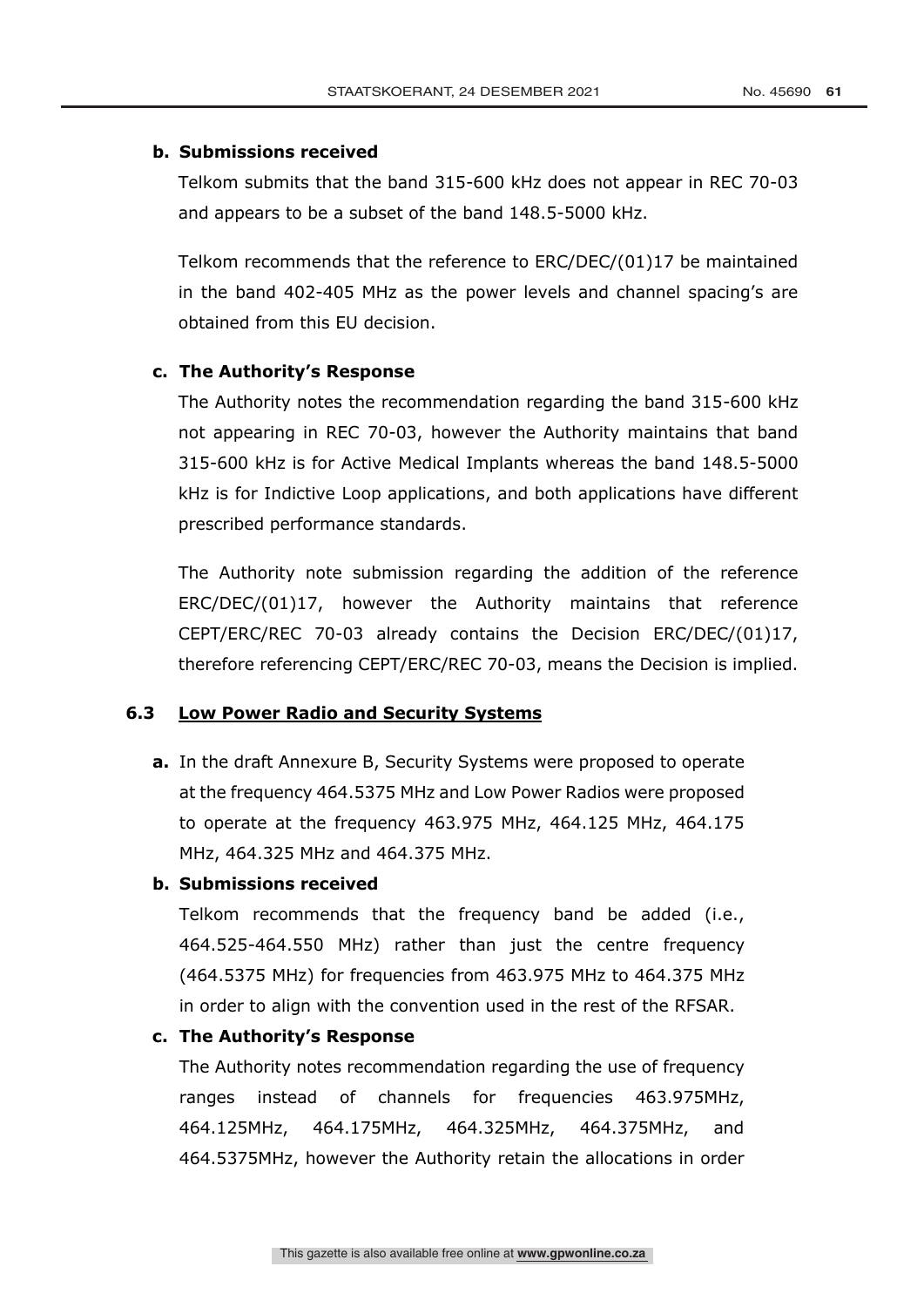to limit the Low Power Radios and Security Systems operations in the said spot frequencies.

### **6.4 Radiodetermination Application**

**a.** In the draft Annexure B, the bands 3100-3400 MHz, 3400-3800 MHz, 3800-4800 MHz, 6000-8500 MHz and 8500-9000 MHz were proposed for Ultra-Wide Band (UWB) communication devices, all with the prescribed standard EN 302 065.

The band 57-64 GHz was proposed for Level Probing Radar (LPR) equipment with the prescribed standard EN 302 729 without a reference to any Decision or Recommendation.

### **b. Submissions received**

AMCHAM proposed the equipment category to change from Ultra-Wide Band (UWB) Devices to Ultra-Wide Band (UWB) Application.

AMCHAM and Novelda propose that the standards column could be updated to reflect specific parts of the standard EN 302 065.

Telkom recommends that the sub-bands 3100-3400 MHz, 3400-3800 MHz, 3800-4800 MHz, 6000-8500 MHz, and 8500-9000 MHz be combined in line with REC 70-03 and the necessary technical and operational parameters for the use of each sub-band by UWB devices are specified in detail in REC 70-03. They submit that combining the sub-bands and aligning of the technical and operational parameters is preferred rather than replicating only some of the requirements.

Telkom recommends that a reference to ECC/DEC/(11)02 be added as a reference in Column F as this will assist with the details on power spectral density for the band 57-64 GHz (Level Probing Radars).

### **c. The Authority's Response**

The Authority accepted the proposal to change the equipment category from devices to application, however the Authority resolved to adopt the equipment category name Radiodetermination Application as UWB is the applicable technology.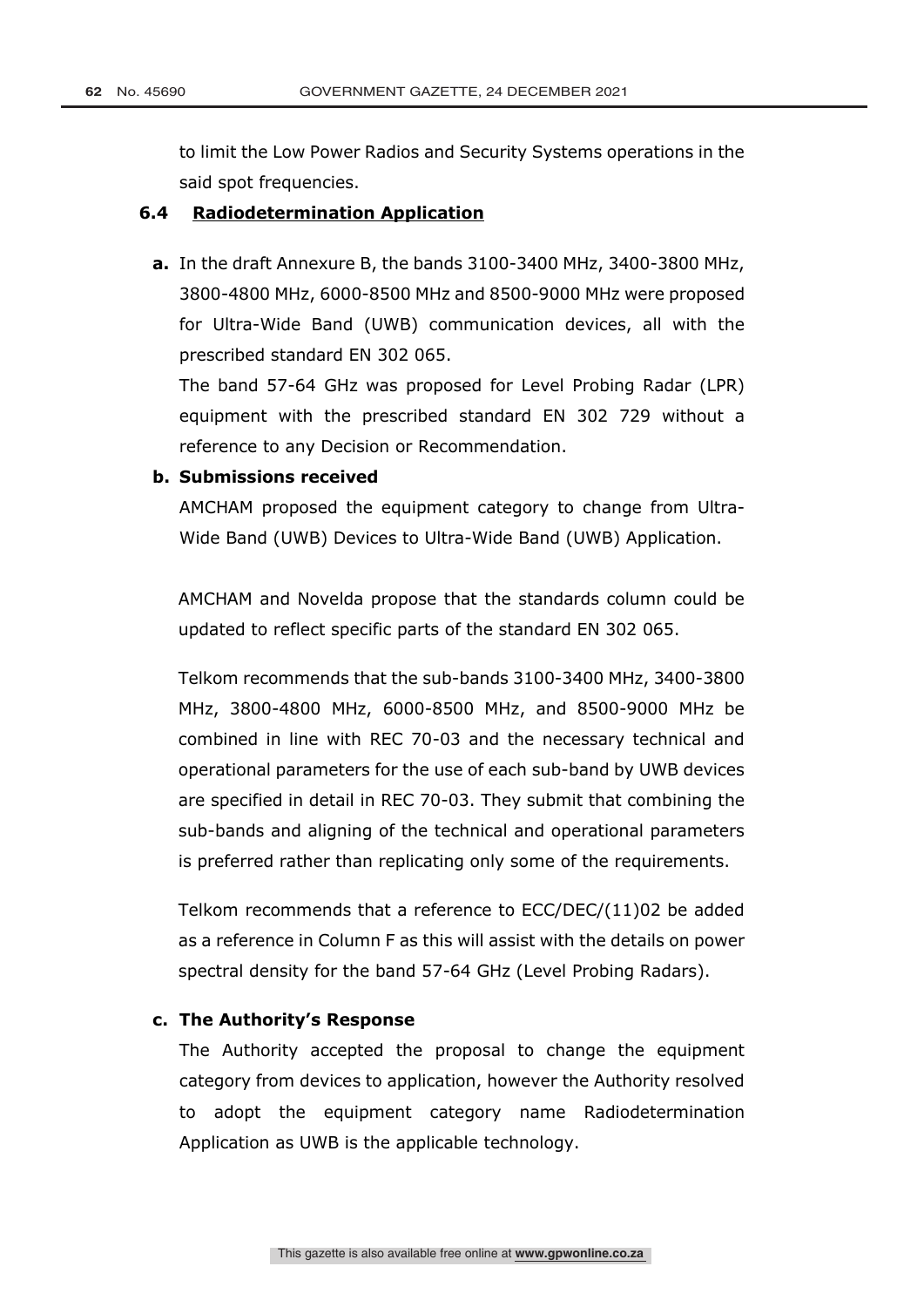The Authority notes the recommendation to indicate the parts for the Ultra-Wide Band (UWB) standard EN 302 065, however the Authority adopted a format throughout the whole annexure not to indicate the part(s) of the standard(s) as they are already mentioned in the Official List.

The Authority notes the recommendation to combine the UWB bands mentioned above, however Authority maintains the separation of the sub-bands as they indicate the different types of Radiodetermination Applications and specify the respective power limits for each type in accordance with the prescribed standard EN 302 065.

The Authority notes the recommendation regarding the addition of the reference ECC/DEC/(11)02, however the Authority maintains that reference CEPT/ERC/REC 70-03 already contains the Decision ECC/DEC/(11)02, therefore referencing CEPT/ERC/REC 70-03, means the Decision is implied.

### **6.5 Wireless Microphone Applications**

**a.** In the Draft Annexure B, the Authority proposed the following frequency bands for Wireless Microphone Applications:

36.65-36.75 MHz, 40.65-40.70 MHz, 53-54 MHz, 173.7–175.1 MHz, 402- 406 MHz, and 863-865 MHz with their respective maximum power limits.

**b. Submissions received**

APWPT and SACIA proposed adding bands 470-694 MHz, 823-832 MHz, 1350-1400 MHz, 1518-1525 MHz, and 1785-1804.8 MHz on the list of apparatus exempt from radio frequency spectrum licenses for Wireless Microphones and In-Ear-Monitors as per ITU Regulations and the CEPT developments with a Maximum Power of 50 mW e.r.p. for all the proposed bands. They further proposed the addition of the reference material CEPT REC 25-10 and CEPT REC 70-03.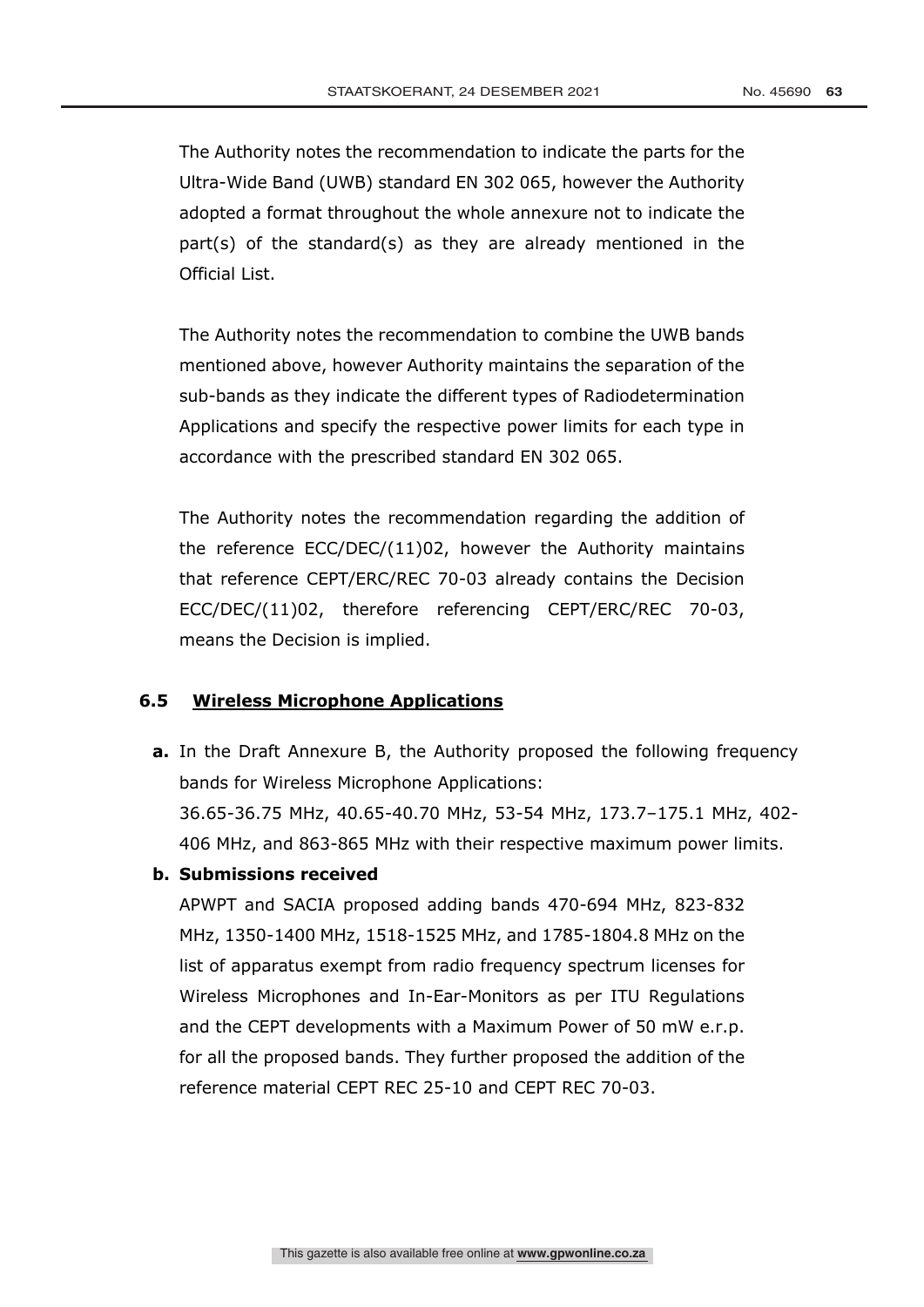Audiomart, Audiosure, Kleens Music, Musiek Wêreld, Sight & Sound and Wild & Marr motivates for a license free spectrum be granted for any or all the band 470-790 MHz for wireless microphones

Gearhouse submits that they are currently services radio microphones and wireless in-ear monitoring equipment in the band 638-820 MHz and believes that the proposed allocation of band 863- 865M Hz is not sufficient or viable to service their clients.

Multi-Media Event Trading submits that they supply microphones operating from brand 606 MHz to 822 MHz and believe if these bands are no longer allowed to be used, it will render their business useless and would not only lead to a loss of income but also the inability to serve their customers' specific needs.

RF Junky submits that they have been operating at a range of 638- 698MHz at 50mW, and 750-850MHz at 100mW for their wireless audio equipment's, and they say the Authority taking away the entire use of the 470-850MHz would be a huge knock to the entertainment industry.

Sound Stylists proposes the frequency bands 470-636 MHz, 606-670 MHz, 638-698 MHz, and 750-822 MHz be added as new bands for wireless microphones.

SACIA proposes increasing power limitation from 50 mW ERP to 100 mW ERP throughout all bands for wireless microphones.

Get Connected, MGG Productions, Shockwave Music, XAV proposed allocation of band 863-865MHz is not sufficient or viable to service their clients.

Telkom requests the Authority to stipulate why the power of the wireless microphone in the band 53-54 MHz was changed from the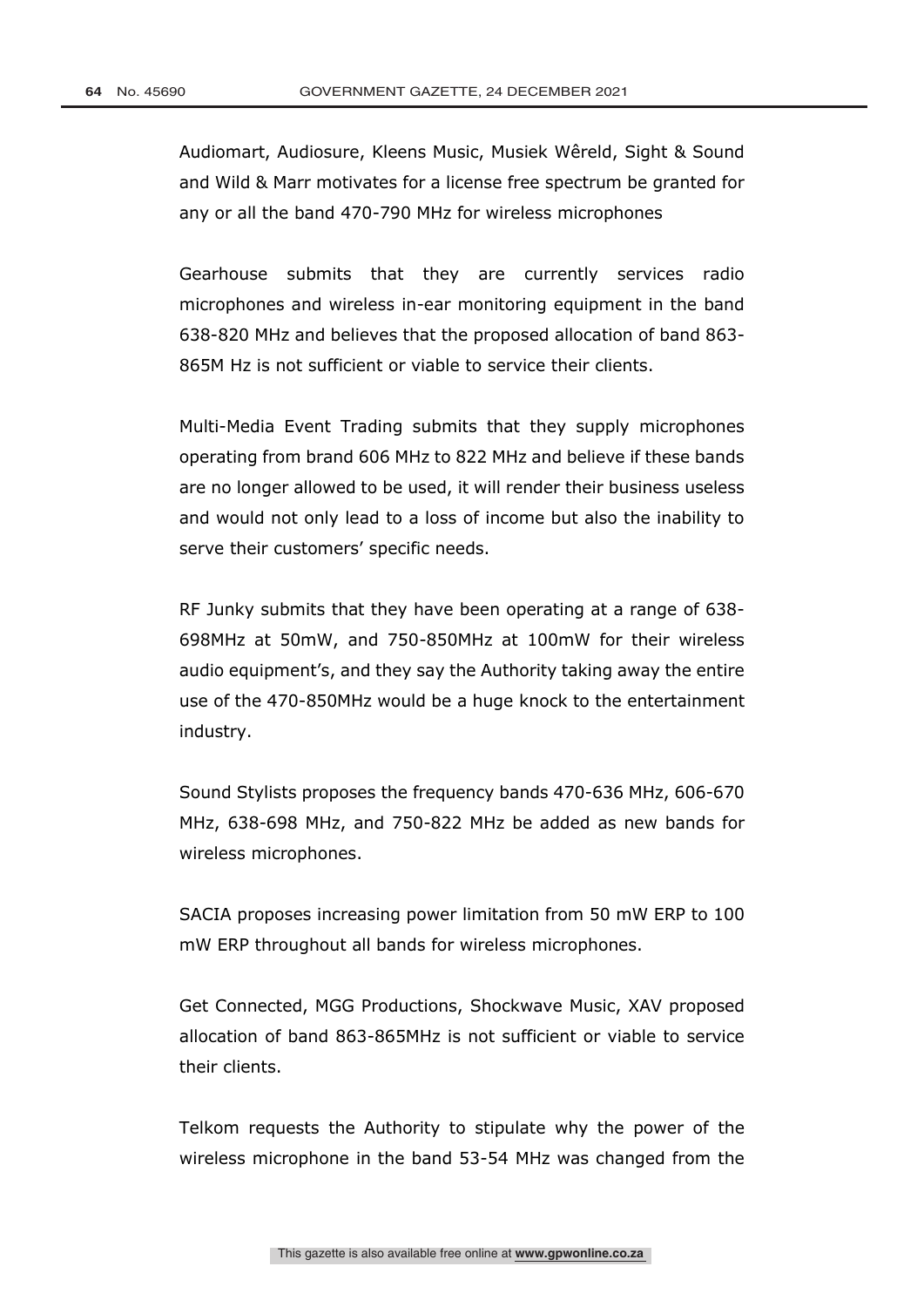value contained in the current regulations and recommends that this

### **c. The Authority's Response**

The Authority accepted the addition of the bands 470-694 MHz, 823- 832 MHz, 1350-1400 MHz, 1518-1525 MHz and 1785-1804.8 MHz for wireless microphones, however the Authority adopted the Maximum Power limits for each band as supported by reference material CEPT/ERC/REC 70-03 and prescribed performance standard.

The Authority notes the recommendation to add CEPT REC 25-10 in the references, however the Authority maintains that CEPT REC 25- 10 includes applications that are still under research and not yet supported by prescribed standards, and the Authority only adopts developed applications.

The Authority notes the recommendation to add the band 470-790 MHz, 638-820 MHz and band 606-822 MHz for wireless microphones, however the Authority added the band 470-789 MHz as supported by reference material CEPT/ERC/REC 70-03 and prescribed performance standard.

The Authority notes the recommendation to add the band 638-698 MHz at 50mW and 750-850MHz at 100mW maximum power for wireless microphones, however the Authority added the bands 470- 789 MHz and 823-832 MHz, and their respective Maximum Power limit as supported by reference material CEPT/ERC/REC 70-03 and prescribed performance standard.

The Authority notes the recommendation to add the band 470-636 MHz, 606-670 MHz, 638-698 MHz, and 750-822 MHz for wireless microphones, however the Authority added the band 470-789 MHz as supported by reference material CEPT/ERC/REC 70-03 and prescribed performance standard.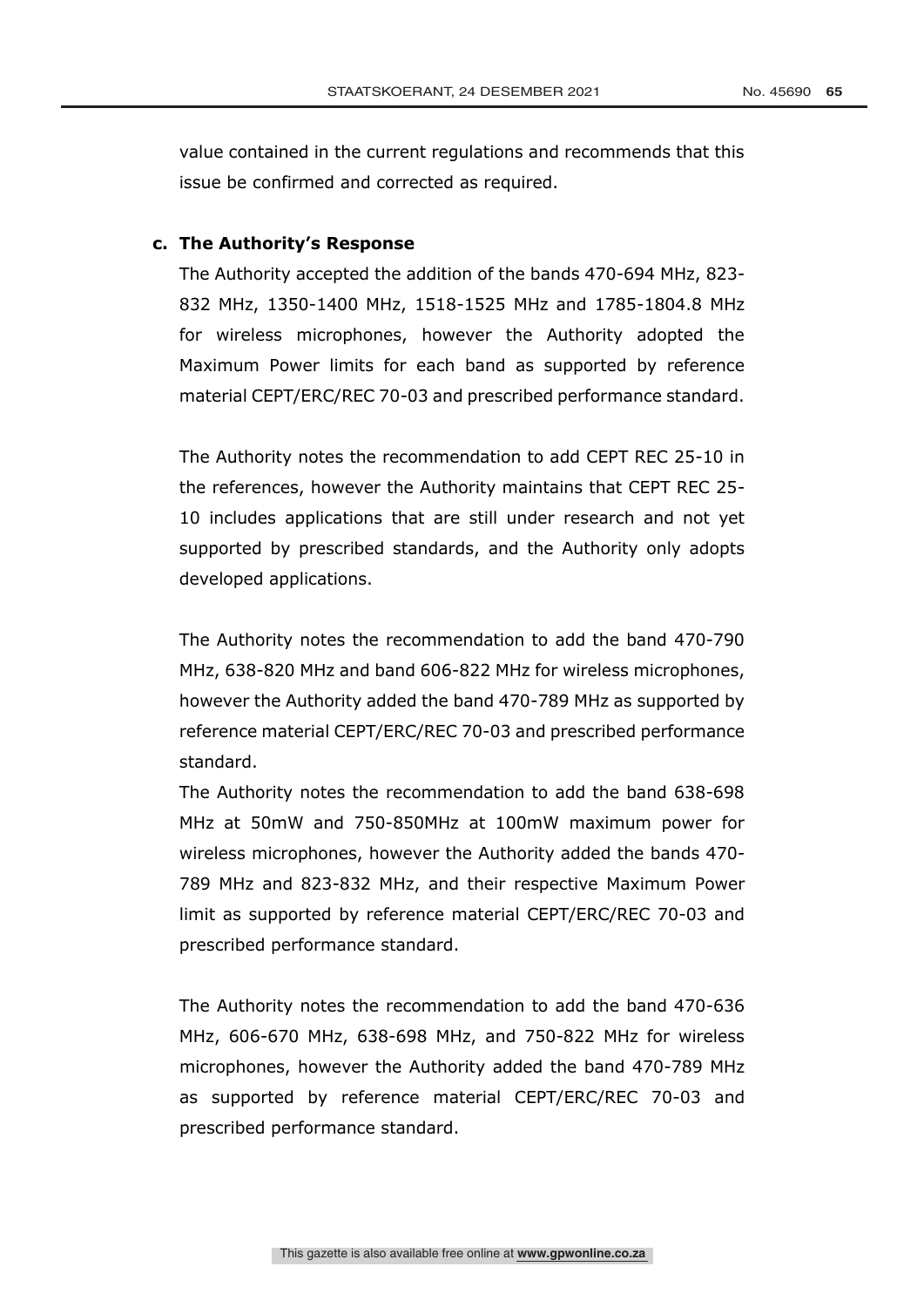The Authority notes the recommendations to increase the power limits for all bands of wireless microphones from 50 mW ERP to 100 mW ERP, however the Authority maintains that the power limits are in accordance with the performance standard SANS 300 422.

The Authority notes the submission about insufficient bands for Wireless Microphones, and the Authority resolved to open the bands 174-216 MHz, 470-789 MHz, 823-832 MHz, 1350-1400 MHz, 1518- 1525 MHz, 1785-1804.8 MHz to address the concerns raised.

The Authority notes the submission regarding the change in power for wireless microphones in the band 53-54 MHz, however the Authority maintains that the power limit is as per the prescribed performance standard SANS 300 422.

### **6.6 WAS/RLANS**

**a.** In the draft Annexure B, the frequency bands 5150-5250 MHz, 5250- 5350 MHz and 5470-5725 MHz were proposed for WAS/RLANS, with a maximum power of 20 dBm for band 5150-5250 MHz and 5250- 5350 MHz for Indoor use only, while band 5470-5725 MHz had a maximum power of 27 dBm.

The reference for the band 5150-5250 MHz was ITU-R M.1652 while band 5250-5350 MHz and 5470-5725 MHz referenced CEPT/ERC/REC 70-03, ECC/DEC/(04)08, ITU-R M.1652 and ITU Res 229 (WRC-03)

The band 5150-5250 MHz had Channel Access Mechanism (Frame Based Equipment / Load Based Equipment) as an additional requirement, while band 5250-5350 MHz and 5470-5725 had DFS, TPC, and Channel Access Mechanism (Frame Based Equipment / Load Based Equipment) as additional requirements.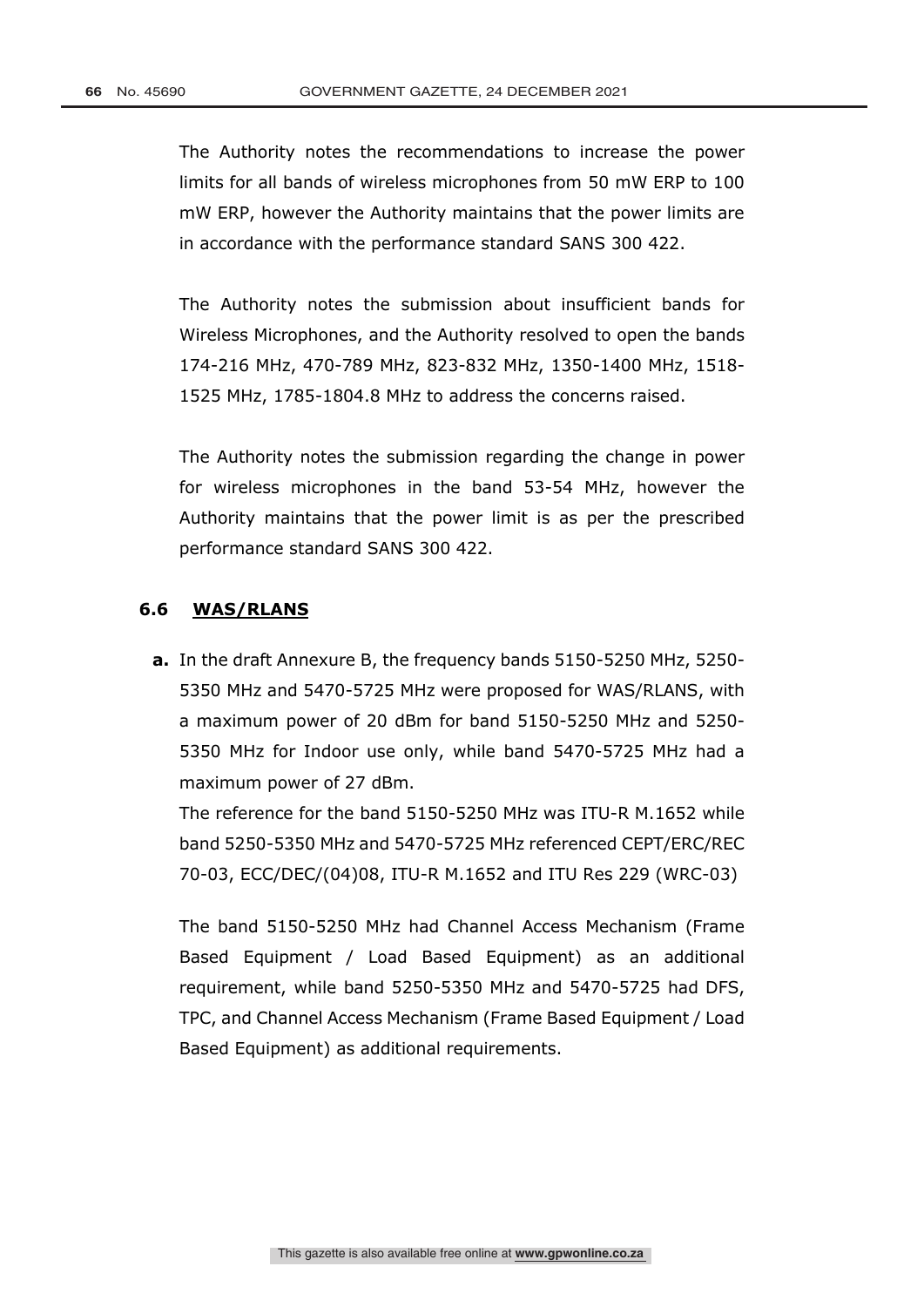### **b. Submissions received**

AMCHAM Proposed that the reference CEPT/ERC/REC 70-03 be removed for the bands 5150-5250 MHz, 5250-5350 MHz, and 5470- 5725 MHz and be replaced by an ECC/DEC/(04)08.

Globalstar supports the Authority's proposal to allow indoor deployments of WAS/RLANS with a power limit of 20 dBm in the 5150-5250 MHz band and further strongly argues and cautions against any future amendment that would allow the high-powered outdoor deployment.

IEEE802 MAN suggested the deployment of RLAN in the band 5150- 5250MHz to be allowed for outdoor deployment.

WAPA is concerned by the reduction in allowable EIRP for outdoor WAS & RLAN applications from 1W/30dBm to 500mW/27dBm in the absence of Transmit Power Control (TPC) being employed in the band 5470-5725MHz. TPC is currently unsupported by most equipment deployed in the field by WAPA's members, and the cost of replacement would impose a considerable economic burden on their members.

Bitco & WAPA is concerned by the addition of a Dynamic Frequency Selection (DFS) requirement for the band 5470-5725MHz, DFS functionality is currently unsupported by most equipment deployed in the field and recommends it be recalled because it will introduce additional hardware costs and the DFS technology may cause significant degradation of service.

WI-FI Alliance encourages the Authority to allow RLANs operating bands 5150-5250 MHz, 5250-5350 MHz, and 5470-5725 MHz to be considered for outdoor usage.

Furthermore, WI-FI Alliance recommends the Authority to allow License-Exempt Device in the 6 GHz Band (5925-7125 MHz) and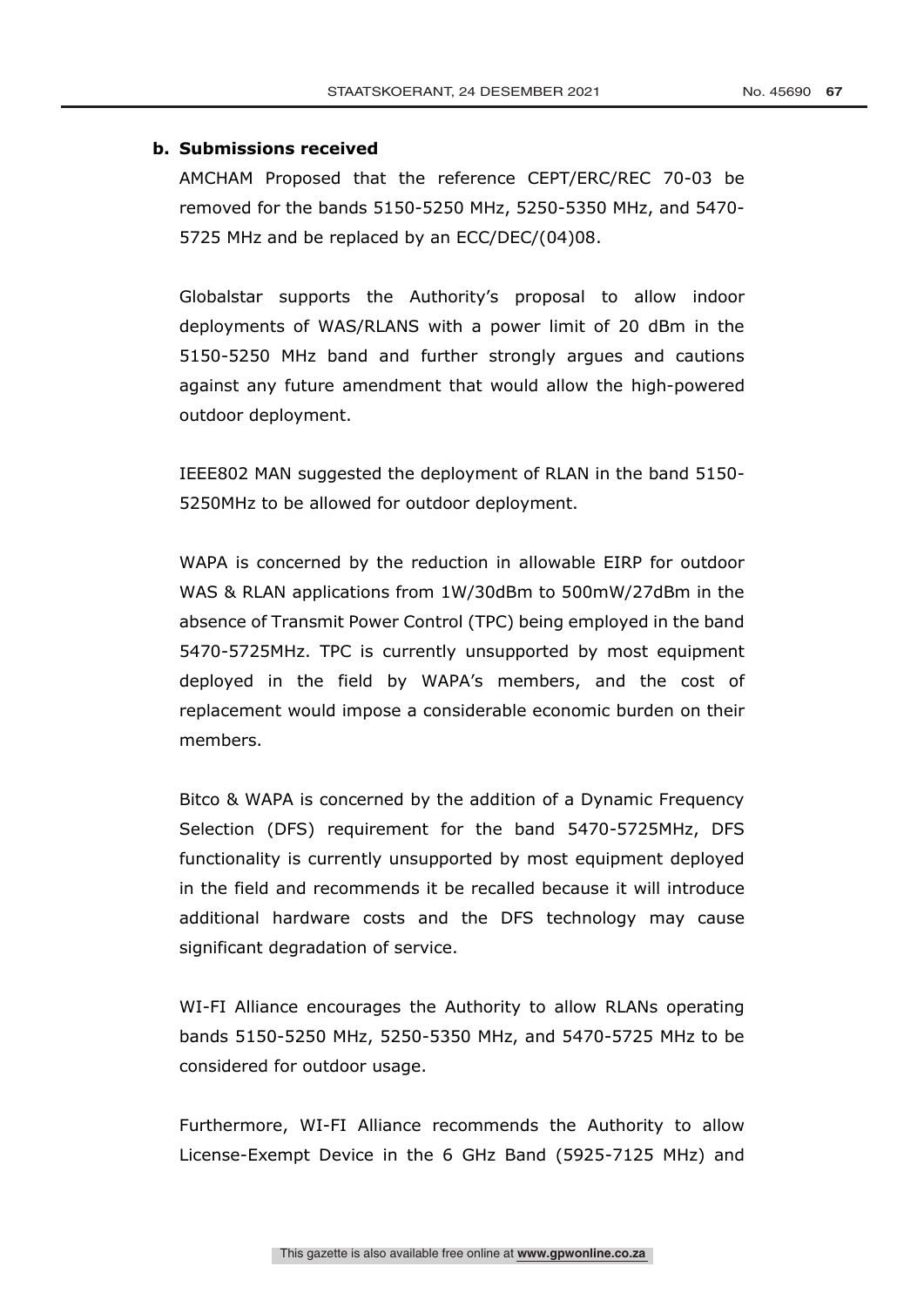extend it for RLAN/WLAN in preparation for the next Wi-Fi generation(s).

Telkom recommends that the notes from REC 70-03 that specify the maximum e.i.r.p. density limits in Column C be added to the RFSAR for the band 2400-2483.5 MHz, 5150-5250 MHz, 5250-5350 MHz, and 5470-5725 MHz.

Telkom requests clarity on what "Frame-based equipment/loadbased equipment" in Column E is, in the band 5150-5250 MHz and 5470-5725 MHz.

### **c. The Authority's Response**

The Authority notes the proposal to remove the reference CEPT/ERC/REC 70-03 and replace it with ECC/DEC/(04)08 , however the Authority maintains that reference CEPT/ERC/REC 70-03 already contains the Decision ECC/DEC/(04)08, therefore referencing CEPT/ERC/REC 70-03, means the Decision is implied.

The Authority notes the submission regarding the power limit and outdoor deployment of WAS/RLANS in the 5150-5250 MHz band, however the Authority updated the power limit to 23 dBm in accordance with the prescribed performance standard SANS 301 893.

The Authority notes the submission about the reduced power in the absence of TPC and the addition of DFS for WAS/RLANS operating in the band 5470-5725 MHz, however TPC and DFS are not new requirements as they have always been requirements within the prescribed performance standard SANS 301 893.

The Authority notes the recommendation about allowing outdoor deployment of RLAN in the band 5150-5250MHz and 5250-5350 however, based on numerous interference complaints caused by the unauthorized outdoor deployment, the Authority maintained the position allowing only indoor deployment in those bands.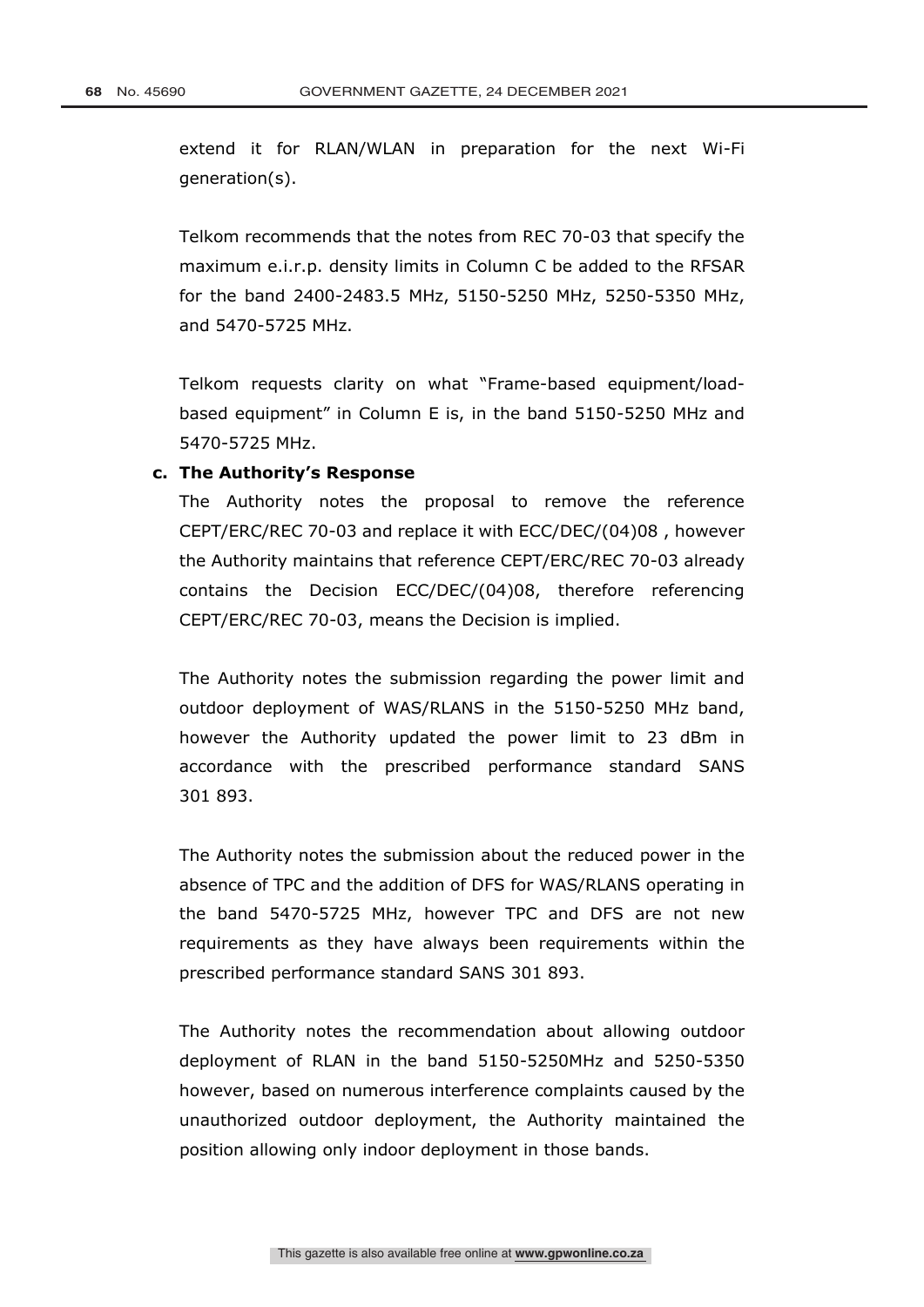The Authority notes the recommendation to allow License-Exempt device in the 6 GHz Band (5925-7125 MHz) and extend it for RLAN/WLAN however the Authority wishes to advise that currently the band is assigned to licensees as contained in the National Radio Frequency Plan 2018.

The Authority notes the submission of including the power spectral density limits in the RFSAR for the bands 2400-2483.5 MHz, 5150- 5250 MHz, 5250-5350 MHz, and 5470-5725 MHz, however power spectral density and other essential requirements as contained within the prescribed standards SANS 300 328 and SANS 301 893 still need to be complied with, and their exclusion in the RFSAR does not imply that they are not a requirement for conformance.

The Authority notes the submission requesting clarity for the terms "Frame-based equipment/load-based equipment" in Column E. Frame based equipment is an equipment where the transmit/receive structure is not demand-driven but has fixed timing. Load based equipment is an equipment where the transmit/receive structure is demand-driven.

### **6.7 Broadband Fixed Wireless Access systems (BFWA)**

**a.** In the draft Annexure B, the maximum power was 36 dBm for the band 5725-5875 MHz.

### **b. Submissions received**

WAPA, Project Isizwe & Zenzeleni Networks NPC submits a reduction from the earlier 200W/53dBm EIRP limit for fixed point-to-point (PtP) links in the band 5725-5875MHz to 3.9W/36dBm would pose an insurmountable technical and economic challenge.

### **c. The Authority's Response**

The Authority notes the submission about the reduction of power for fixed point-to-point (PtP) links in the band 5725-5875 MHz from 200W/53dBm to 3.9W/36dBm however the Authority adjusted the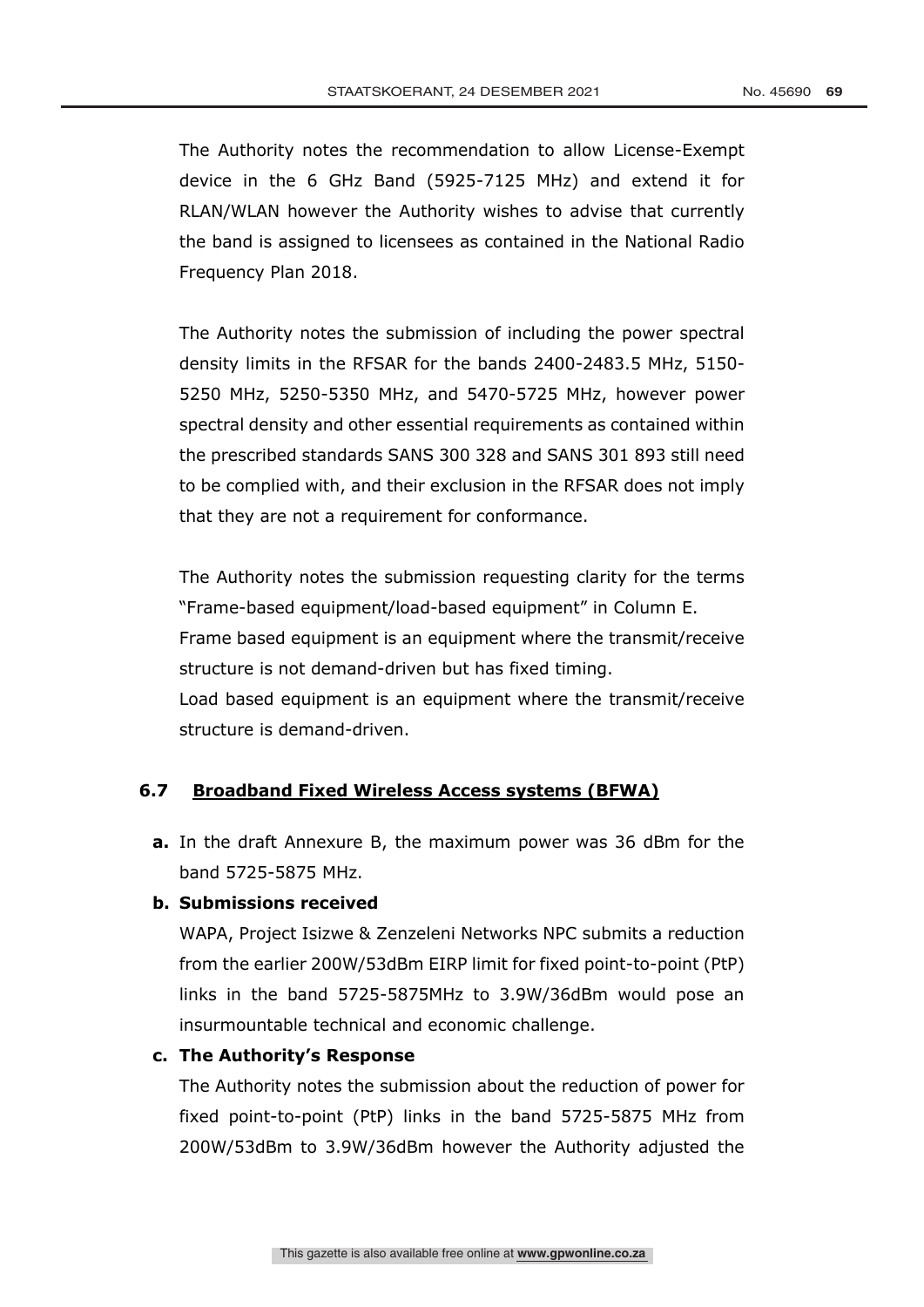power to 1W/30dBm in accordance with the performance standards FCC 15.247 & FCC 15.249 and 200 W is not supposed by the these referenced FCC standards.

### **6.8 Non-Specific SRDs**

**a.** In the draft Annexure B, the band 915.2-921 MHz was proposed for RFID applications only.

### **b. Submissions received**

IEEE802 MAN submits the Authority to open more license-exempt spectrum in the 900 MHz (902–928 MHz) band in general, to allow more growth and opportunity for South Africa to develop and deploy more technologies and networks designed for this band.

### **c. The Authority's Response**

The Authority notes the recommendations about opening the 900 MHz band for Short Range Devices (SRDs) application, however the opened only the band 915-919.4 MHz as it is supported by reference material CEPT/ERC/REC 70-03 and prescribed performance standard SANS 300 220.

### **6.9 Point-to-point (P-P) Digital Fixed Radio Systems (DFRS)**

**a.** In the draft Annexure B, the band 57-64 GHz was proposed for the Point-to-Point FS with the prescribed standard EN 302 217.

### **b. Submissions received**

Radwin recommends the Authority to replace the point-to-point standard on the 57-64 GHz from EN 302 217 to EN 302 567 as per REC 70-03.

### **c. The Authority's Response**

The Authority notes the recommendation to change the standard for Point-to-Point applications in the band 57-64 GHz, however the Authority maintains that the applicable standard is EN 302 217 as the proposed standard EN 302 567 scope covers Multi-Gigabit Data Rate in the 60 GHz, not the point-to-point services.

### **6.10 KCAAA Regulations**

**a.** In the draft Annexure B, there were conditions for the use and possession of all radio apparatus exempt to Radio Frequency Spectrum Licenses as per below: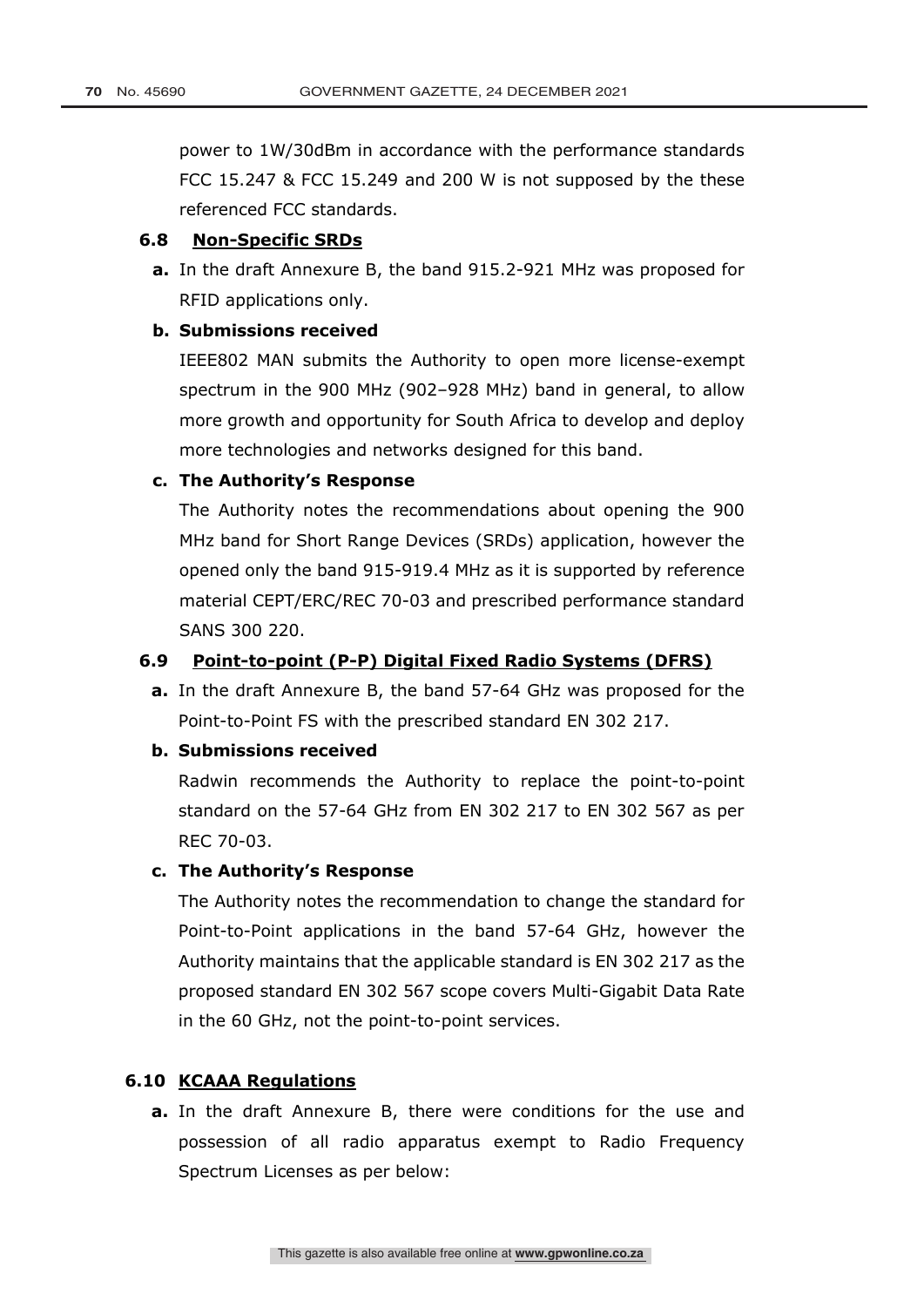(a) All radio apparatus must be type-approved by the Authority in accordance with section 35 of the Act;

(b) The frequencies, transmitting power, and external high-gain antenna of the radio apparatus must not be altered without a new type approval certificate being issued by the Authority;

(c) The Radio Apparatus must be operated within, and not exceed, the technical parameters set out in each of the applicable columns C and D of the Table with respect to the frequency band; maximum radiated power or field strength limits and channel spacing; relevant standard; and duty cycles and antennas to be used as contained in Column E;

(d) The antenna of the Radio Apparatus must not be higher or above average ground level than the lowest point of the place where the Radio Apparatus operates effectively;

(e) The Radio Apparatus must not cause interference with any licensed radio frequency spectrum

(f) The user of the Radio Apparatus in the licence-exempt frequency spectrum operates on non-interference and zero protection basis from interference.

### **b. Submissions received**

SARAO recommends the Authority to add a text that says apparatus operating in the KCAAA must also comply with the KCAAA Regulations.

Furthermore, SARAO recommends the Authority to add a text that says the Radio Apparatus must not cause interference with any licensed radio frequency spectrum or frequency bands allocated to radio astronomy and other passive services.

### **c. The Authority's Response**

The Authority notes the submission to add text in the regulation, however the Authority cannot enforce regulations outside its jurisdiction.

### **6.11 RFID Applications**

**a.** In the draft Annexure B, the band 865-868MHz and 915.2-921 MHz were proposed for RFID applications with the prescribed standard EN 302 208 and reference ECC Report 200 for the band 915.2-921 MHz.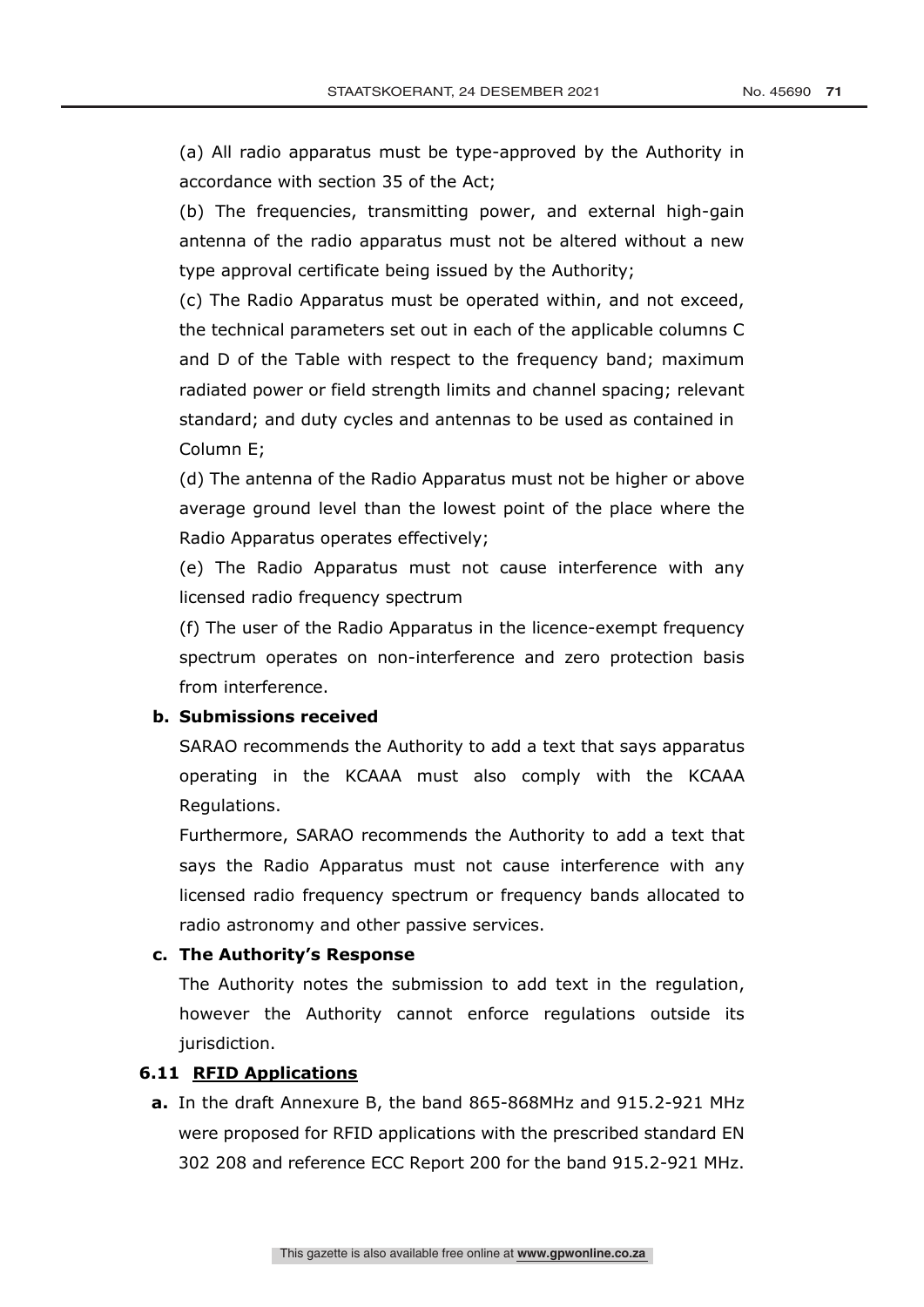The maximum power was 100 mW ERP for Passive tags and 4 W for RFID Systems in the 915.2-921 MHz band.

### **b. Submissions received**

Itron and Ontec propose the deletion of the reference "ECC Report 200" for the band 915.2-921MHz because it provides no more specific information.

Itron and Ontec propose the Passive tags to operate in the band 915.2-915.4 MHz and a maximum power of 100 mW ERP.

Itron and Ontec propose that the Modulating RFID Systems (non-FHSS) operate in the band 915.4-920.9 MHz and a maximum power of 4 W EIRP using the standard EN 302 208.

Itron and Ontec propose that the non-Modulating backscatter RFID Systems operate in the band 919.2-921 MHz and a maximum power of 4 W EIRP using the standard EN 302 208.

Mr. Pretorius proposes the Authority replace frequency ranges 915.2- 915.4 M to 919.2-921 M to the new range 915.3-920.9 MHz in line with the ETSI standard EN 302 208 and grandfather for 12 months the frequency range 915.4-919.2 MHz because the FCC standard is inefficient in dense reader mode.

RAIN RFID submits that the Relevant standard for the band 865- 868MHz (Channel 5,6,8,9,11,12,14 and 15) is most probably EN 300 220.

RAIN RFID submits that the passive tags band 915.2-915.4MHz be updated to 915.3-916.1 MHz, 916.5-917.3 MHz, 917.7-918.5 MHz, 918.9-919.7 MHz, and 920.1-920.9 MHz according to ETSI Standard EN 302 208 and ECC Report 200.

RAIN RFID proposes the deletion of FHSS and 200 kHz channel spacing in the band 915.4-919.2MHz.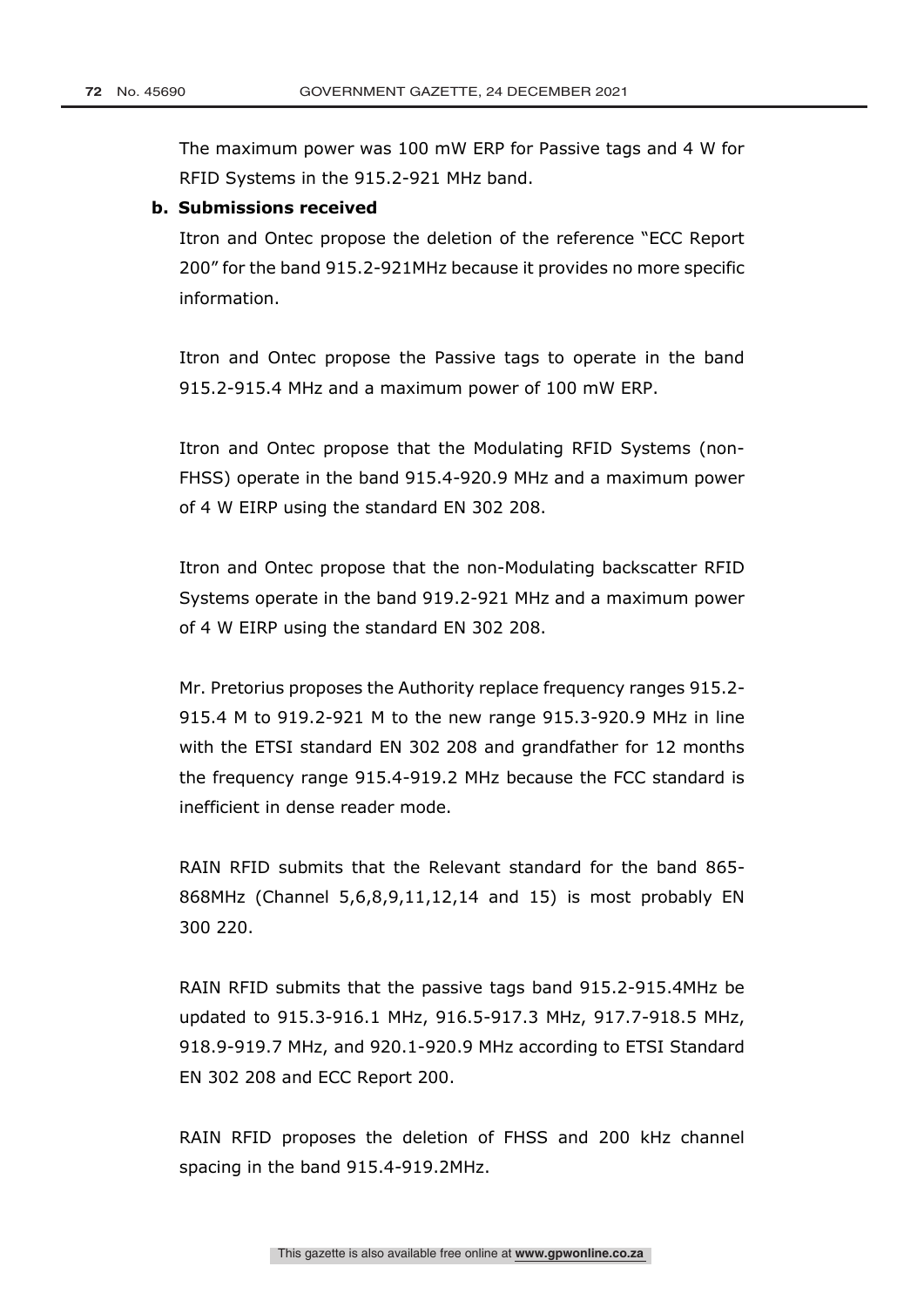RAIN RFID proposes that reference be made to ERC Rec 70-03 instead of ECC Report 200 only for the bands 915.2-915.4MHz, 915.4-919.2MHz, 919-919.2MHz, and 919.2-921MHz.

### **c. The Authority's Response**

The Authority notes the recommendation about the removal of the "ECC Report 200" for the band 915.2-921MHz, however the Authority maintains that the Report is still relevant as it provides vital coexistence of various applications within the band.

The Authority notes the recommendation regarding operating frequency and maximum power for passive tags, however the Authority resorted to updating the frequency range to 915.3-920.9 MHz with a maximum power of -10 dBm for Tags in order to align with the reference materials ECC Report 200 and the standard EN 302 208.

The Authority notes the recommendation regarding operating frequencies and maximum powers for Modulating RFID Systems (non-FHSS) and Non-Modulating backscatter RFID Systems, however the Authority resorted to updating the frequency ranges to 916.1- 916.5 MHz, 917.3-917.7 MHz, 918.5-918.9 MHz, and 919.7-920.1 MHz in order to align with the reference materials ECC Report 200 and the standard EN 302 208.

The Authority notes the submission to adopt the ETSI standard in the band 915.3-920.9 MHz and grandfather the FCC standard for 12 Months in the band 915.4-919.2 MHz, however the Authority resolved not to grandfather the frequency band 915.4-919.2 MHz and will accept both FCC and ETSI regimes in their respective frequency bands as supported by the section 7(1) of the Type Approval Regulations in Government Gazette No 36785 (Notice No 578).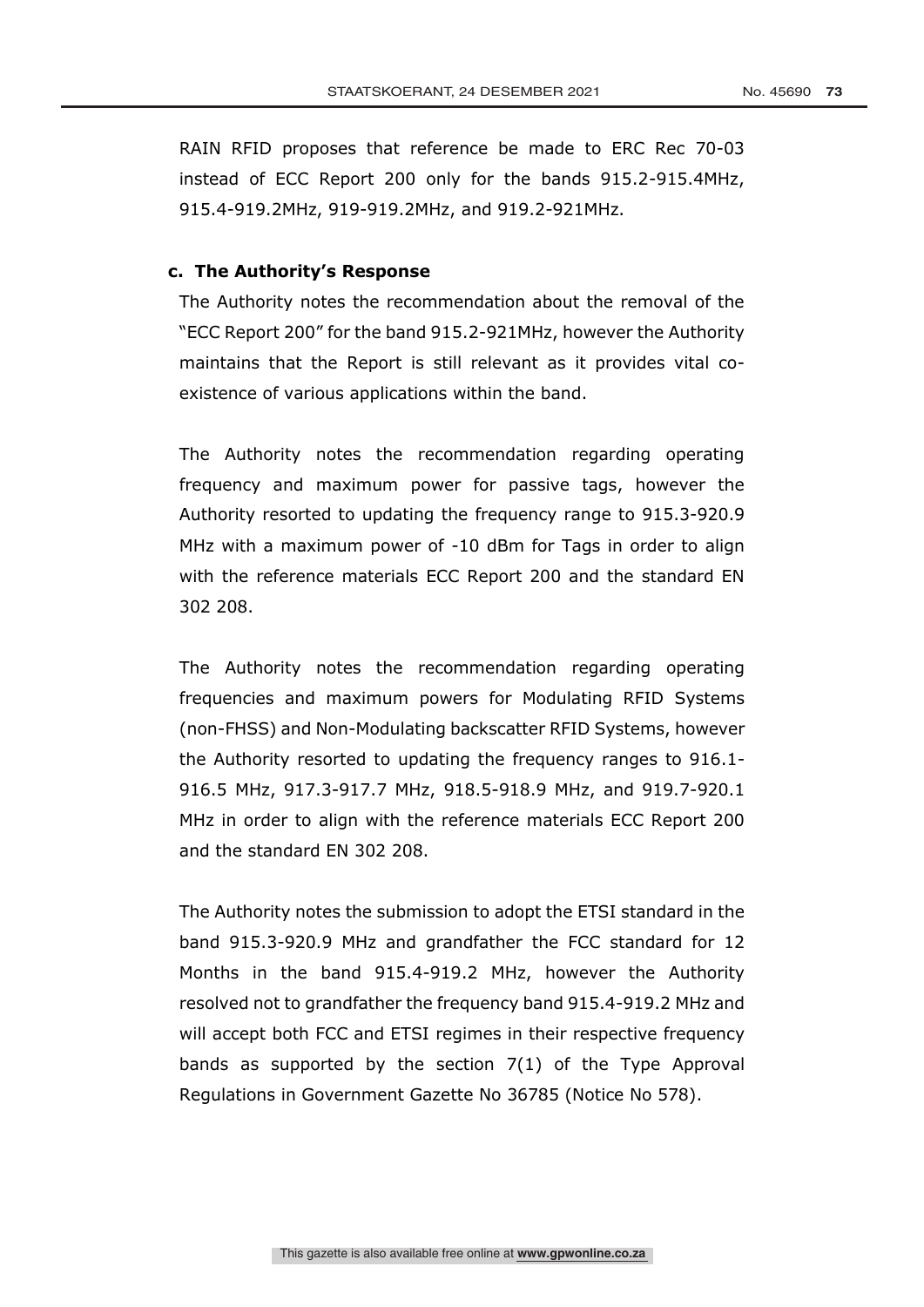The Authority notes the submission about the proposed relevant standard EN 300 220 for RFID application in the band 865-868MHz however the Authority maintains that the standard EN 302 208 is technology-specific and takes precedence over generic standards because the technology-specific standard prescribes additional essential performance requirements which are not included in the generic standards.

The Authority notes the submission about passive tags band 915.2- 915.4 MHz; however, the Authority updated the frequency range of the tag to the band 915.3-920.9 MHz to align with the reference materials ECC Report 200 and standard EN 302 208.

The Authority notes the recommendation about the deletion of FHSS and 200 kHz channel spacing in the band 915.4-919.2MHz, however the Authority maintains that those requirements are still relevant as per the prescribed FCC standard requirements.

The Authority notes the recommendation to amend the reference to ERC Rec 70-03, however the Authority maintains that the ECC Report 200 is applicable and supports how the standard EN 302 208 apportion the sub-bands within the frequency range 915.3-920.9 MHz whereas ERC Rec 70-03 frequency allocation (915-921 MHz) coincides with a portion of the licensed IMT band.

### **6.12 MW Broadcasting**

- **a.** In the draft Annexure B, the band 540-600 kHz was proposed for RFID applications and Medical Implants.
- **b. Submissions received**

NAB recommends that the band 540-600 kHz, which was proposed for the usage of RFID and Medical Implants to be removed because it is interfering and disrupting services of MW bands used for broadcasting.

### **c. The Authority's Response**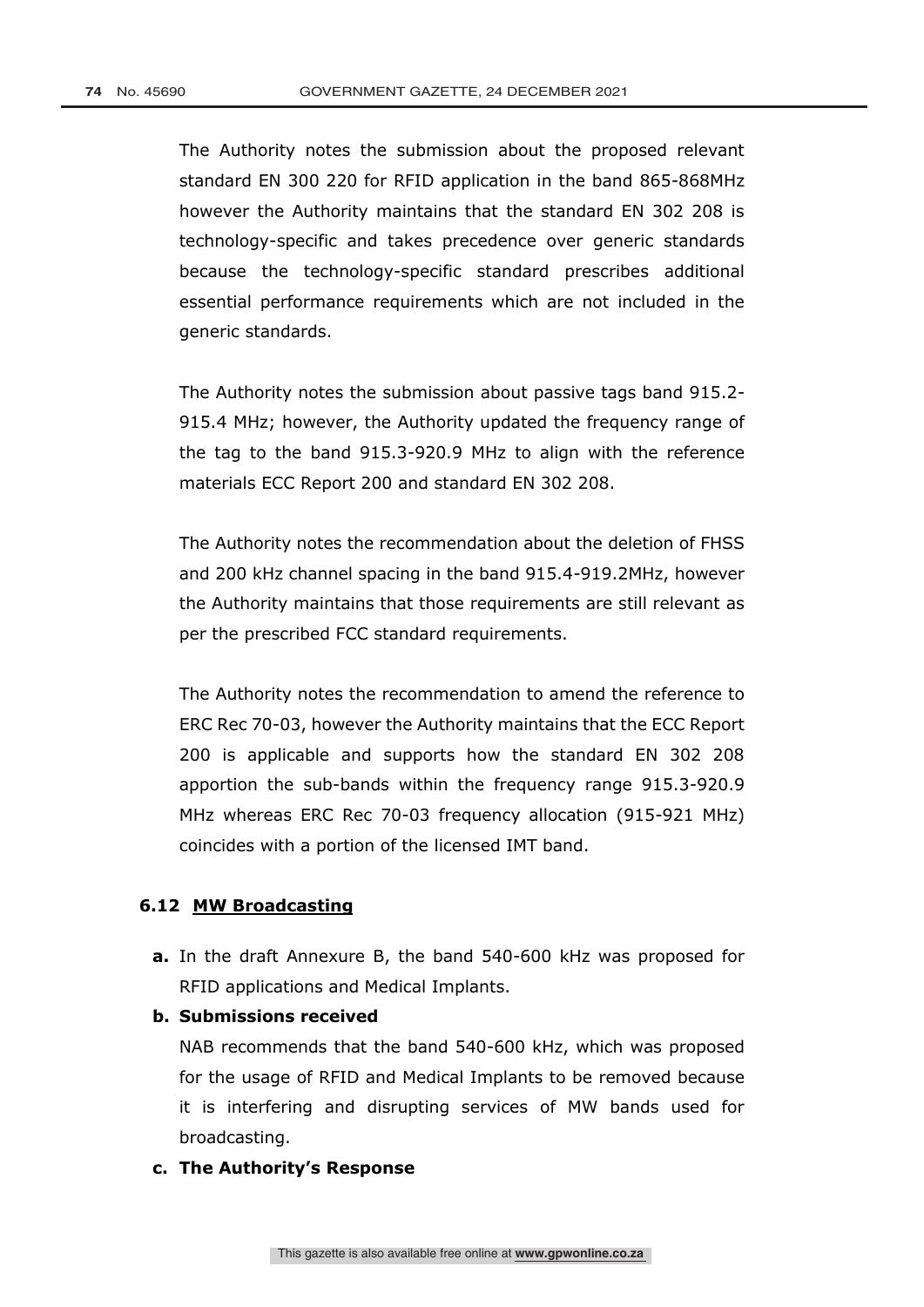The Authority notes the submits about the interference between MW broadcasting devices and the RFID and Medical Implants in the 540- 600 kHz band however the Authority maintains there are provisions within the Radio Frequency Spectrum Regulation Annexure B, conditions (e) and (f) and ECA section 30(4) that outlines how to address issues of interferences.

### **6.13 Low power Video Surveillance**

**a.** In the draft Annexure B, the band 10.025-10.145 GHz was proposed for Low power Video Surveillance application with the prescribed standard EN 300 440.

### **b. Submissions received**

Telkom submits that the frequency band 10.025-10.145 GHz is however not listed in the referenced standard EN 300 440. further, the power level of 1 W contained in the RFSAR is not allowed under this standard, and consequently, the listed standard cannot be used for the Type Approval of the listed devices and operating equipment, therefore requests the Authority to investigate and confirm the relevant standard.

### **c. The Authority's Response**

The Authority notes recommendations regarding the standard EN 300 440 and the power limit in the band 10.025-10.145 GHz, however the Authority maintained the frequency band and power limit as per previous regulation requirements of I-ETS 300 440.

### **6.14 Transport and Traffic Telematics**

**a.** In the draft Annexure B, the bands 5795-5805 MHz, 5805-5815 MHz, and 76-77 GHz were proposed for TTT with the references ECC/REC/(05)02 and ECC/REC/(09)01 for the band 76-77 GHz.

### **b. Submissions received**

Telkom recommends adding a reference to ITU-R Rec. M.1453 ("Intelligent transport systems which are dedicated short-range communications at 5.8 GHz") in Column F of the RFSAR as it relates to the use of the bands 5795-5805 MHz and 5805-5815 MHz for TTT.